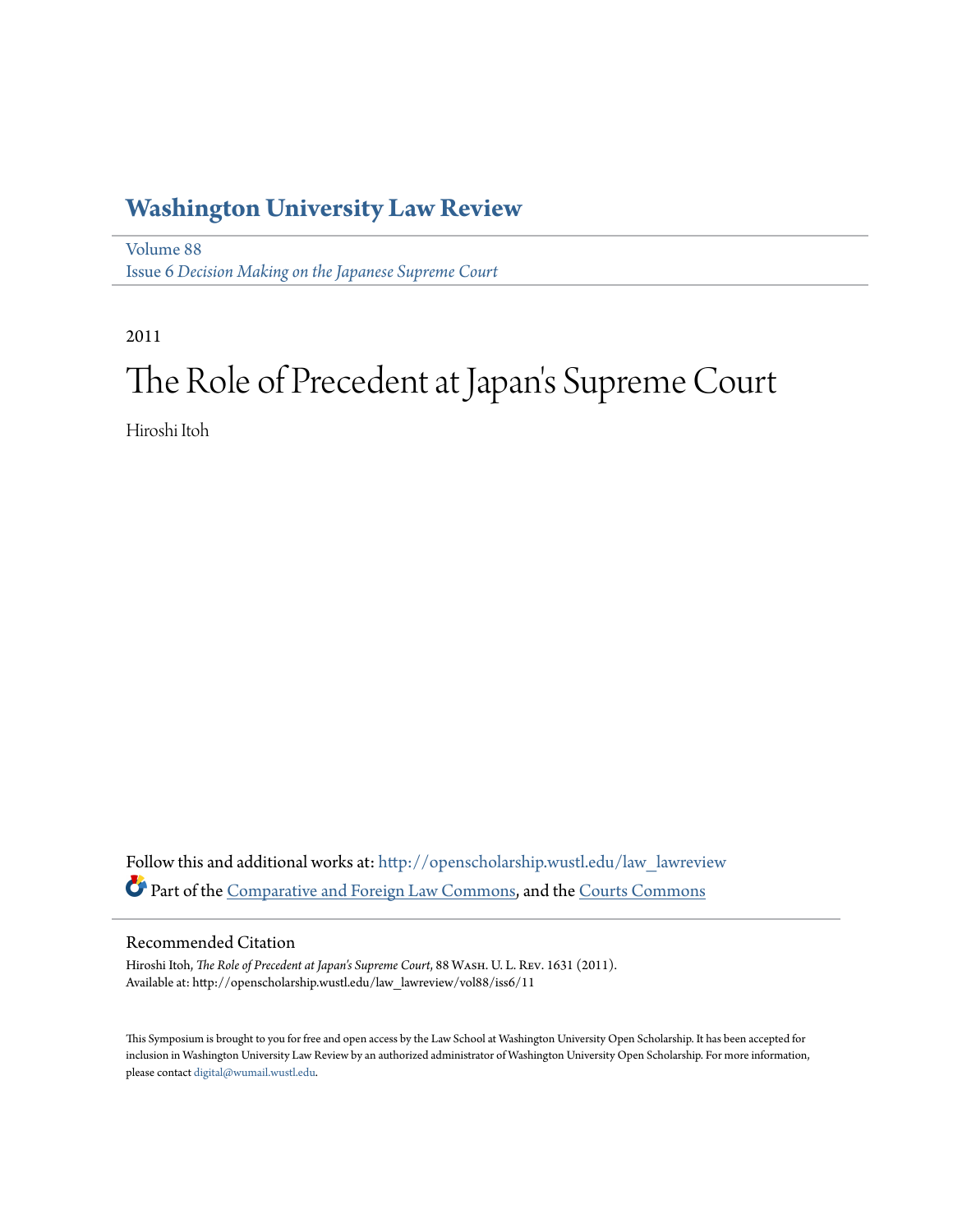# **THE ROLE OF PRECEDENT AT JAPAN'S SUPREME COURT**

#### **HIROSHI ITOH**

#### I. JUDICIAL OPINIONS IN JUDICIAL DECISION MAKING

The question of how a judge decides a case has long captivated judges and court observers. Conceptualists of various kinds have long dominated inquiry in this question in Japan.<sup>1</sup> They construct judicial process in a syllogistic deduction of conclusions by applying law as a major premise to fact as a minor premise. They are also convinced that judicial opinions explaining a judicial holding contain *ratio decidendi* and sometimes *obiter dicta*, and critically comment on the propriety of judicial opinions on the basis of their own value judgments. Given the fact that precedent emerges out of judicial decisions, they would argue that judicial interpretations of legal issues, applied to judicially ascertained facts of legal disputes, become the source of precedent for later cases of the same facts.

The behavioral model of judicial decision-making analysis conceptualizes the judicial process to proceed in the order of fact finding, tentative holding, and rationalization and justification thereof. This model also conceptualizes that this three-stage process continues until a justice has finalized his or her holdings.<sup>2</sup> While justices write their opinions in the most convincing way, the behavioral approach would not assume that written opinions necessarily reveal actual reasons for final decisions in a case.

The behavioral approach of judicial decision-making analysis has several paradigms. $3$  The attitudinal model puts judicial attitude such as liberalism and conservatism as an intervening variable with a legal issue as an independent variable, and judicial voting as a dependant variable. The attribute paradigm puts judicial backgrounds and judicial culture as other important intervening variables. The strategic and rational paradigm focuses on dynamic judicial interactions and probes psychological and sociological determinants in a small group decision-making process. Especially, judicial interactions with their research judges (*chosakan*)

Professor, State University of New York, Plattsburgh.

<sup>1.</sup> HIROSHI ITOH, THE JAPANESE SUPREME COURT: CONSTITUTIONAL POLICIES 49 (1989).

<sup>2.</sup> *Id.* at 58.

<sup>3.</sup> A.P. MELONE & A. KARNES, THE AMERICAN LEGAL SYSTEM: PERSPECTIVES, POLITICS, PROCESS, AND POLICIES 150–61 (2008).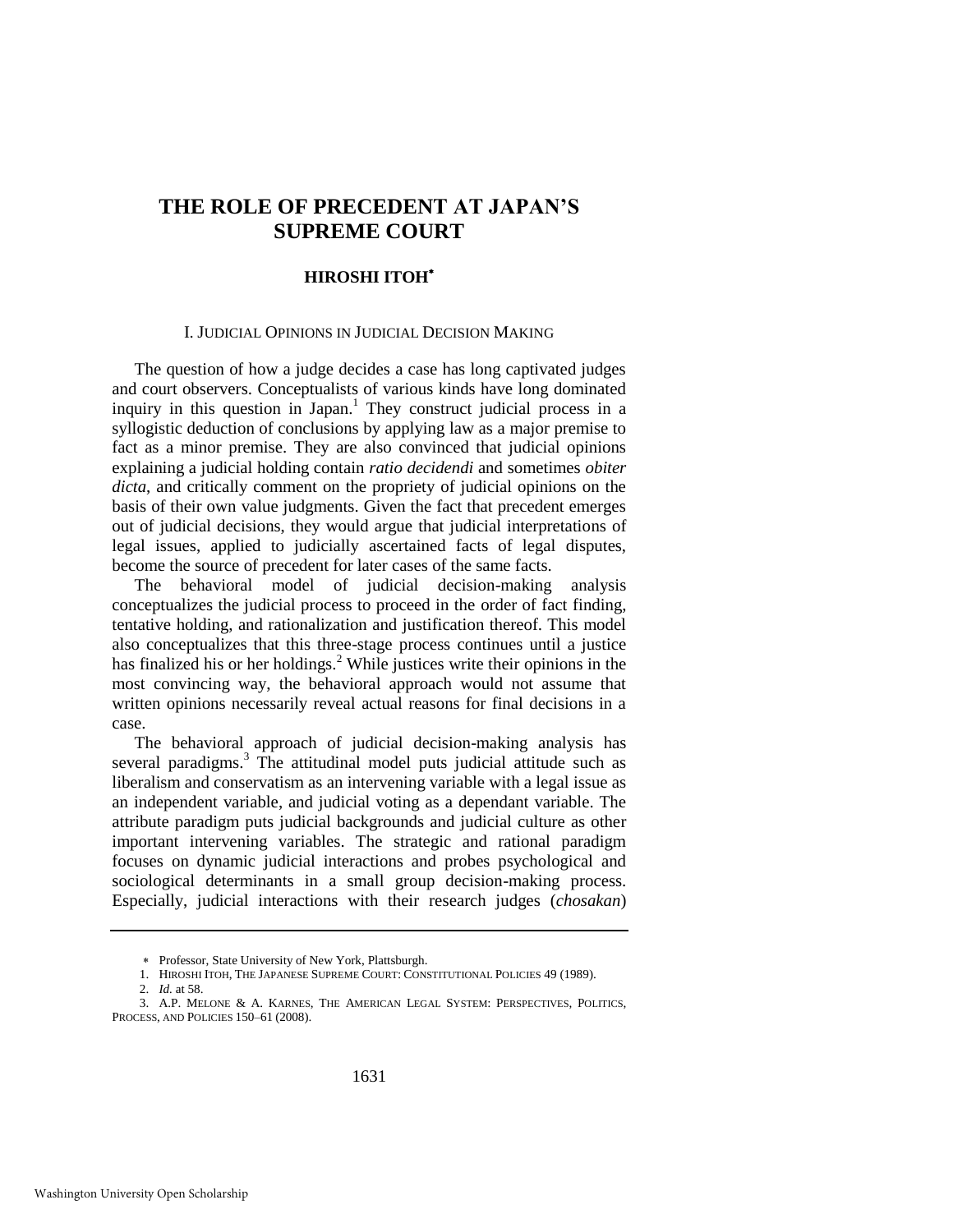become a major factor in the judicial output. Neo-institutionalism examines the influence of institutional norms and practices within the judiciary, such as gate keeping and procedural norms on court decisions. Finally, the role paradigm puts judicial perceptions of the roles that ustices are expected to play in conflict resolution. The judicial role manifests itself as activism and self-restraint. It also differentiates ustices who frequently invoke precedents and those who sparingly use precedents.

<span id="page-2-0"></span>As applied to the Supreme Court of Japan, these various models have proven to be useful. Relatively large numbers of divided fifteen-member grand bench decisions have enabled researchers to identify bloc formation along the ideological lines of liberalism and conservatism. They have also produced some significant correlation between judicial backgrounds and their voting behavior, as well as the effect of judicial conferences on judicial decision making. Judicial role analysis has discovered predominantly self-restraining grand and petty benches.<sup>4</sup> The present research will examine the effect judicial role has on the use of judicial precedent, as revealed in judicial opinions. Some judges consider it their role to be faithful to precedent, while others would consider it their role not to be strictly bound by precedent. It will focus on the complexity of judicial perceptions and their use of precedents as a means of justifying and rationalizing their reasoning. Thus, it becomes worthwhile to closely examine and differentiate the nature and functions of judicial precedent, as seen in the written opinions of the Supreme Court.

All *jokoku* appeals to the Supreme Court are decided in one of the three five-member petty benches. Over ninety percent of appeals are easy cases and are dismissed with a few sentences of reasoning, almost like *per curiam* opinions written by the United States Supreme Court. Unlike the United States Supreme Court, however, the Japanese Supreme Court does not have *certiorari*, decides each case on the merits, and writes highly simplified explanations for its judicial holdings. Despite this, occasionally a petty bench writes a very brief majority opinion because it cannot reconcile different reasonings. Furthermore, that bench writes a very brief majority opinion because it does not wish to have its decisions relied on as precedent in the future.

<sup>4.</sup> HIROSHI ITOH, THE SUPREME COURT AND BENIGN ELITE DEMOCRACY IN JAPAN 263 (2010).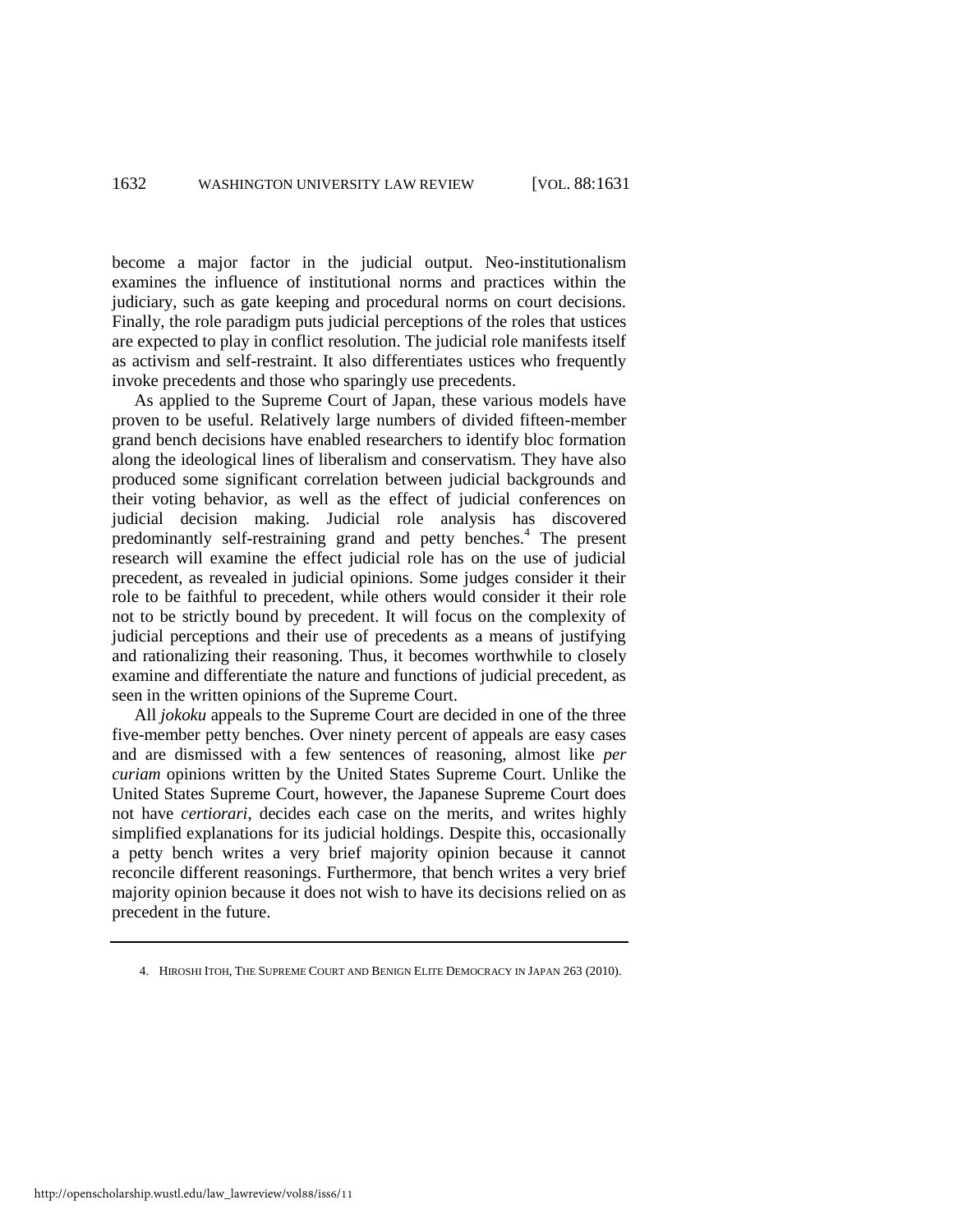#### II. JUDICIAL PRECEDENT

A judicial decision at the Supreme Court of Japan consists of a judicial holding and judicial reasoning. Judicial holdings may uphold judgments below, reverse and remand for retrials, or reverse and decide at the Supreme Court itself. In addition to the majority opinion, there may be an opposition opinion, supplementary opinion, minority opinion, or just an opinion. An opposition opinion is a Japanese equivalent to a dissenting opinion in the American practice. A supplementary opinion in Japan would be a concurring opinion in the United States. An opinion and a supplementary opinion would come closest to a concurring opinion in America. Subsequently, a precedent emerges out of the majority opinion of a case.

Theodore Becker regards judicial precedent as one of the most important determinants in judicial decision making.<sup>5</sup> Indeed, the commonlaw belief that law is what a judge or a court says it is reinforces judicial precedent as a source of law. In contrast, Japan is a civil law nation, and judges are expected and required to rely on the codified law. Yet, a selective incorporation of the American legal and judicial system after 1945 has accelerated the use of judicial precedent in the judicial process. It has been believed that precedents, when followed repeatedly, would become a rule of law, contribute to legal stability, and increase the capability to predict future decisions among litigants and lawyers. Conversely, a change in precedent would disturb judicial consistency and harm law and order. Many ustices also feel that a change in judicial precedent would adversely impact legal interests of litigants who acted on the basis of the existing precedent, unless such a change were not to be retroactively applied to business practices. Indeed, judges at all levels would feel safe and comfortable by going along with Supreme Court precedents instead of standing up against them, only to be overruled upon appeal.

The perceptions and attitudes among Justices regarding precedent are elusive and far from clear. On the one hand, there is no statutory doctrine of *stare decisis*, and each judge is independent in reaching his or her decisions. Each judge is guaranteed judicial independence in reaching his or her decisions and is bound only by the Constitution, statutes, and his or her conscience. In theory, a lower court is not bound by the Supreme

<sup>5.</sup> THEODORE L. BECKER, COMPARATIVE JUDICIAL POLITICS: THE POLITICAL FUNCTIONINGS OF COURTS (1970)*; see also* R. CROSS, PRECEDENT IN ENGLISH LAW (1961).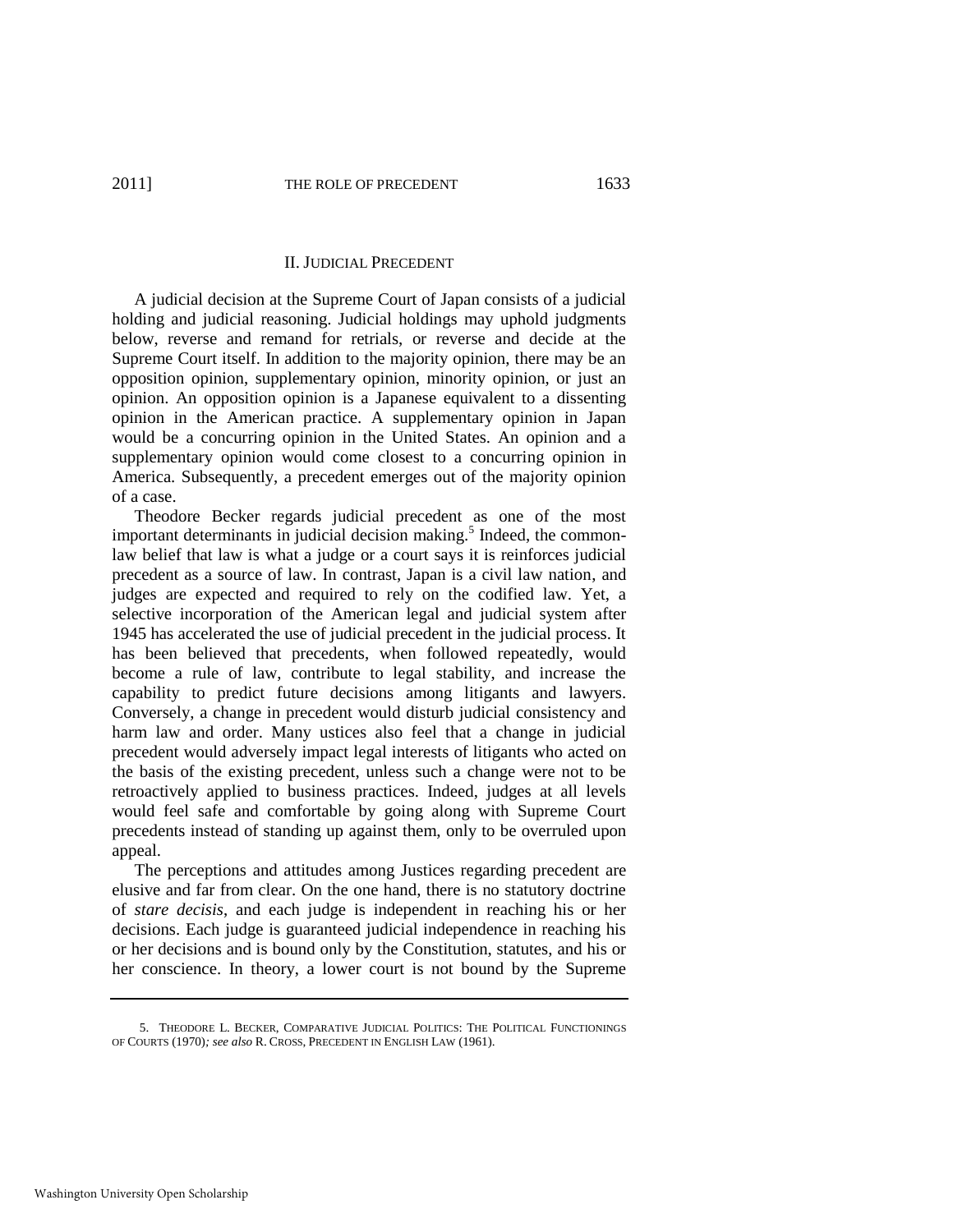Court precedents and is allowed to contradict the latter's decision. On the other hand, the court law in rticle 4 allows a higher court, especially the Supreme Court, to control a lower court and reverse the latter's judgments. The Court has, from time to time, reversed lower court rulings that rule contrary to its own precedents. Even under the Meiji Constitutional order, the Great Court of Cassation reversed judgments of lower courts. In practice, therefore, judicial precedent has strongly bound not only the judgments of all lower courts, but also the Great Court of Cassation itself. The Supreme Court binds its own decision making through its own precedents, and yet seldom does it explicitly change its own precedents.

Supreme Court precedent poses problems for litigants, as well as lower court judges. The Court sometimes justifies its own rulings solely on the basis of the precedents it cites, without showing how they are relevant to the instant case. It often simply states that "this interpretation and legal construction derive from the existing precedents of this Court." This practice makes it difficult for litigants and lower court judges to understand how the Court relates the present case to its grand bench precedents. Consequently, a litigant often interprets such a precedent—that is, judicial interpretations of legal issues—in such a way as to serve its own interests. In contrast, a litigant's opponent simply states that the ascertained facts in a case are different from those of the precedent, without adequately explaining how the case might be different from the precedent.

More importantly, judges might use a precedent as a means to justify and rationalize the conclusions that they prestructured. A judicial precedent enables judges to limit, extend, ignore, or overrule a precedent by distinguishing facts and interpreting and applying a precedent in a new case. A reading of a case summary of legal judgments in the collections of Supreme Court precedents might make one believe that the Court states its judicial precedent more broadly than is needed to settle a dispute.

The *Hanreishū* [*An Abridged Collection of the Supreme Court Decisions*] starts with *legal issues* decided in a case and a *summary of the Court's interpretations* on each issue. A judicial precedent, as a rule, emerges from the concluding part of the majority opinion of the Court. The Court first responds to the appellant's arguments on fact finding and legal issues. Then, it gives its holdings and, finally, the rationales for its holdings. To Justice Sonobe, the final portion of the majority opinion presents the Court's definitive authoritative interpretations of legal issues raised by the appellant. On the margins of the majority opinion are found the majority's own notations of such legal interpretations. According to Sonobe, the Court, as a rule, leaves it to individual ustices to present *obiter*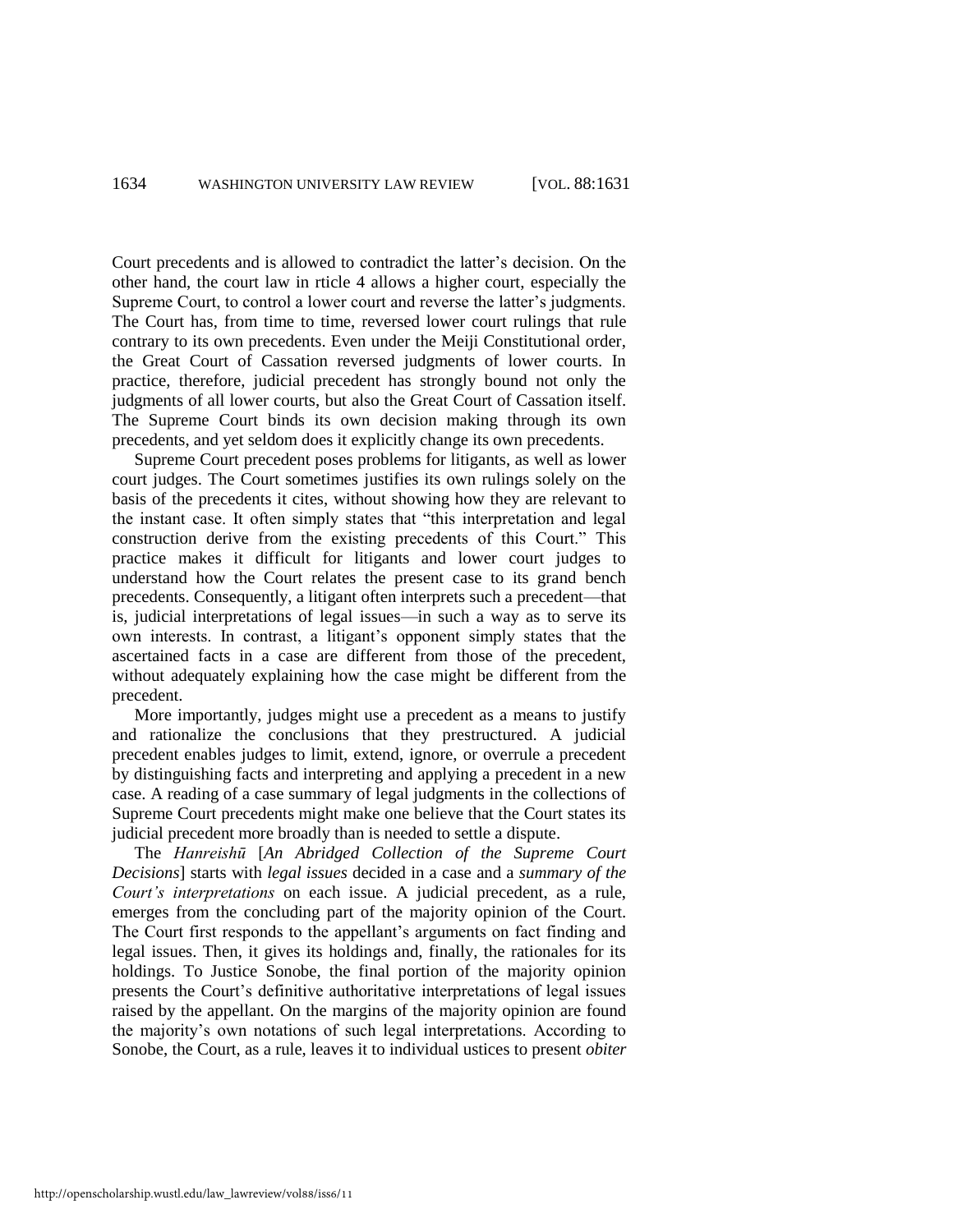*dicta* in their judicial opinions. Research judges, out of courtesy, refrain from using definitive comments on court opinions, but they never make case commentaries merely on the basis of their conjectures.

Legal issues decided in a case and a summary of the Court's interpretations of them are often cut and dry. Legal issues decided may read like this:

Article 15, paragraph 1 and Article 93, paragraph 2 of the Constitution in relation to Article 9, paragraph 2 of the Public Office Election Law (POEL) and Articles 11 and 18 of the Local Autonomy Law (LAL), which allow only the Japanese national to vote in elections of the chief and assembly members of the local autonomous entities.

Likewise, the summary of decisions looks like this:

Neither Articles 11 and 18 of the LAL, which allow only the Japanese national to vote in elections for the chief and assembly members of the local autonomous entities, nor Article 9, paragraph 2 of the POEL, violate Articles 15(1) and Article 93, paragraph 2 of the Constitution. Judges in later cases with similar facts are likely to cite a summary of judicial decisions, as stated above, as precedent.

For example, the 1960 grand bench decision would limit the constitutional right, seen in article 15, paragraph (1), of selecting and dismissing public employees to only the Japanese citizen.<sup>6</sup> Sonobe derives this construction from the principle of popular sovereignty.<sup>7</sup>  *McLean v. Minister of Justice*<sup>8</sup> would also restrict this guarantee of voting right to the Japanese citizen and exclude foreigners living in Japan. However, the Grand Bench decision<sup>9</sup> would stress local residents' autonomy guaranteed in the constitutional protection of local autonomy. In light of this precedent, stressing the principle of local autonomy, the Constitution would not prohibit having opinions of foreigners residing in a particular locality reflected in administrative decisions of their local public entities. Finally,

<sup>6.</sup> Saikō Saibansho [Sup. Ct.] Dec. 14, 1960. 14 SAIKŌ SAIBANSHO MINJI HANREISHŪ [MINSHŪ] 3037.

<sup>7.</sup> ITSUO SONOBE, SAIKOSAIBANSHO JUNEN: WATASHI NO MITAKOTO KANGAETAKOTO 142 (2001).

<sup>8.</sup> Saikō Saibansho [Sup. Ct.] Oct. 4, 1978, 32 SAIKŌ SAIBANSHO MINJI HANREISHŪ [MINSHŪ] 1223.

<sup>9.</sup> Saikō Saibansho [Sup. Ct.] Mar. 27, 1963. Saikō Saibansho [Sup. Ct.] Mar. 27, 1963, 17 SAIKŌ SAIBANSHO MINJI HANREISHŪ [MINSHŪ] 121.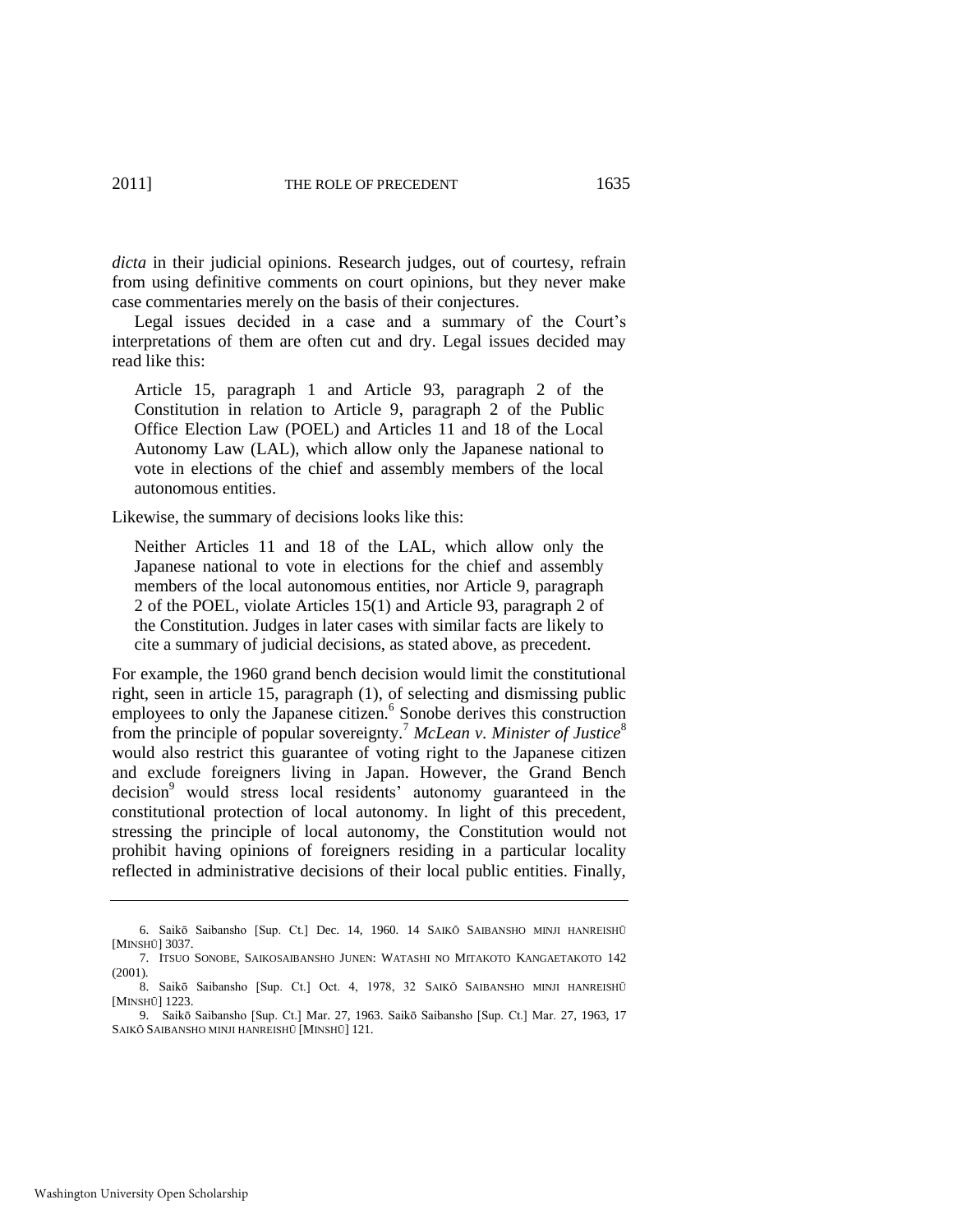the 1960 grand bench decision,<sup>10</sup> *Kurokawa v. Chiba Election Commission*<sup>11</sup> and *Shimizu v. Osaka Election Commission*, <sup>12</sup> would lead to the judgment that it is up to legislative policy to decide electoral procedures. The Court tends to render the qualification of voting rights subject to legislative discretion as if it were a nonjusticiable act of state governance.

The Supreme Court plays a decisive role in judicial precedent. The Court, in its committee of judicial precedents, identifies and specifies legal issues decided in a case and summarizes its decisions on these issues. The committee is made of two ustices from each of the three petty benches. All research judges meet to review all decisions of the Supreme Court and to select the cases to be submitted to the judicial committee. With the help of research judges, the committee scrutinizes each of both grand and petty bench decisions before making its final decision for inclusion in the *Collections of the Supreme Court Judicial Precedents*. It spends a great deal of time and effort paying minute attention to the opinion of the Court in each case, lest judges in later cases misinterpret and misconstrue what it designates as a judicial policy applicable to other cases involving the same facts. Thus, the committee's work has a great bearing on the role that precedents play in judicial decision making, and the committee is fully aware of the importance of its work.

In spite of the meticulous work of the committee on precedents, those portions in a majority opinion that are neither legal issues nor a summary of the judicial interpretations thereof sometimes become precedent and affect later cases. Justice Ito illustrates this problem in *Yoshimura v. Tanabe*. <sup>13</sup> Under this case, a worker can lawfully state a claim for damage compensation from a third party that is responsible for his accident. If the worker contributes to the negligence leading to the accident, however, the amount of compensation varies, depending on which method a court uses to compute the amount of compensation. According to one method, a claimed amount is first reduced on account of one's own negligence, and is further reduced by the Workman's Accident Insurance Coverage (WAIC). If, for instance, he claims ten million dollars of damage

<sup>10.</sup> Saikō Saibansho [Sup. Ct.] Dec. 14, 1960, 14 SAIKŌ SAIBANSHO MINJI HANREISHŪ [MINSHŪ] 3037.

<sup>11.</sup> Saikō Saibansho [Sup. Ct.] Apr. 14, 1976, 30 SAIKŌ SAIBANSHO MINJI HANREISHŪ [MINSHŪ] 223. 12. Saikō Saibansho [Sup. Ct.] Apr. 27, 1983, 37 SAIKŌ SAIBANSHO MINJI HANREISHŪ

<sup>[</sup>MINSHŪ] 345. 13. Saikō Saibansho [Sup. Ct.] Apr. 11, 1989, 43 SAIKŌ SAIBANSHO MINJI HANREISHŪ

<sup>[</sup>MINSHŪ] 209.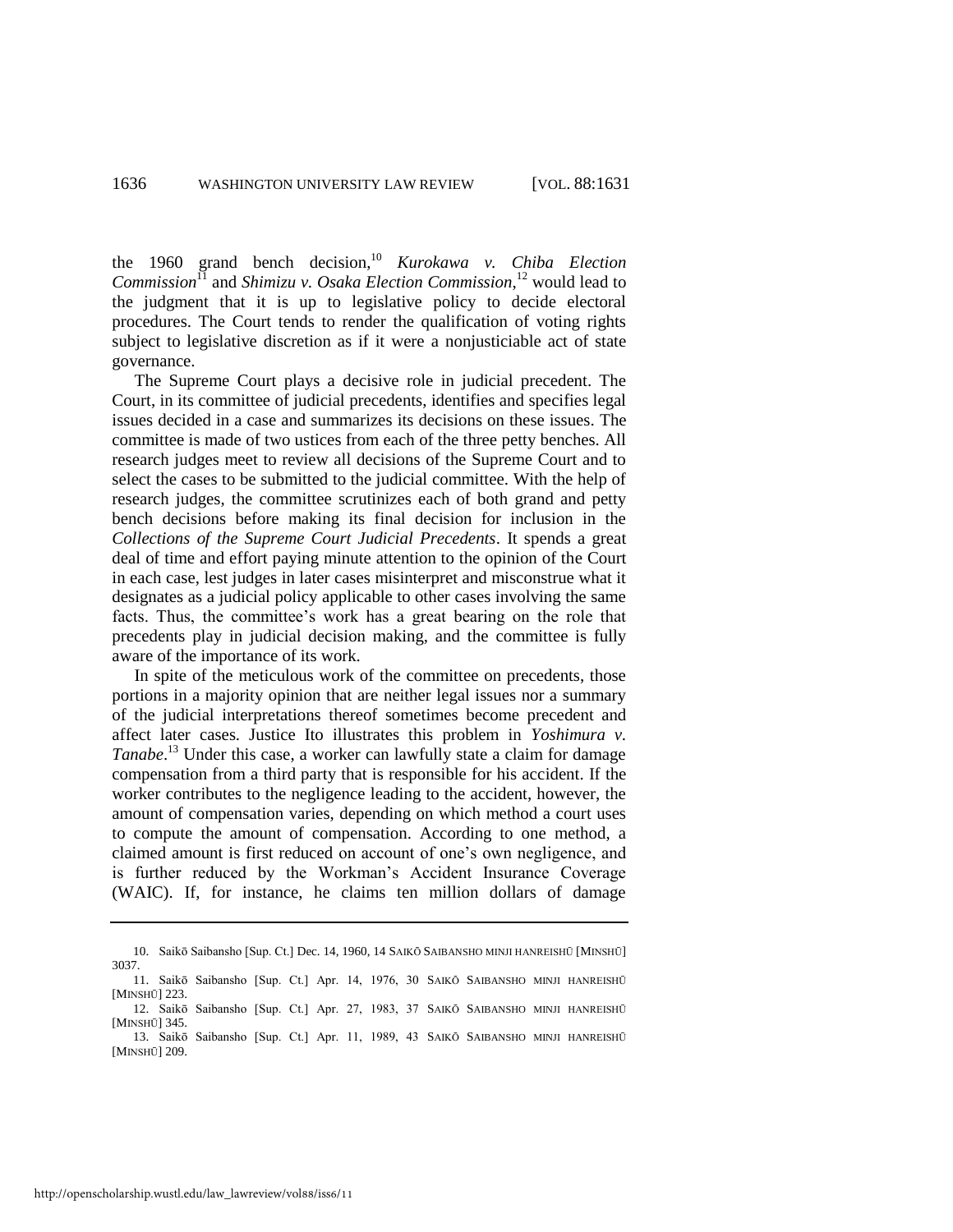compensation and is responsible for forty percent, then his claim will be six million dollars, which is fully covered by WAIC. Therefore, he would not get anything from the defendant. According to another method, his claim is first reduced by WAIC, and then is reduced by his own comparative responsibility. He could still claim four million dollars in damages—that is, ten million dollars less six million dollars. Then, sixty percent of four million is 2.4 million dollars, which one can still claim against the defendant. The majority in *Yoshimura v. Tanabe* used the first computational method and cited as reference *Kamimura v. Kashima Construction Co.*<sup>14</sup> However, the majority opinion in *Kamimura* mentioned the first method merely as a method of computation, and cited it neither as the main legal issue nor its authoritative interpretations. Yet, the majority in the present case alluded to the first computation as if it had been binding.<sup>15</sup>

<span id="page-7-0"></span>A relatively small number of Supreme Court decisions are selectively published in the *Hanreishū*, and are widely used by jurists and executive and legislative branches at the national and local levels. Many other decisions are published for internal use of the judiciary in the *Saibanshū* [*An Unabridged Collection of the Supreme Court Decisions*], which are not easily accessible for foreigners. The *Saibanshū* covers most decisions and contains less important legal interpretations of the Court. Notable decisions in it are published in commercial journals—such as *Hanrei Jiho* and *Hanrei Times*—with useful comments. Special journals publish Supreme Court decisions on labor, commerce, taxes, and other special issues. Thus, the Supreme Court can impact the precedential value of its own judicial decisions by using different reporters. Justices think these cases in the *Saibanshū*, or the unabridged reporter, follow established precedents and do not treat them as much as binding precedent as those in the *Hanreishū*, or the abridged reporter.

The ramifications of this distinction are not insignificant. A petty bench hands down its decisions by citing the *Saibanshū* rather than *Hanreishū* because it does not want its rulings to set a precedent for later cases. A justice follows a decision by faithfully following precedent, but does not cite the precedent in his opinions as if he has ignored the precedent. Or, he would, if possible, make it applicable only to a case specifically illustrated by the precedent (*reibun hanketsu*). The Supreme Court occasionally limits its legal interpretations to some specific factual relationships. Such

<sup>14.</sup> Saikō Saibansho [Sup. Ct.] Dec. 18, 1980, 34 SAIKŌ SAIBANSHO MINJI HANREISHŪ [MINSHŪ] 888.

<sup>15.</sup> MASAMI ITO, SAIBANKAN TO GAKUSHA NO AIDA 58 (1993).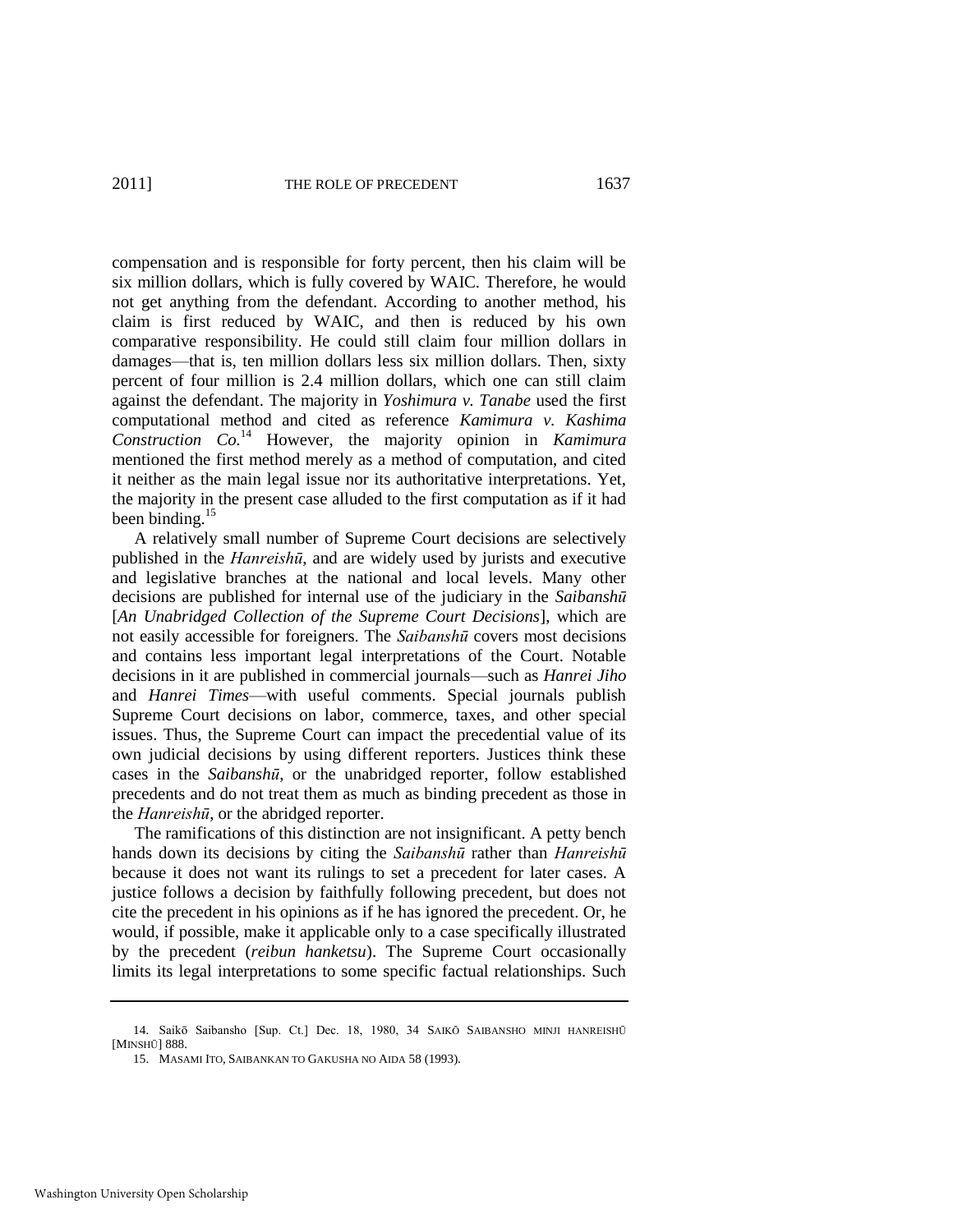precedents applicable to particular sets of facts are expected to be interpreted and applied to later cases, as they are inseparably tied to the specific facts of a case. Yet, ustices may maneuver to interpret facts in a new case in such a way that the facts in both the precedent and the new case look the same, and apply the precedent in a new case that contains different sets of facts in it.

The legal principles, interpreted and constructed in a precedent, are usually applicable only to the same specific sets of facts ascertained by the court. Yet, no two cases have the exact same set of facts, and one case can never be a precedent to another case. A practical consideration for judges is determining a tolerable limit of differences between two cases. This raises the question of how far a judicial precedent can be applied in later cases without deviating from the original decision when it is taken out of the case that produced it. Generally, a precedent occupies a very large portion of judicial thinking in Japan. The more often a precedent is cited, the more binding it becomes on later cases because its repeated use reinforces the value and binding force of that precedent.

For instance, while upholding the general principle that not all union activities are illegal, the Court upheld a management's disciplinary actions against the defendants by taking into account the public versus private distinction of their employment, the nature of the worker's job assignment, and the content and behavior of the alleged wrongdoing. After finding that employees in the public sector wore tags during their work hours with political slogans that had nothing to do with their union activities, the Court held it appropriate for the management to discipline those workers for having violated their duty to devote themselves to assigned work. Thus, the Court in the present case narrowly construed the summary of legal judgments in the reporter, which was stated more broadly than was needed to settle the dispute, and broadly interpreted the workers' duty to devote themselves to assigned work.<sup>16</sup>

A precedent is sometimes extended and stretched beyond what is necessary to draw a judgment on the basis of ascertained facts of the instant case. In this circumstance, a judicial interpretation is divorced from ascertained facts and is applied beyond its original scope and extent, only to inadequately settle a dispute. *Japan Railroad Corp. v. Ikeoka*<sup>17</sup> held it an improper act of a labor union for the national railroad labor union members to paste fliers on office lockers listing its union demands. The

<sup>16.</sup> *Id.* at 68.

<sup>17.</sup> Saikō Saibansho [Sup. Ct.] Oct. 30, 1979, 33 SAIKŌ SAIBANSHO MINJI HANREISHŪ [MINSHŪ] 647.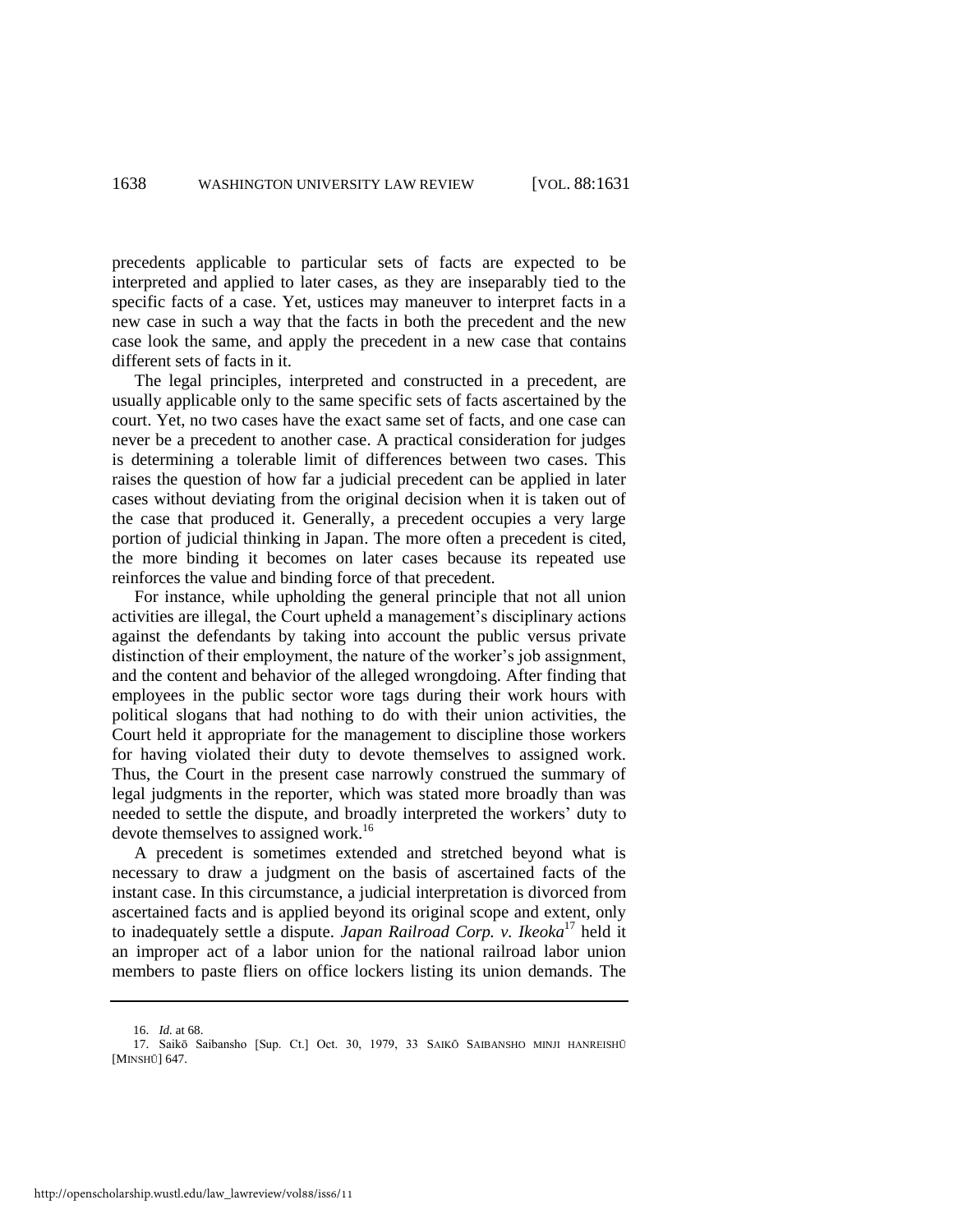Court was of the opinion that the union had violated the employer's right to own and manage its lockers, disrupting the order of the railroad enterprise, unless a special circumstance deemed it an abuse of the employer's right not to allow its lockers for activities of the labor union or its members. However, the Court might have stretched this general principle too far when it applied this precedent to a private enterprise's labor union activities because workers of private enterprises $18$  might not have needed to use their company's lockers as strongly as workers of the national railroad corporation, and might not have objected to such fliers pasted on their lockers.<sup>19</sup>

Cases raising the question of nonjusticiability of religious disputes illustrate the judicial practice of stretching precedent. In *Sokagakkai v. Matsumoto*,<sup>20</sup> the plaintiffs made monetary donations to a Buddhist temple for the construction project of a building to house the Buddha's statue and a wooden mandala. Upon discovery of the Mandala's unauthenticity, however, they rescinded their donations and sued to recover illegal profit the temple had made out of their donations. The Supreme Court dismissed this suit as a nonlegal dispute and gave its opinion that the value of an object of faith or religious teaching is disputed to determine the concrete right and duty of legal relations, and accordingly become nonjusticiable under Article 3 of the court law. However, in *Renkaji v. Kubokawa*,<sup>21</sup> a religious group disciplined and dismissed its resident monk and demanded he vacate the adjacent temple's residence where he resided. The Court applied the *Sokagakkai* precedent, dismissed the case, gave its opinion that the entire dispute depended on the reasons for disciplinary dismissal of the monk, and held that the case was not suitable for judicial adjudication. But, in Justice Ito's opinion, *Sokkagakkai* involves the strongly religious issue of the devotees' donations to build a temple to house the Buddha's statue and a holy mandala. *Renkaji v. Kubokawa* is a suit to evict a monk from the temple's residence and regards an ordinary civil matter. Accordingly, it could be judged separately from its underlying premise of disciplinary actions pertaining to religious teaching. Thus, in spite of differences in the facts of both cases, the principle of nonjusticiability of religious disputes was stretched, rendering the instant case nonjusticiable.

<sup>18.</sup> The Ikegami Tsushinki case. Saikō Saibansho [Sup. Ct.] July 19, 1988,154 SAIKŌ SAIBANSHO MINJI HANREISHŪ [MINSHŪ] 373.

<sup>19.</sup> ITO, *supra* not[e 15,](#page-7-0) at 25–26.

<sup>20.</sup> Saikō Saibansho [Sup. Ct.] Apr. 7, 1981, 35 SAIKŌ SAIBANSHO MINJI HANREISHŪ [MINSHŪ] 443.

<sup>21.</sup> Saikō Saibansho [Sup. Ct.] Sept. 8, 1989, 43 SAIKŌ SAIBANSHO MINJI HANREISHŪ [MINSHŪ] 889.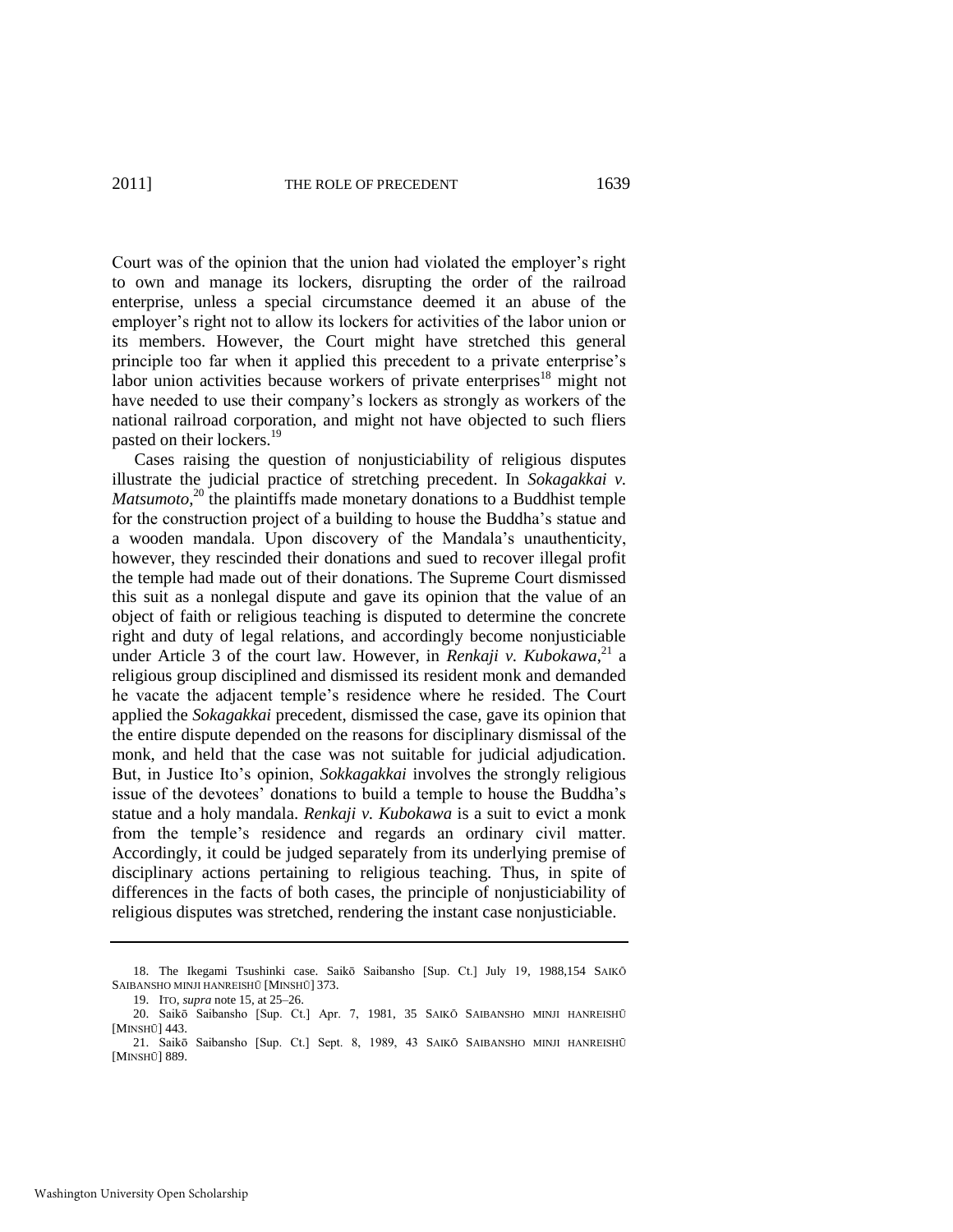The 1980 Supreme Court decision<sup>22</sup> remains an example of narrowly interpreting legal precedent. The Court construed Article 266(3) of the commerce law in such a way as to hold a nominal member of the board of directors in a private company liable for negligent supervision of his board's chairperson and responsible for damages caused to a third party due to the chairperson's wanton management. However, the Court in a later  $case^{23}$  denied that similar supervisory responsibilities of a board member did not constitute negligence, even though the board member had more than a small influence over his board's chairperson. He was a board member of a company with which the company in question had business relations, and he became a large shareholder and a board member at the request of the latter company. He would have probably been held responsible for misconduct of his board chairperson had the Court applied the precedent of the first case. By distinguishing the precedent from the case at bar, the Court decided the precedent was inapplicable.

It is extremely difficult to change the Supreme Court precedents. Many Justices so strongly believe in the binding force of precedents that they sometimes abide by weak precedents. A Justice often supports a precedent even if he has some doubt regarding its value and raises the issue at a judicial conference. He would go along with the status quo, hoping that the Court will take up the same issue later in a more suitable case. A Justice initially defers to the legislative actions for policy changes, but legislative inaction would usually make them follow existing precedents until the grand bench denies or changes them. A dissenting opinion in Japan seldom becomes a majority opinion in later cases because dissenting ustices lose their momentum when more and more ustices join the majority that believes in the binding force of precedents per se, therefore rendering dissenting opinions weaker and weaker. A Justice often finds it formidable to convince his or her colleagues on the bench of the need to change a precedent, and may give up his efforts and go along with the majority or opt for writing a dissenting opinion of his own.

As a rule, a dissenting opinion has no value as precedent. Yet, it may nonetheless weaken the effects of majority opinions. While upholding the constitutionality of a statute that the precedent sustained, a Justice argued that the statute as it was applied to the ascertained facts in the present case became unconstitutional. *Matsuei v. Hokkaido Customs Director*<sup>24</sup>

23. ITO, *supra* not[e 15,](#page-7-0) at 36.

<sup>22.</sup> Saikō Saibansho [Sup. Ct.] Mar. 18, 1980, 18, 61–101. 971 Hanji 373.

<sup>24.</sup> Saikō Saibansho [Sup. Ct.] Dec. 12, 1984, 38 SAIKŌ SAIBANSHO MINJI HANREISHŪ [MINSHŪ] 1308.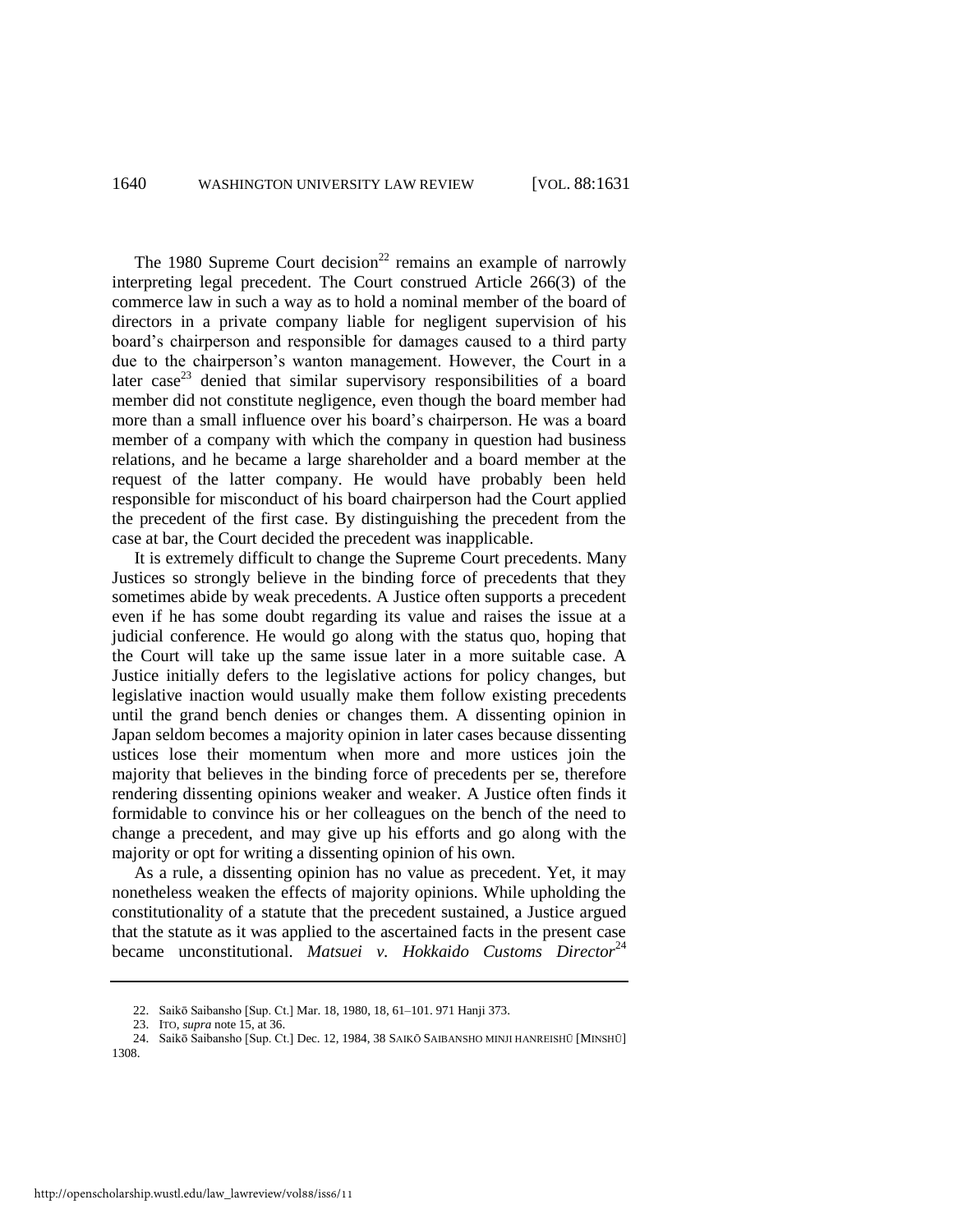challenged the constitutionality of the law banning not only the importation of writings and drawings harmful to manners and decency, but also the customs inspection of them. Justice Ito was fully aware that the customs inspection, once declared unconstitutional, would disrupt the ongoing practice of customs work. He also suspected that if he insisted that Article 22(2), section 1 of the Constitution would absolutely ban a customs inspection—however narrowly it might be interpreted to protect public welfare—he might force the majority of justices to formally uphold the constitutionality of the practice of customs inspection. So, Ito, and other Justices worked out a strategy of softening their own opposition and wrote the dissenting opinions asserting that the provisions of Article 21(1) of the customs law lacked clarity and were too broad to be constitutional. This case illustrates judicial maneuvering that limits the impact of judicial precedent on later cases.

Persistent deviations from the Supreme Court precedents sometimes induce a change. It is well known that continued district court judgments contrary to Supreme Court precedent led to the abolition of unreasonably heavy penalties in patricide.<sup>25</sup> Similarly, a continued recurrence of minority opinions among the Supreme Court ustices occasioned a change in the grand bench precedents.<sup>26</sup>

More often than not, a change in precedent results from change in the composition of the Supreme Court. Justice Jiro Tanaka wanted to keep liberal policies toward labor activities of public enterprises in the *Tokyo Central Post Office* case<sup>27</sup> and strongly argued that the grand bench should dismiss an appeal in the *Tsuruzono* case.<sup>28</sup> He was of the opinion that the accused labor union members of the public enterprises had been engaged in illegal labor strikes for political purposes. A large majority of Justices decided, however, to change the liberal precedent by flatly stating that the Tokyo Central Post Office decision was wrong. Following the new conservative precedent, effected by newly appointed conservative Justices, the *Iwate Teachers* case<sup>29</sup> and the *Nagoya Postal* case<sup>30</sup> both held it illegal

<sup>25.</sup> ITOH, *supra* not[e 4,](#page-2-0) at 149.

<sup>26.</sup> ITOH, *supra* not[e 4,](#page-2-0) at 78.

<sup>27.</sup> Saikō Saibansho [Sup. Ct.] Oct. 26, 1966, 20 SAIKŌ SAIBANSHO KEIJI HANREISHŪ [KEISHŪ] 901. 28. Saikō Saibansho [Sup. Ct.] Apr. 25, 1973, 27 SAIKŌ SAIBANSHO KEIJI HANREISHŪ [KEISHŪ] 547.

<sup>29.</sup> Saikō Saibansho [Sup. Ct.] May 21, 1976, 30 SAIKŌ SAIBANSHO KEIJI HANREISHŪ [KEISHŪ] 1178. 30. Saikō Saibansho [Sup. Ct.] May 4, 1977, 31 SAIKŌ SAIBANSHO KEIJI HANREISHŪ

<sup>[</sup>KEISHŪ] 182.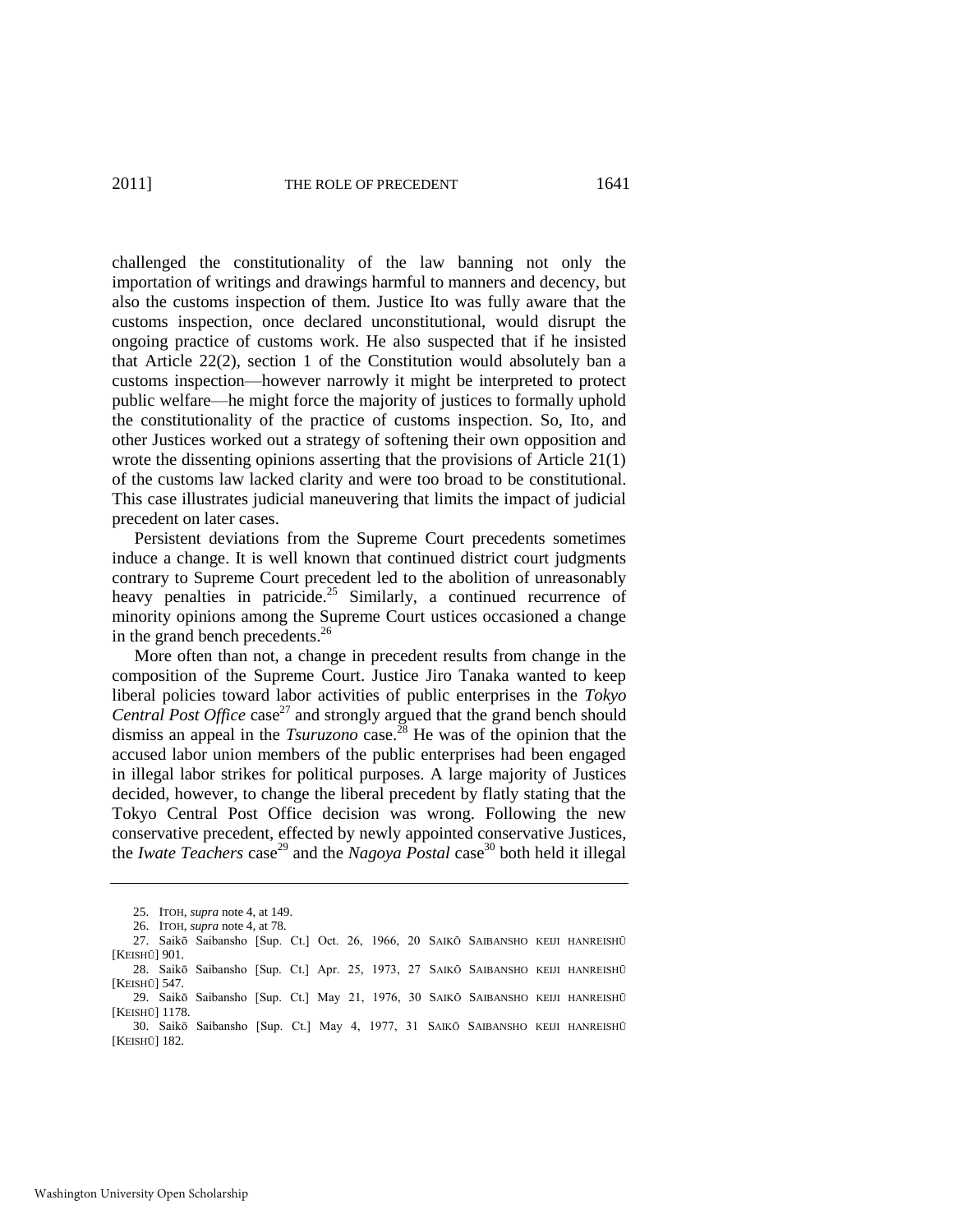for government employees to be engaged in labor disputes. While this precedent was limited to criminal cases of national and local employees of public corporations in the post-*Tsuruzono* period of time, it has been questionable as to whether this precedent would extend to similar labor disputes by manual laborers of local public enterprises.<sup>31</sup> Be that as it may, an early retirement of Justice Tanaka and a subsequent conservative domination of the Court after the mid-1970s created a long lasting impact on judicial precedents on this issue.

Changes in the precedent on divorce partly emerged from new judicial perceptions and attitudes toward changing social customs in Japan. On the strength of the precedent of *Inoue* v. *Inoue*,<sup>32</sup> the Supreme Court long denied divorce petitioned for by a spouse (who is often male) responsible for a failed marriage, even if a marriage had been totally damaged beyond restoration. This precedent was limited to a spouse who was solely responsible for its failed marriage. Yet, later, lower courts began to compare disputed causes of both spouses and granted a divorce filed by a party with fewer faults.<sup>33</sup> Even if a marriage failed due to incompatibilities of character and personality and neither spouse was responsible, a spouse with contributory negligence slightly greater than the other spouse came to be denied petition for divorce. In practice, when it deemed it advisable to grant divorce, a court sometimes reconstructed past events in such a way as to hold both parties responsible for their failed marriage. Other times, a court reconstructed disputed facts to conclude that a spouse committed wrongdoing after their marriage had failed. The courts even refused to find any connection between the marriage failure and a wrongdoing of one spouse in order to grant divorce.

*K v.*  $O^{34}$  was to changing a precedent because there was no hope for restored marriage between spouses of over seventy years old after thirtysix years of separation. Justice Ito seized an opportunity when he was assigned the case. He was able to have his third petty bench agree to transfer the case to the grand bench, which dropped the premises of dismissing a divorce claim solely based on his or her faults.

An existing precedent may be extended to a new legal issue where there is no precedent. Justices, when they cannot reach a decision among

<sup>31.</sup> ITO, *supra* not[e 15,](#page-7-0) at 48.

<sup>32.</sup> Saikō Saibansho [Sup. Ct.] Feb. 29, 1952, 6 SAIKŌ SAIBANSHO MINJI HANREISHŪ [MINSHŪ] 110.

<sup>33.</sup> ITO, *supra* not[e 15,](#page-7-0) at 52–53.

<sup>34.</sup> Saikō Saibansho [Sup. Ct.] Sept. 2, 1987, 41 SAIKŌ SAIBANSHO MINJI HANREISHŪ [MINSHŪ] 1423.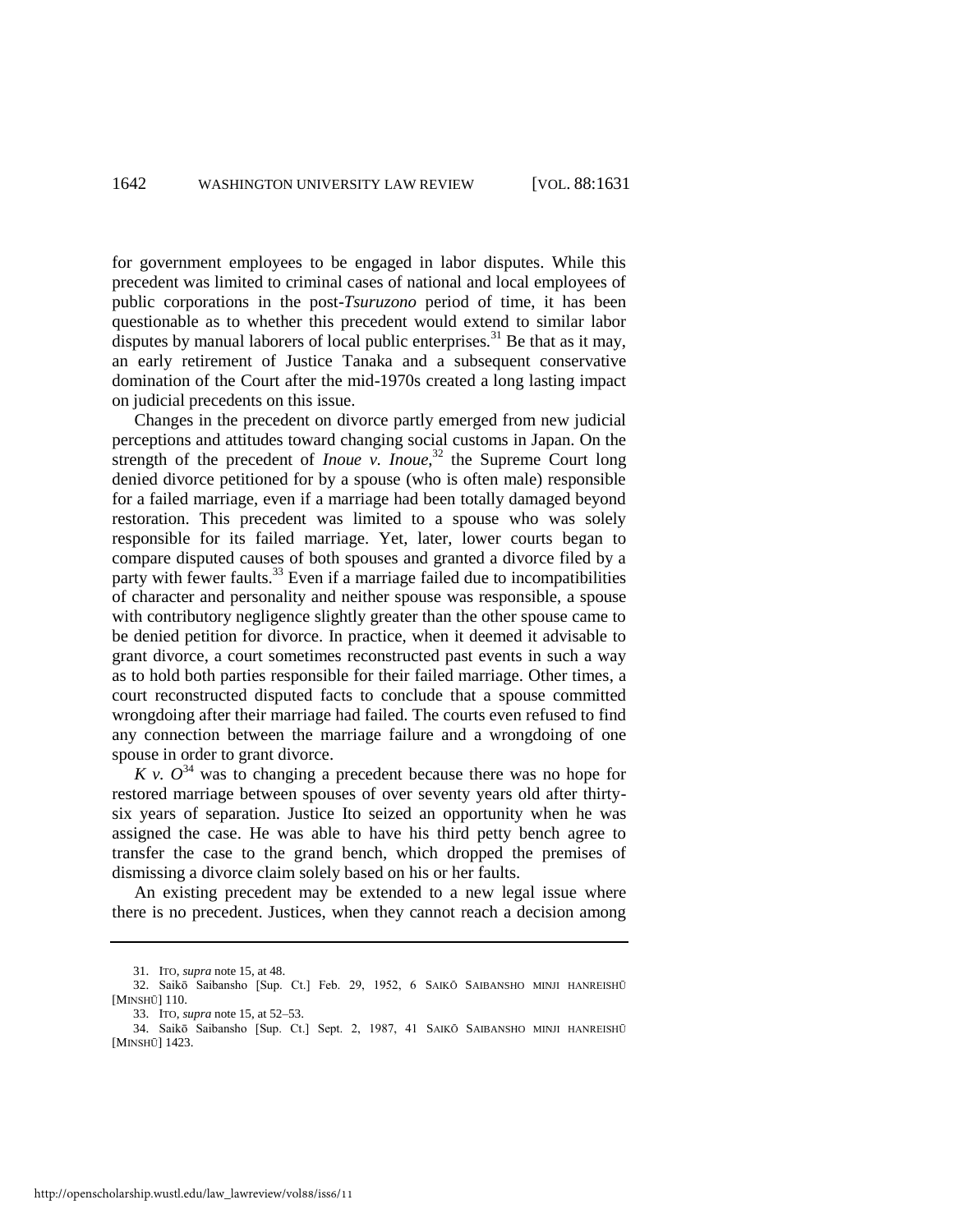themselves, have a research judge look very meticulously in all reporters for precedent that would come as close as possible to a pending legal issue or any precedent seemingly applicable to the instant case. If the research judge unearthed an even remotely relevant precedent from sources, which are neither published nor made available outside the judiciary, they would rely on them in reaching a decision without thoroughly examining its applicability to the new issue or without citing such sources.

The difficulty and rarity of the Supreme Court explicitly changing its own judicial precedents is offset by occasional practices of a petty bench changing a grand bench precedent without referring to it in its written opinion. The law authorizes only the grand bench to change the grand bench precedents, and yet a petty bench has drawn its judgments on the basis of what the grand bench might presumably have intended even where the precedent did not seem to cover the facts ascertained in a new case. A dissenting judge may distinguish facts in the precedent and a present case and accuse the majority of having stretched the precedent too far by applying the precedent to the new case with substantially different facts.<sup>35</sup>

The Court tends to follow legal interpretations of its own precedent rather than interpreting them anew. *Yoshioka v. Japan*, <sup>36</sup> or the *Minamata* case, raised the difficult task of determining the type of crime committed when a baby died after birth due to a worsening illness that had started when the baby was a fetus. The Supreme Court judged that the industrial polluter committed involuntary harm at the time when the fetus got ill due to the poisonous substances with which it had been in contact. In the opinion of the Court, the fetus was part of its mother's body, harm to the fetus was harm to its mother, and the involuntary harm became an involuntary homicide of the fetus at the time of its birth.

Both the district and high courts took the view that it was not necessary for a fetus to be born to qualify as a "person," as did Justice Nagashima of the lower courts in his supplementary opinion. However, the majority might have thought its own reasoning would better align with the precedent after reviewing prevailing theories of criminal law on the act of inflicting harm, crimes against a fetus, and a pregnant woman's actions leading to the death of her fetus. Consequently, it decided the case along the line of its own precedent instead of adopting the lower courts' reasoning.

<sup>35.</sup> ITO, *supra* not[e 15,](#page-7-0) at 35–36.

<sup>36.</sup> Saikō Saibansho [Sup. Ct.] Feb. 29, 1988, 42 SAIKŌ SAIBANSHO KEIJI HANREISHŪ [KEISHŪ] 314.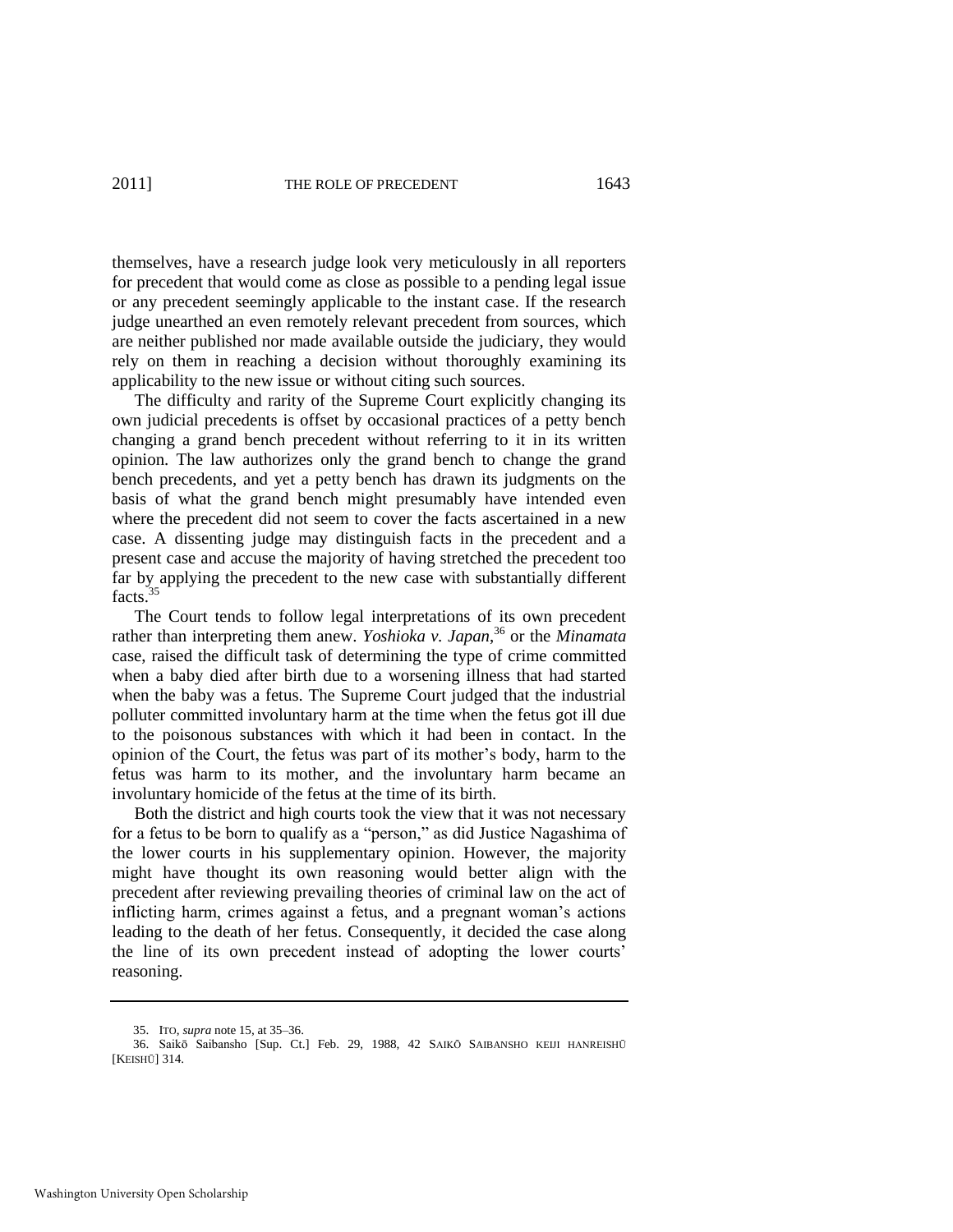Furthermore, a precedent may be abused when a lower court decides along the lines of the Supreme Court precedent on an important legal issue, even if ascertained facts are different. In *Osaka v. Asano*, <sup>37</sup> or the *Daito Flood Damage* case, the Supreme Court dismissed damage claims and gave its opinion that so long as the defendant had ensured the safety of the river dikes while undertaking its repair work, the defendant was not responsible for damage resulting from flooding over the dikes under repair in the absence of inadequate management of repair work or design flaws. The *Kajigawa Flood Damage* decision<sup>38</sup> followed this precedent. Yet, in the *Tamagawa Flood Damage* case,<sup>39</sup> a lower court dismissed damage claims in spite of different facts in the two cases only to be reversed by the Supreme Court. In the opinion of the Supreme Court, the *Daito* precedent was not intended to cover flood damage claims of completed repair work in which the flood did not go over the highest water level in a river dike that had already been repaired, and the lower court wrongly applied the *Daito* precedent to a case in which underlying facts were no longer identical to those in the precedent.

Moreover, a lower court judgment, sustained by a few sentences of the Supreme Court petty bench, may bind future decisions, thereby creating precedential value of its own. A court and litigants in a later case may scrutinize the opinions of the court below, sustained by the Supreme Court in the precedent case; interpret them as reflecting the Supreme Court opinions; and cite them as precedent. Thus, the lower court decision binds subsequent cases. A Supreme Court ustice who wants to deny, or at least minimize, the effect of a lower court ruling as precedent may hold the lower court's reasons unjust or even unacceptable, while sustaining the lower court's precedent. A Justice denies the applicability of the precedent that the majority cites in justifying its existing ruling. For instance, a Justice would consider the ruling of a high court, sustained by the majority, as unworthy as Supreme Court precedent. In the words of Justice Dando:

A kind of King Solomon's trial is not altogether absent at the Supreme Court. Strictly speaking, the judgment below was not quite right. But, after reading the facts ascertained by the court below, all justices strongly felt that the judgment below was based on duly

<sup>37.</sup> Saikō Saibansho [Sup. Ct.] Jan. 25, 1984, 38 SAIKŌ SAIBANSHO MINJI HANREISHŪ [MINSHŪ] 53.

<sup>38.</sup> ITO, *supra* not[e 15,](#page-7-0) at 49.

<sup>39.</sup> *Id.*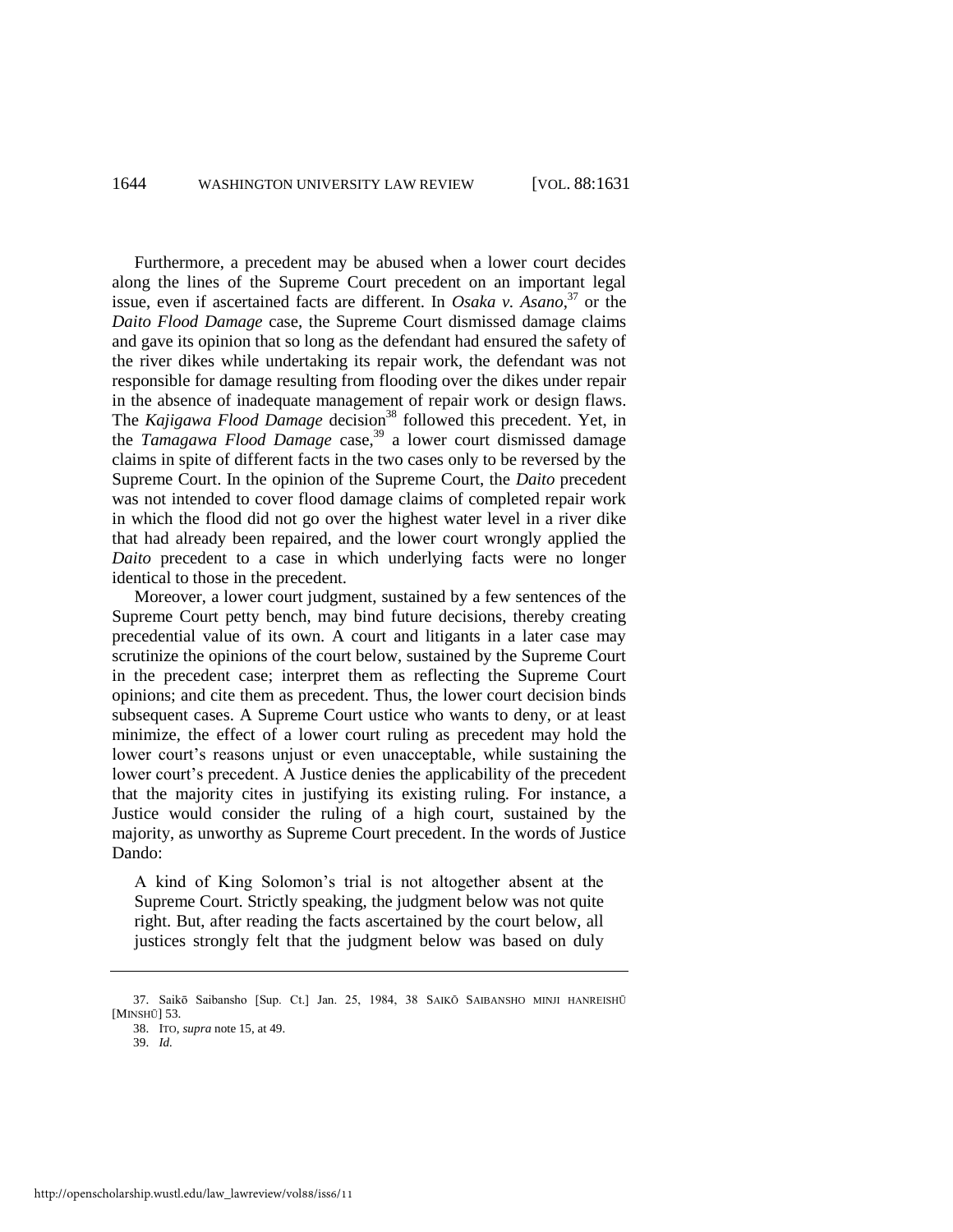ascertained facts, and that they looked much more satisfactory than any other ways of settling the disputes. So, my bench sustained the judgment below but had a hard time in justifying and rationalizing the judgment below, which was after all based more on the sense of justice than law, as in the fabled King Solomon's trial. At the same time, my bench did not want to make this lower court's judgment a precedent for later cases and decided not to include this case in the Hanreishū. 40

#### III. PRECEDENT IN MALAPPORTIONMENT CASES AFTER THE 1990S

We shall next examine the judicial role regarding precedents through a series of Supreme Court decisions involving malapportionment after the 1990s. It is appropriate to briefly trace the nature of elections and the evolution of universal adult franchise as they influence the system of apportioning the election district for the national Diet.

<span id="page-15-0"></span>The nature of election was actively debated in the course of reforming general elections in the Taisho era.<sup>41</sup> The principle of imperial sovereignty did not allow the unfettered right of individuals to participate in the process of electing the people's representatives to public offices. Even Tatsukichi Minobe, a liberal-minded professor of administrative law, viewed elections as public functions and official duties. In his opinion, an election was an official function undertaken by the national organ, and all public employees equally enjoyed what might be called a claim against the state to conduct elections to become civil servants. Ordinary citizens did not enjoy such claims against the state. Tax requirements restricted franchise until 1925, and a voter's socioeconomic status differentiated eligibility in different elections until 1945. Furthermore, females were franchised in 1945 under the Occupation. To Shiro Kiyomiya, a constitutional law specialist, voting was both a right and a duty: a citizen has the right to vote and the duty to participate in elections.

With the introduction of popular sovereignty after the War, the right to vote has come to be viewed as something that is indelibly and inherently attached to popular sovereignty. Academic debates shifted from the nature of election to the nature of voting rights and the *right* to participation in elections. Kazuhiro Hayashida considers that the 1947 Constitution has conferred the voting right upon individual citizens as a means to defend

<sup>40.</sup> SHIGEMITSU DANDO, HANREI TO IU MONO NI TSUITE 76 (1984).

<sup>41.</sup> YOSHIAKI YOSHIDA, GIKAI, SENKYO, TEN'NO SEI KEMPORON 99 (1990).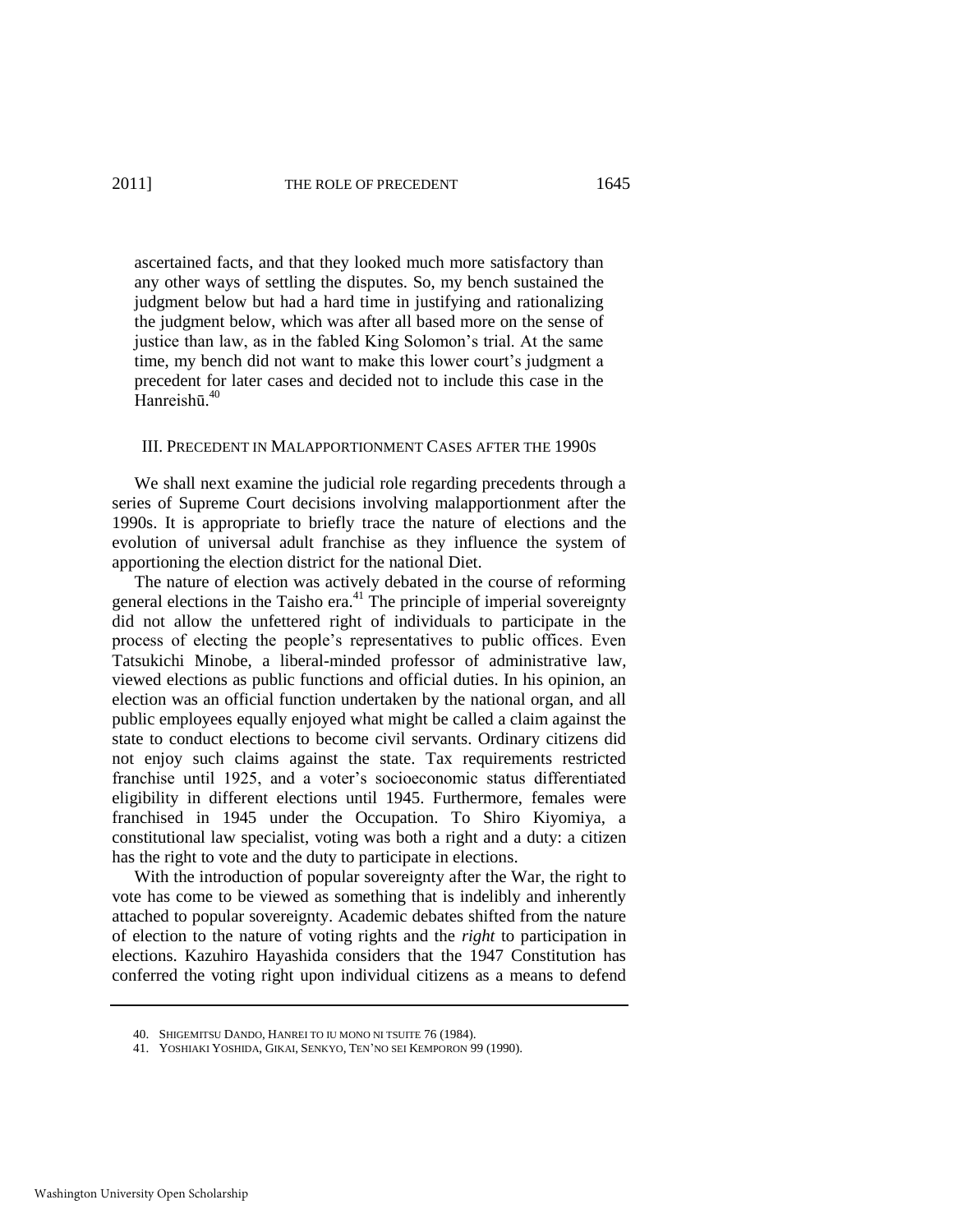their civil rights. Accordingly, he treats the right to vote as a political or a civil right. The Japanese Supreme Court has followed this line of arguments when it states in a supplementary opinion, "Under the Constitution based on popular sovereignty, the voting right of public offices is undoubtedly one of the most important basic rights pertaining to the Diet."<sup>42</sup> Voting rights oblige individual citizens to participate in the public function of selecting public employees, and enables them to express their opinions on national governance.

However, voting has sometimes been viewed more as a duty than a right. The Public Office Election Law strictly regulates elections, election campaigning, and violations thereof.<sup>43</sup> Many provisions in the law reflect the government's preoccupation with law and order when they regulate campaigning, including distribution of election campaign materials, and candidates' preelection activities. In particular, prohibition of solicitation of votes by door-to-door canvassing in Japan is seldom seen among the Western countries**.** <sup>44</sup> This prohibition reflects the Meiji constitutionalism that emphasized law and order in society and can be traced back to the enactment of the General Elections Law of 1925. Its legislative intent was to maintain the solemn ceremony of elections as a state function and to prevent those without property from undertaking unfair acts of bribery and corruption.<sup>45</sup> Legislators intended to thoroughly simplify and liberalize regulating provisions of election campaigning rights after the end of the War, but the provisions banning the door-to-door canvassing remained intact in the course of revising the election law for the House of Representatives elections. In the end, those provisions still remain in the Public Office Elections Law of 1950.

The conservative views on the constitutional right to vote for public offices have manifested themselves among the judicial minds in a series of malapportionment cases. The statutory regulations on the size, qualifications of legislative members, electoral systems, and methods of voting<sup>46</sup> have become problematic, especially in relation to the equality clause of the Constitution.

<sup>42.</sup> Saikō Saibansho [Sup. Ct.] Feb. 9, 1955, 9 SAIKŌ SAIBANSHO KEIJI HANREISHŪ [KEISHŪ] 217.

<sup>43.</sup> *Id.* This case also noted that an election law violator impaired fairness in elections, harmed public fairness, should be excluded from public office elections for certain periods of time, and that reasons for exclusions differ from common criminals who are denied the right to vote and run for public offices, such as repentance.

<sup>44.</sup> YOSHIDA, *supra* not[e 41,](#page-15-0) at 199.

<sup>45.</sup> *Id.* at 197.

<sup>46.</sup> Article 44 requires each voter to present himself or herself at a polling station. This provision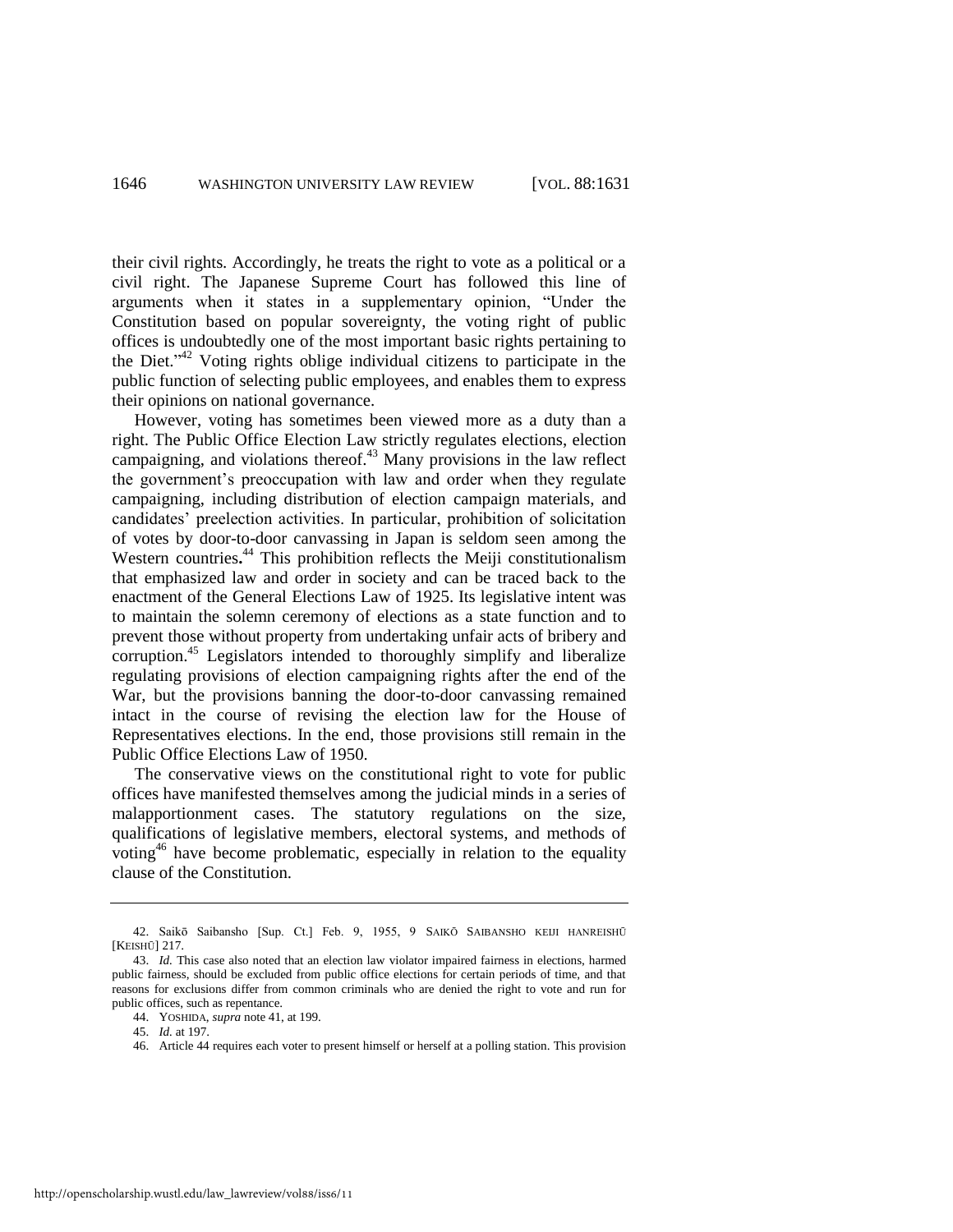In the wake of *Baker v. Carr*, <sup>47</sup> the Japanese Supreme Court made its first decision on the issue of malapportionment in the elections of the National Diet. It dismissed a suit against the alleged malapportionment in *Koshiyama v. Tokyo Election Commission*, <sup>48</sup> or the *Koshiyama* malapportionment case.The Court has seldom cited its rulings in this case.

*Kurokawa v. Chiba Prefecture Election Commission*<sup>49</sup> has become one of the most important precedents, as it successfully challenged for the first time the alleged malapportionment in the elections of the Lower House. Comparing with the least-populated districts, the majority of Justices in this case held that the 5 to 1 ratio of voters per delegate in the first election district of Chiba Prefecture violated the principles of equality under the law, unless otherwise justified by rational election policy. However, the Court declined to invalidate the election results and gave its opinion that election results, if judicially nullified, would not immediately correct damages resulting from malapportionment and might even bring about unintended unconstitutional consequences.

The Court dismissed the challenge to alleged malapportionment in the election of July 1977 in *Shimizu v. Osaka Election Commission*, <sup>50</sup> or the House of Councillors' malapportionment case. It squarely based its dismissal of the requested invalidation of the election results on the statutory strength of the administrative litigation procedural law.<sup>51</sup> Likewise, the Court in *Tokyo Election Commission v. Koshiyama*<sup>52</sup> upheld

was challenged in connection to a handicapped voter unable to go to a polling place.

<sup>47. 369</sup> U.S. 186 (1962).

<sup>48.</sup> In *Koshiyama v. Tokyo Election Commission*, the *Koshiyama* malapportionment case, the Supreme Court unanimously endorsed the election results in the 1962 elections for the House of Councillors or the Upper House. Upholding the election law and its apportionment schedules based on a 1946 census, the grand bench was of the opinion that "inequality to the extent it exists today is still only a problem of the propriety of legislation.‖ Justice S. Saito even questioned standing to sue for individuals seeking judicial nullification of election results.

<sup>49.</sup> Saikō Saibansho [Sup. Ct.] Apr. 4, 1976, 30 SAIKŌ SAIBANSHO MINJI HANREISHŪ [MINSHŪ] 223. The majority declared the 1972 general election for the House of Representatives unlawful. It was of the opinion that an unequal value of each vote, unless otherwise justified by some national election policy, would violate equality under law. The majority did not invalidate the election results, but six concurring Justices would have invalidated them.

<sup>50.</sup> Saikō Saibansho [Sup. Ct.] Apr. 27, 1983, 37 SAIKŌ SAIBANSHO MINJI HANREISHŪ [MINSHŪ] 345. Only Justice Dando dissented, holding both the apportionment schedules and the election results unconstitutional and invalid.

<sup>51.</sup> A court may dismiss a suit seeking to have an unlawful action of government judicially annulled if it deems that such a nullification would seriously harm public interests and public welfare. In making this determination, a court must carefully assess the extent of damages that such nullification might cause, the compensation coverage of damages, preventive measures, and all other consequences.

<sup>52.</sup> Saikō Saibansho [Sup. Ct.] Nov. 7, 1983, 37 SAIKŌ SAIBANSHO MINJI HANREISHŪ [MINSHŪ] 1243. In dissenting, Justice Dando declared that the Diet's reapportionment in 1975 was not good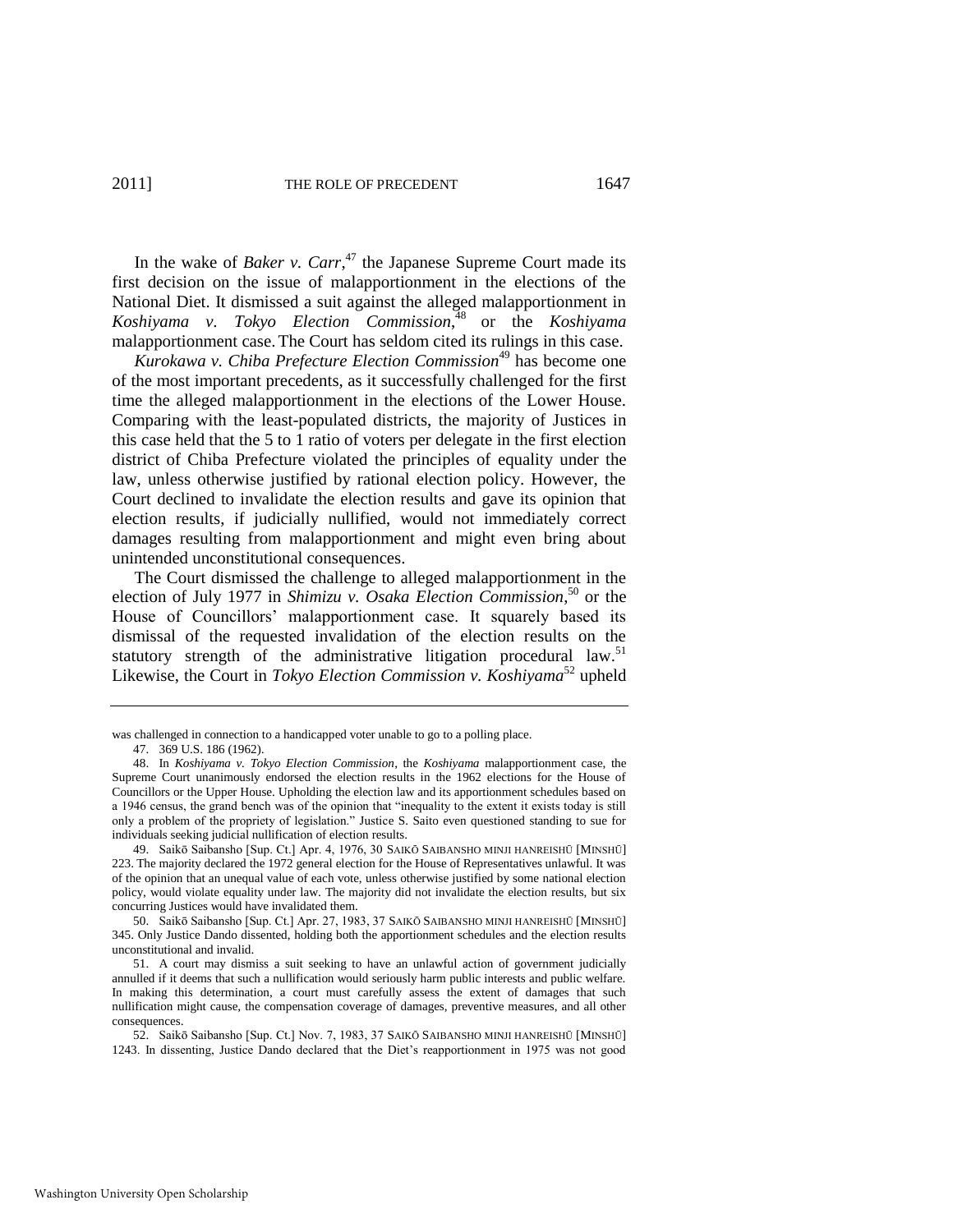the constitutionality of the apportionment schedules at the time of the 1980 elections for the House of Representatives. In spite of its own observations that such apportionment was no longer rational, tolerable, or justifiable in light of the constitutional protection of equal voting rights, the majority of justices granted the Diet a grace period to rectify its methods of apportionment.

The Court once again held the apportionment schedules unconstitutional in *Kanao v. Hiroshima Election Commission*, <sup>53</sup> which challenged the disparity of as much as 4.4 to 1 in the 1983 elections for the Lower House. At the same time, it declined by 13 to 1 to invalidate the election results for the same reason as in the *Shimizu* case.

*Kawahara v. Tokyo Election Commission*<sup>54</sup> was the first malapportionment case that the Supreme Court decided in the 1990s. This case challenged the apportionment schedules revised in 1986 and its 1990 election results in the fifth election district of Tokyo for the House of Representatives. Whereas the worst disparity was reduced to 2.99 to 1 as a result of legislative reapportionment, it was back to 3.18 to 1 at the time of the 1990 elections. The divided Court, while admitting the irrationality of the ratio of 3.18 to 1 in the value of vote, upheld the constitutionality of the apportionment schedules as a whole, as well as the election results. The eight-member majority (five judges, two prosecutors, and one attorney) cited the *Kurokawa* case, the *Koshiyama* case, and the *Kanao* case to justify their holding that the 1986 apportionment schedules, which the legislature had viewed as provisional measures, were constitutional at the time of the elections under dispute. Two justices (an academic and a prosecutor) wrote separate (concurring) opinions. Justice Sonobe found it insufficient for the Court to invalidate the election results because such a ruling would also invalidate the legislation empowering the election commission to undertake new elections.<sup>55</sup> In his view, the Court should

enough. Also, observing the disparity of 2.92 to 1 in the worst malapportioned district, Justice Nakamura, in dissent, thought it more important for each election district to be apportioned strictly in proportion to the size of eligible voters for the Lower House, rather than the Upper House.

<sup>53.</sup> Saikō Saibansho [Sup. Ct.] July 17, 1985, 39 SAIKŌ SAIBANSHO MINJI HANREISHŪ [MINSHŪ] 1100. Justice Taniguchi was the only dissenter: he favored having election results of specific election districts invalidated through concrete litigations filed by voters in malapportioned districts instead of invalidating all election results across the country.

<sup>54.</sup> Saikō Saibansho [Sup. Ct.] Jan. 20, 1993, 47 SAIKŌ SAIBANSHO MINJI HANREISHŪ [MINSHŪ] 67.

<sup>55.</sup> Justice Sonobe cited Justice Nakamura's dissenting opinion in the *Koshiyama* case and Justice S. Kishi's dissenting opinion in the *Kurokawa* case. *See* Saikō Saibansho [Sup. Ct.] Nov. 7, 1983, 37 SAIKŌ SAIBANSHO MINJI HANREISHŪ [MINSHŪ] 1243, (the *Koshiyama* case); Saikō Saibansho [Sup. Ct.] Apr. 14, 1976, 30 SAIKŌ SAIBANSHO MINJI HANREISHŪ [MINSHŪ] 223 (the *Kurokawa* case).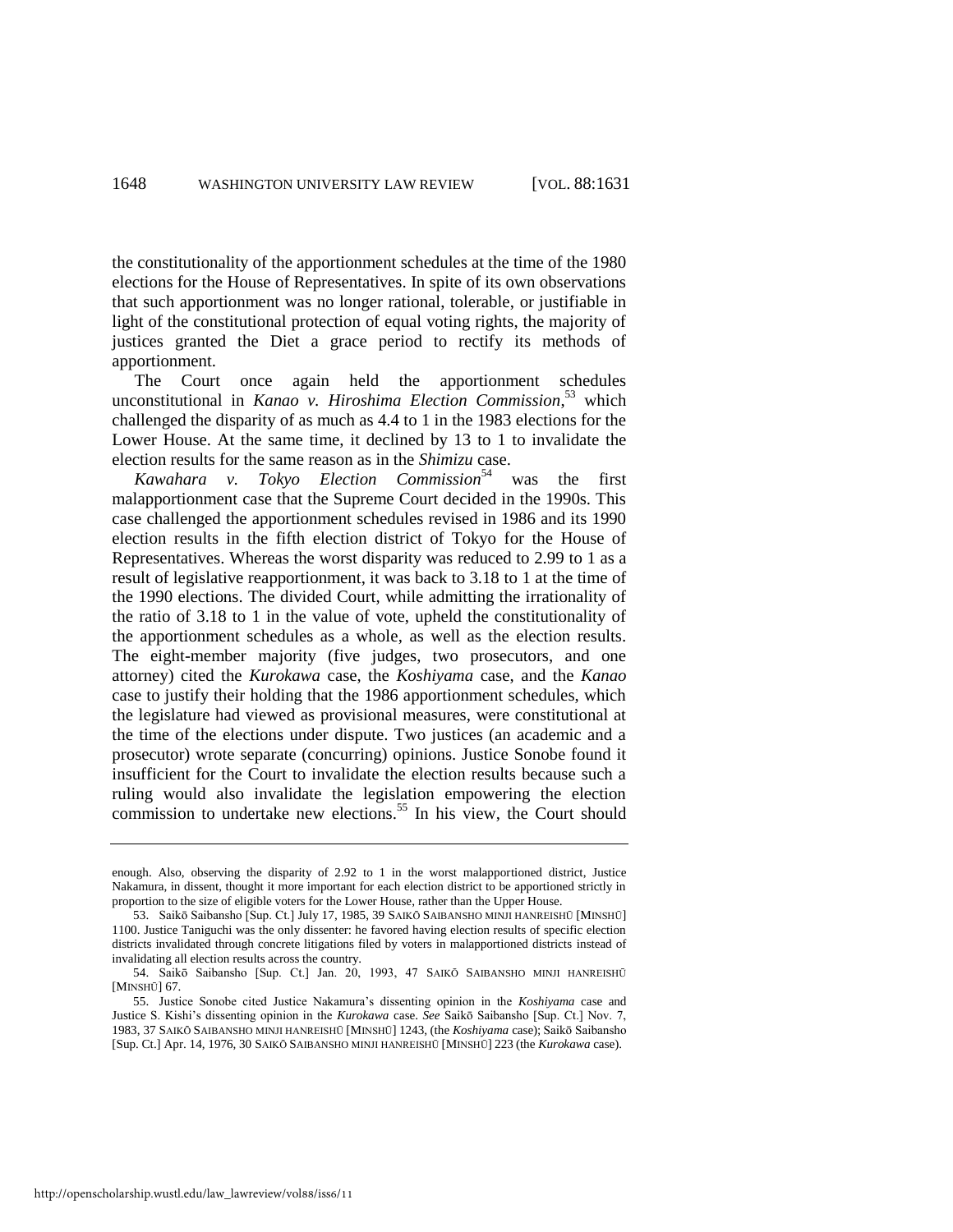either direct the legislature to immediately revise the apportionment schedules or to empower the commission to administer new elections. However, he thought it premature for the judiciary to devise judicial measures to correct malapportionment. Justice Mimura would compute the numbers of voters per delegate averaged between the most underrepresented and most overrepresented election districts and then compare the contested disparities and the apportionment schedules under challenge.<sup>56</sup> In his opinion, the Diet did not exceed its legislative discretion when its apportionment schedules produced the greatest disparity of 2.13 to 1 between the fifth Tokyo district and the second district of Miyazaki Prefecture, and the smallest disparity of 0.67 to 1 between the fifth Tokyo district and the fifth Kanagawa district.

Five dissenting ustices (three attorneys, one career judge, and one diplomat) held the elections unlawful, inasmuch as the Diet had failed to correct apportionment schedules within a reasonable time period. Justice Ono found the 1986 reapportionment that produced the disparity of 2.99 to 1 inadequate as a temporary measure because the Diet should have anticipated that malapportionment would sooner or later exceed the ratio of 3 to 1, and a reasonable grace period had elapsed since the *Kanao* case.<sup>57</sup> Justice Hashimoto did not consider the 1986 reapportionment sufficient to correct the continuing malapportionment since  $1970$ <sup>58</sup> Justice Nakajima thought that the legislators found it necessary to update apportionment schedules every five years in order to avoid gross inequality, and held the 1986 revision, however temporary it might have been, to be too little and too late.<sup>59</sup> Justice Kisaki considered it necessary to set the maximum tolerance level at the ratio of 2 to 1 and did not see any need to allow legislative discretion to take into account nonpopulation factors. He would declare it unlawful for any district to exceed the ratio of 2 to 1 and invalidate election results should the Diet fail to correct injustice within one year or a reasonable time limit. Citing the *Kurokawa* case, Justice Sato would consider it unconstitutional as a violation of equality to exceed the ratio of 2 to 1 and make the legislature anticipate

<sup>56.</sup> Justice Mimura cited the dissenting opinion of Justice Okahara and six other Justices, as well as Kishi's opinion in the *Kurokawa* case.

<sup>57.</sup> Justice Ono cited the *Koshiyama* and *Kanao* precedents, as well as the 1988 second petty bench decision. Saikō Saibansho [Sup. Ct.] Oct. 21, 1988, 42 SAIKŌ SAIBANSHO MINJI HANREISHŪ [MINSHŪ] 644.

<sup>58.</sup> Justice Hashimoto cited the *Koshiyama* and *Kanao* precedents, as well as the 1988 second petty bench decision. Saikō Saibansho [Sup. Ct.] Oct. 21, 1988, 42 SAIKŌ SAIBANSHO MINJI HANREISHŪ [MINSHŪ] 644.

<sup>59.</sup> Justice Nakajima and Justice Kisaki cited the *Kurokawa*, *Koshiyama*, and *Kanao* cases.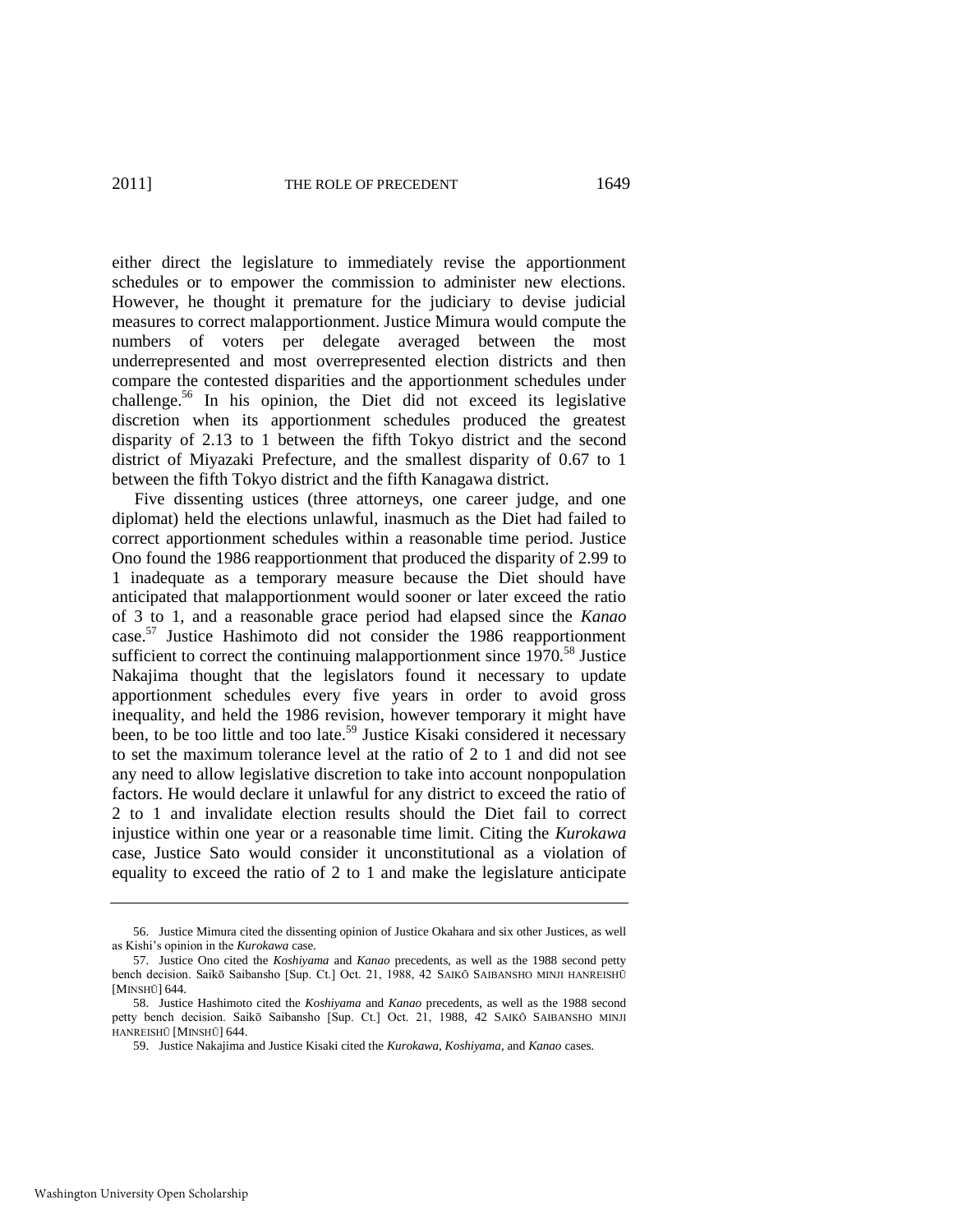and prevent any violation of the ratio and correct malapportionment within two sessions of the Diet.

A series of persistent litigation by concerned citizens and repeated judicial warnings called for extensive overhauls in the Public Office Election Law and accompanying apportionment schedules. In December 1991, the Diet added nine seats and eliminated ten seats, reducing the discrepancy to 2.81 to 1.

| <b>JUSTICE</b> | <b>FORMER CAREER</b> | <b>IDEOLOGY; OPINION</b> |
|----------------|----------------------|--------------------------|
| Kusaba         | Career Judge         | Conservative             |
| Teika          | Career Judge         | Conservative             |
| Kabe           | Career Judge         | Conservative             |
| Onishi         | Career Judge         | Conservative             |
| Miyoshi        | Career Judge         | Conservative             |
| Oohori         | Prosecutor           | Conservative             |
| Fujishima      | Prosecutor           | Conservative             |
| Mimura         | Prosecutor           | Conservative; opinion    |
| Sonobe         | Academic             | Conservative; opinion    |
| Sakagami       | Attorney             | Conservative             |
| Hashimoto      | Attorney             | Liberal; dissenting      |
| Ono, Motoo     | Attorney             | Liberal; dissenting      |
| Sato, Shoichro | Attorney             | Liberal; dissenting      |
| Kisaki         | Attorney             | Liberal; dissenting      |
| Nakajima       | Diplomat             | Liberal; dissenting      |
| Total          |                      | Lib $(5)$ ; Con $(10)$   |

#### JUSTICES' VOTING IN *KAWAHARA V. TOKYO ELECTION COMMISSION* REGARDING THE LOWER HOUSE ELECTION

The case of *Osaka Election Commission v. Kawazoe*<sup>60</sup> challenged the 1992 Upper House elections that created a glaring discrepancy in the value of each vote. The majority cited several precedents.<sup>61</sup> It also cited three

<sup>60.</sup> Saikō Saibansho [Sup. Ct.] Sept. 11, 1996, 50 SAIKŌ SAIBANSHO MINJI HANREISHŪ [MINSHŪ] 2283.

<sup>61.</sup> Saikō Saibansho [Sup. Ct.] Jan. 20, 1993, 47 SAIKŌ SAIBANSHO MINJI HANREISHŪ [MINSHŪ] 67 (the *Kawahara* case); Saikō Saibansho [Sup. Ct.] July 17, 1985, 39 SAIKŌ SAIBANSHO MINJI HANREISHŪ [MINSHŪ] 1100 (the *Kanno* case); Saikō Saibansho [Sup. Ct.] Nov. 7, 1983, 37 SAIKŌ SAIBANSHO MINJI HANREISHŪ [MINSHŪ] 1243; Saikō Saibansho [Sup. Ct.] Apr. 27, 1983, 37 SAIKŌ SAIBANSHO MINJI HANREISHŪ [MINSHŪ] 345 (the *Shimizu* case); Saikō Saibansho [Sup. Ct.] Apr. 14, 1976, 30 SAIKŌ SAIBANSHO MINJI HANREISHŪ [MINSHŪ] 223.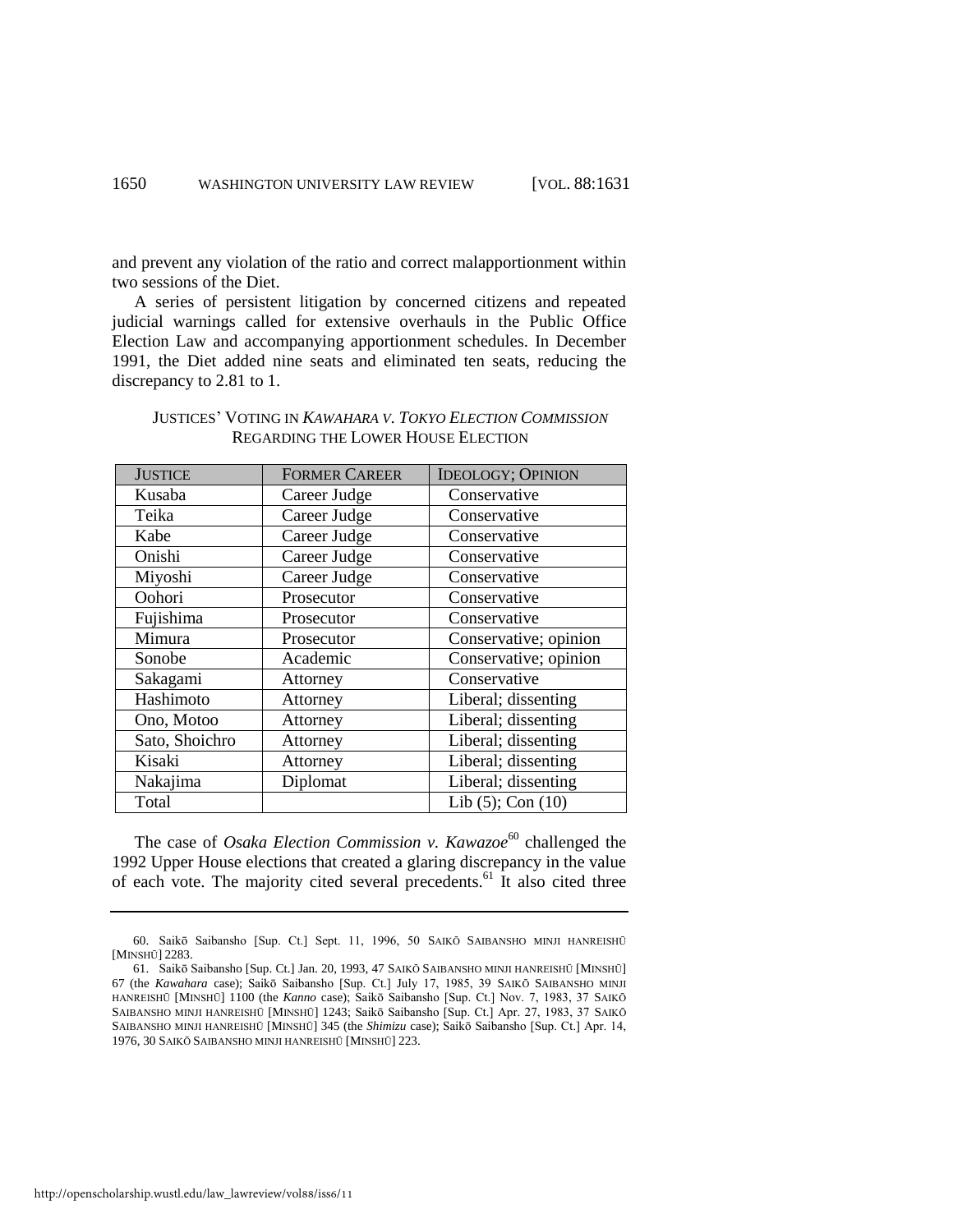Supreme Court petty bench decisions reported in the *Saibanshū*. <sup>62</sup> The nine-member majority (six career judges, two prosecutors, and one scholar) sustained the constitutionality of the apportionment schedules and the election results. While admitting the extreme degree of disparity of 6.59 to 1, raising a serious problem of violating the equality clause, they did not consider that legislative failure to rectify such a glaring malapportionment would warrant judicial condemnation of excessive legislative discretion. In his concurring opinion, Justice Sonobe acknowledged the peculiar nature of the Upper House that makes it especially difficult to apply equal voting rights to the two-member local election districts.<sup>63</sup> Viewing the fact that some four-member districts had exceeded a 4-to-1 ratio was unconstitutional, he thought it better for the Court to urge the Diet to correct malapportionment instead of invalidating election results.

The six dissenters (four attorneys, one bureaucrat, and one diplomat) wrote a joint dissenting opinion.<sup>64</sup> While holding the apportionment schedules unconstitutional, they did not void the election results in spite of their opinion that the Diet had knowingly failed to rationally and expeditiously rectify malapportionment at the time of the present elections. Justice Ozaki cited *Kurokawa* in his separate dissenting opinion and held the constitutional equality clause to be paramount. He concluded that the disparity of 6.59 to 1 had gone unreasonably beyond the generally accepted disparity of 2 to 1. Similarly, without citing any precedent, Justice Fukuda in his separate dissenting opinion placed the constitutional requirement of equal value of voting rights ahead of any other considerations due to the peculiar nature of the Upper House. Justice Endo did not cite any precedent in his separate dissenting opinion, failed to see any fundamental rectification of malapportionment in some districts with more than four representatives, and characterized revised apportionment schedules as a patchwork of convenience.

<sup>62.</sup> Saikō Saibansho [Sup. Ct.] Oct. 21, 1988, 155 SAIKŌ SAIBANSHO SAIBANSHŪ MINJI [SAIBANSHŪ MINJI] 65; Saikō Saibansho [Sup. Ct.] Sept. 24, 1987, 151 SAIKŌ SAIBANSHO SAIBANSHŪ MINJI [SAIBANSHŪ MINJI] 711; Saikō Saibansho [Sup. Ct.] Mar. 27, 1986, 147 SAIKŌ SAIBANSHO SAIBANSHŪ MINJI [SAIBANSHŪ MINJI] 431.

<sup>63.</sup> Justice Sonobe cited *Shimizu*, *Kurokawa*, and his own opinion in *Kawahara*, as well as Jiro Nakamura's dissenting opinion in the *Koshiyama* case.

<sup>64.</sup> The dissenters cited *Kurokawa* and *Shimizu*.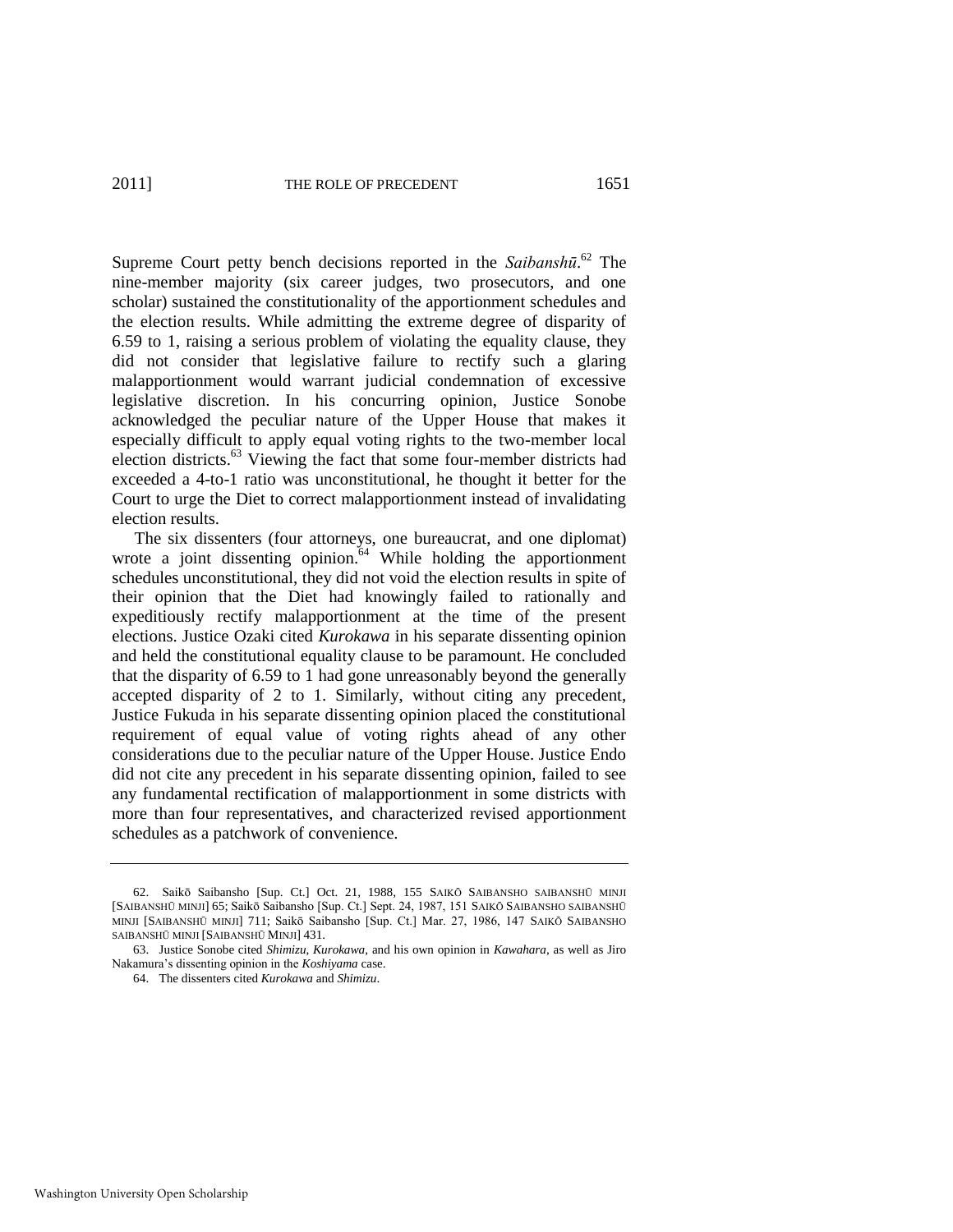| <b>JUSTICE</b> | <b>FORMER CAREER</b> | <b>IDEOLOGY; OPINION</b> |
|----------------|----------------------|--------------------------|
| Miyoshi        | Career Judge         | Conservative             |
| Fujii          | Career Judge         | Conservative             |
| Kabe           | Career Judge         | Conservative             |
| Onishi         | Career Judge         | Conservative             |
| Ono, Motoo     | Career Judge         | Conservative             |
| Chigusa        | Career Judge         | Conservative             |
| Negishi        | Prosecutor           | Conservative             |
| Ijima          | Prosecutor           | Conservative             |
| Sonobe         | Scholar              | Conservative; opinion    |
| Ozaki          | Attorney             | Liberal; dissenting      |
| Kawai          | Attorney             | Liberal; dissenting      |
| Endo           | Attorney             | Liberal; dissenting      |
| Ohno, Masao    | Attorney             | Liberal; dissenting      |
| Fukuda         | Diplomat             | Liberal; dissenting      |
| Takahashi, H.  | <b>Bureaucrat</b>    | Liberal; dissenting      |
| Total          |                      | Lib $(6)$ ; Con $(9)$    |

#### JUSTICES' VOTING IN *KAWAZOE V. OSAKA ELECTION COMMISSION* REGARDING THE UPPER HOUSE ELECTION

In *Yamaguchi v. Tokyo Election Commission*, <sup>65</sup> involving the 1995 elections for the Upper House, the ten-member majority (six judges, two prosecutors, one bureaucrat, and one academic) upheld the apportionment schedules revised in 1994 and the subsequent election results. In its opinion, the Court observed that the revised apportionment schedules either added or subtracted a total of four seats in seven districts without changing the overall electoral framework for the Upper House, thereby decreasing the disparity at the time of the present elections. The Diet, through this revision, did not go beyond its discretion and did not violate the equality clause, even though the revised schedules still left disparities between  $4.81$  to 1, and  $4.99$  to  $1.^{66}$  Justice Sonobe upheld the apportionment schedules inasmuch as the disparity (3.4333 to 1 between

<sup>65.</sup> Saikō Saibansho [Sup. Ct.] Sept. 2, 1998, 52 SAIKŌ SAIBANSHO MINJI HANREISHŪ [MINSHŪ] 1373.

<sup>66.</sup> The majority cited *Kurokawa*, *Shimizu*, *Koshiyama*, *Kanao*, *Kawahara*, and *Kawazoe*. It also cited three petty bench decisions cited in the *Kawazoe* case, namely, Saikō Saibansho [Sup. Ct.] Oct. 21, 1988, 155 SAIKŌ SAIBANSHO SAIBANSHŪ MINJI [SAIBANSHŪ MINJI]; Saikō Saibansho [Sup. Ct.] Sept. 24, 1987, 151 SAIKŌ SAIBANSHO SAIBANSHŪ MINJI [SAIBANSHŪ MINJI] 711; Saikō Saibansho [Sup. Ct.] Mar. 27, 1986, 147 SAIKŌ SAIBANSHO SAIBANSHŪ MINJI [SAIBANSHŪ MINJI] 431.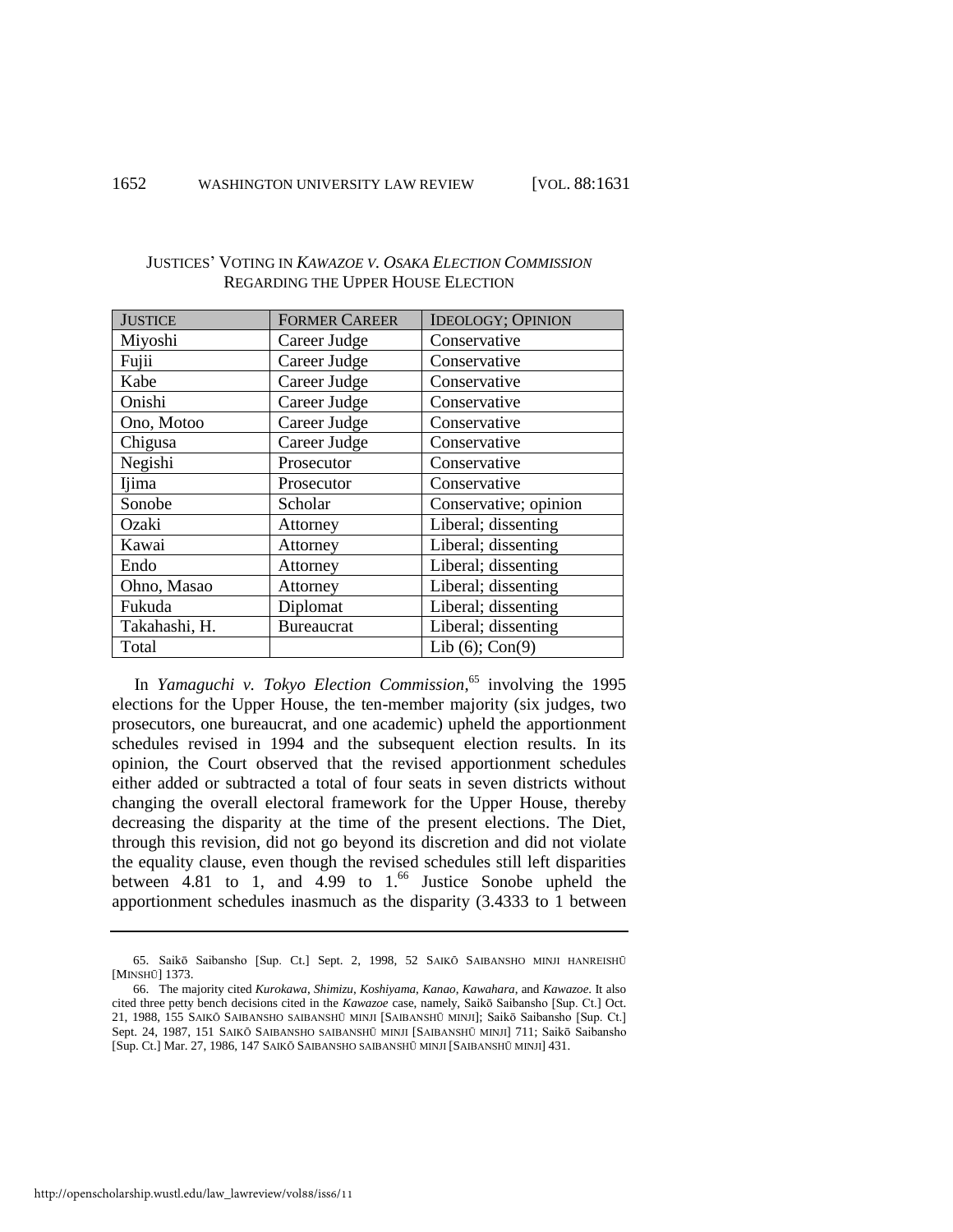the cities of Kagoshima and Tokyo) in this election was less than 4 to 1, which he had set as a tolerable limit.<sup>67</sup>

Five dissenting ustices (four attorneys and one diplomat) wrote a joint dissenting opinion.<sup>68</sup> Critical of the Diet for its cosmetic reapportionment in a few election districts, they argued that the legislative rationale to allocate seats on the basis of the size of a prefecture had no constitutional foundation, could not make up for the constitutional imperative of the right to equality of voting, and that the legislative decision to allocate a minimum of two seats to each district had ignored the equality clause. While the dissenter held the apportionment schedules unconstitutional, they refrained from voiding the election results.

Justices Ozaki and Fukuda wrote a separate dissenting opinion, citing Ozaki's dissenting opinion in *Kawazoe*. In their opinion, the premise of assigning each electoral district for the Upper House more than two even numbers of seats was a measure of expediency and would have to be changed or even abolished should it violate the equality clause. In wrote another dissenting opinion of his own without citing any precedent. Justice Endo held that the revised apportionment, which added eight seats in four districts and eliminated eight seats in three districts, did not conform to the principle of apportioning seats in proportion to the size of voters in an electoral district.

| <b>JUSTICE</b> | <b>FORMER CAREER</b> | <b>IDEOLOGY; OPINION</b> |
|----------------|----------------------|--------------------------|
| Yamaguchi      | Career Judge         | Conservative             |
| Kanatani       | Career Judge         | Conservative             |
| Onishi         | Career Judge         | Conservative             |
| Ono, Motoo     | Career Judge         | Conservative             |
| Chigusa        | Career Judge         | Conservative             |
| Fujii          | Career Judge         | Conservative             |
| Ijima          | Prosecutor           | Conservative             |
| Negishi        | Prosecutor           | Conservative             |
| Oide           | <b>Bureaucrat</b>    | Conservative             |
| Sonobe         | Academic             | Conservative; opinion    |

JUSTICES' VOTING IN *YAMAGUCHI V. TOKYO ELECTION COMMISSION* REGARDING THE UPPER HOUSE ELECTION

67. Justice Sonobe wrote a concurring opinion, citing his own concurring opinion in the *Kawazoe* case.

68. They cited *Kurokawa* and *Kanao*.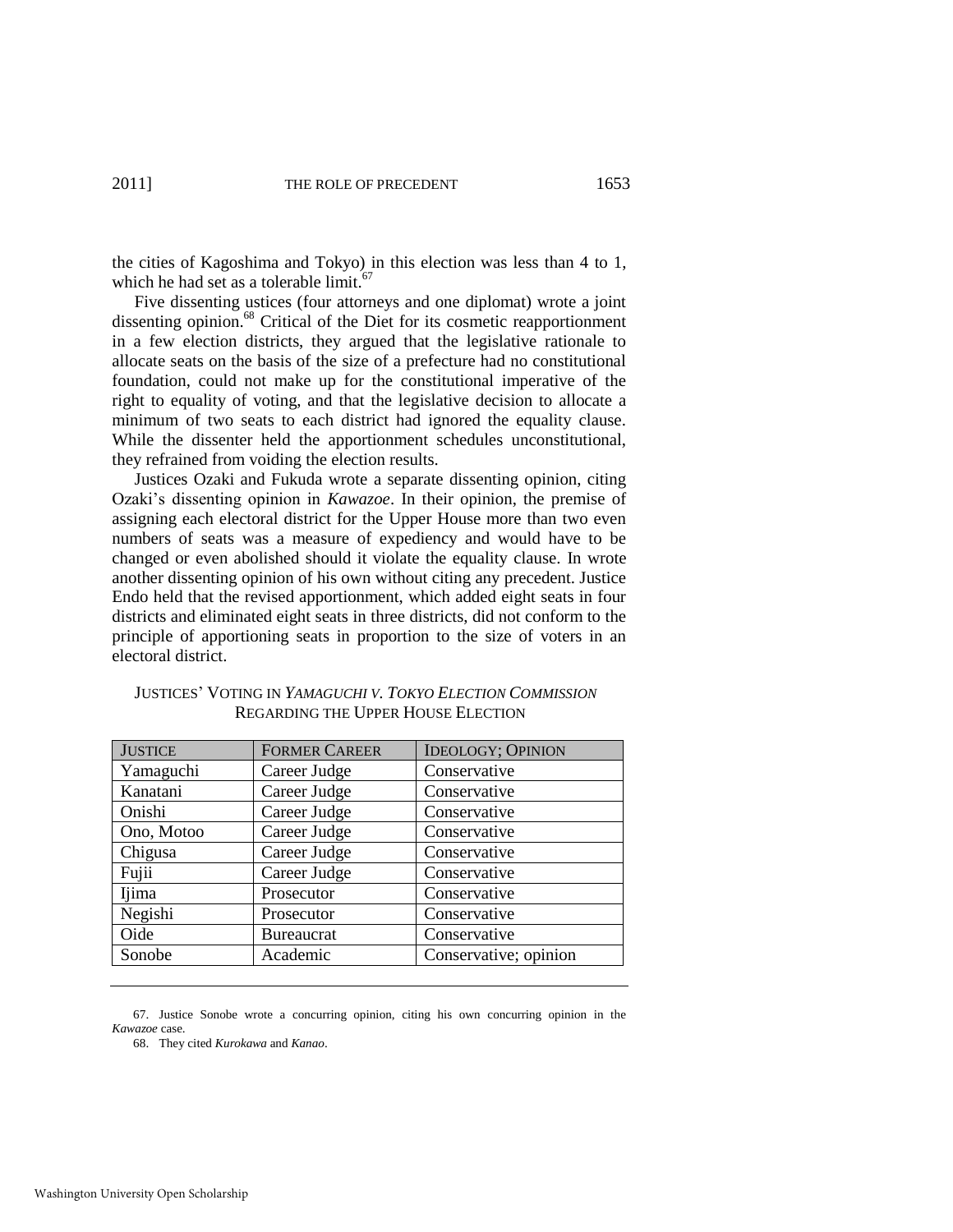| <b>JUSTICE</b> | <b>FORMER CAREER</b> | <b>IDEOLOGY; OPINION</b> |
|----------------|----------------------|--------------------------|
| Ozaki          | Attorney             | Liberal; dissenting      |
| Endo           | Attorney             | Liberal; dissenting      |
| Motohara       | Attorney             | Liberal; dissenting      |
| Kawai          | Attorney             | Liberal; dissenting      |
| Fukuda         | Diplomat             | Liberal; dissenting      |
| Total          |                      | Lib $(5)$ ; Con $(10)$   |

The Supreme Court in *Koshiyama v. Tokyo Election Commission*<sup>69</sup> and its companion case, *Yamaguchi v. Tokyo Election Commission*, <sup>70</sup> sustained the constitutionality of the Public Office Election Law, as revised in 1994, to provide for single-member election districts for the House of Representatives, and upheld the election results in Tokyo's fifth election district, which had been held in October 1996 in accordance with the revised law.

The nine-member majority (six judges, two prosecutors, and one academic) focused on two counts. First, the majority held that the Diet neither violated the constitutional principle of popular sovereignty and parliamentary democracy nor exceeded its discretion in legislating the single-member election districts through revising the Public Office Election Law for the Lower House. The majority considered the Diet to have been authorized to take into consideration not only the parity in the value of vote, but also other nonhuman factors. The majority also considered that the single-member election district system was one of the rational methods of electing lawmakers inasmuch as they could reflect the people's preferences and opinions. Therefore, the apportionment schedules, which created the disparity of 2.3 to 1 at the time of the present elections, would not immediately violate the constitutionally tolerable disparity of 2 to 1. Second, restrictions on candidacy and different treatments between a party-endorsed candidate and an independent candidate might have provided an independent candidate with less government support in broadcasting election campaign speeches and other forms of assistance, but such differences would not have so grossly violated the equality clause in electing Diet members.<sup>71</sup>

<sup>69.</sup> Saikō Saibansho [Sup. Ct.] Nov. 10, 1999, 53 SAIKŌ SAIBANSHO MINJI HANREISHŪ [MINSHŪ] 1704.

<sup>70.</sup> Saikō Saibansho [Sup. Ct.] Nov. 10, 1999, 53 SAIKŌ SAIBANSHO MINJI HANREISHŪ [MINSHŪ] 1441.

<sup>71.</sup> The majority cited *Kurokawa*, *Shimizu*, *Koshiyama*, *Kanao*, *Kawahara*, *Kawazoe*, and *Yamaguchi*.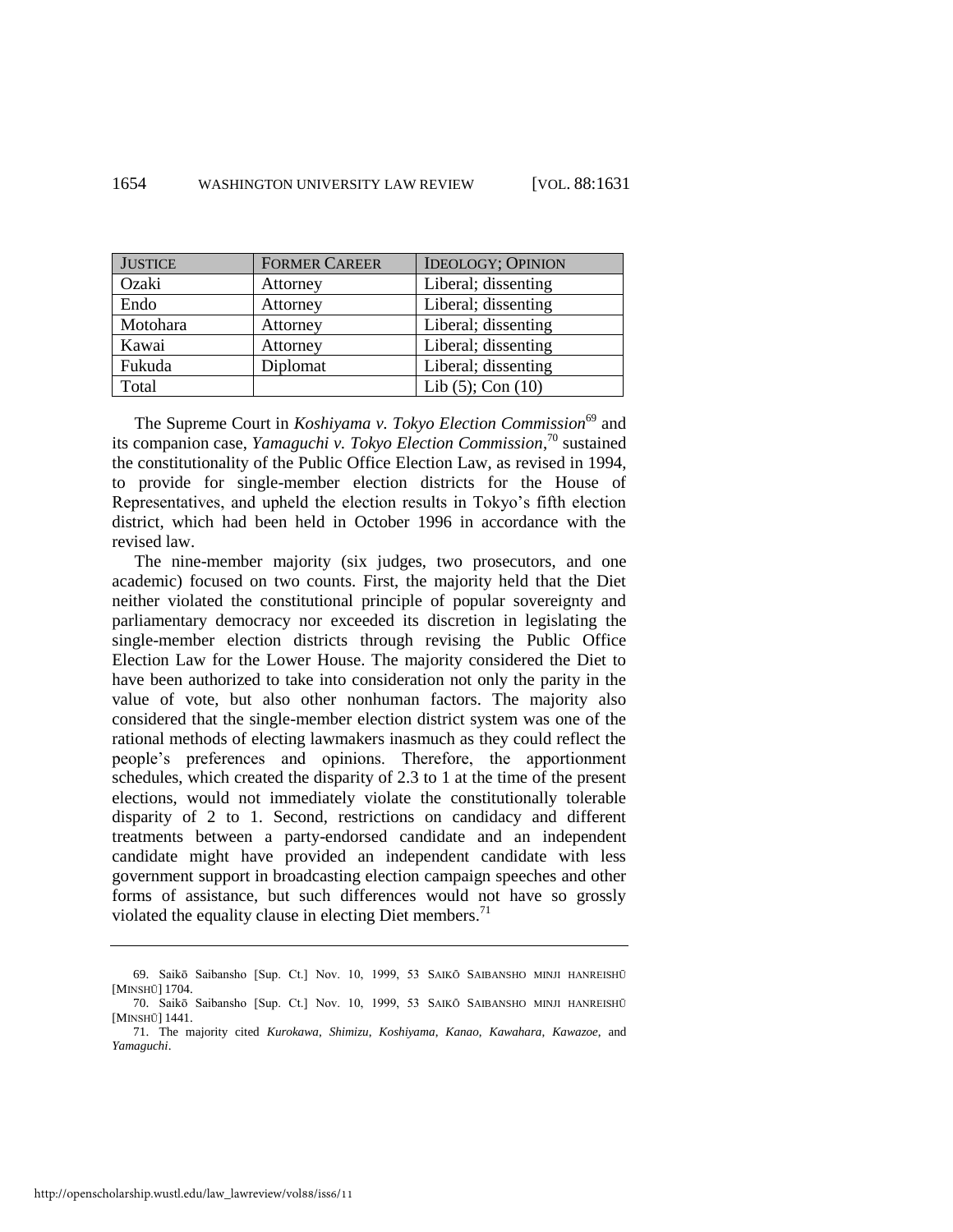#### 2011] THE ROLE OF PRECEDENT 1655

Four dissenters (all attorneys) held the single-member election district system unconstitutional and the present election results based thereupon unlawful, while declining to invalidate their elections.<sup>72</sup> In their opinions, the findings of the census, taken shortly after the elections, that as many as sixty election districts had produced disparities of more than 2 to 1 would not have allowed the Diet any more grace periods to correct such a gross disparity that had existed ever since the inception of the law. Justice Fukuda, a diplomat, found the single-member district system to have failed to achieve representative government because many people felt that the Diet did not properly balance the problem of representation from underpopulated districts and the constitutional equality clause. Furthermore, all five dissenters were of the opinion that an independent candidate was disadvantaged in comparison with a political partyendorsed one in terms of the government-sponsored broadcasting of election campaign speeches and other forms of campaign subsidies.

| <b>JUSTICES' VOTING IN KOSHIYAMA V. TOKYO ELECTION COMMISSION AND</b> |
|-----------------------------------------------------------------------|
| YAMAGUCHI V. TOKYO ELECTION COMMISSION REGARDING THE UPPER            |
| <b>HOUSE ELECTIONS</b>                                                |

| <b>JUSTICE</b> | <b>FORMER CAREER</b> | <b>IDEOLOGY; OPINION</b> |
|----------------|----------------------|--------------------------|
| Yamaguchi      | Career Judge         | Conservative             |
| Ono, Motoo     | Career Judge         | Conservative             |
| Chigusa        | Career Judge         | Conservative             |
| Kanatani       | Career Judge         | Conservative             |
| Kitagawa       | Career Judge         | Conservative             |
| Fujii          | Career Judge         | Conservative             |
| Ijima          | Prosecutor           | Conservative             |
| Kameyama       | Prosecutor           | Conservative             |
| Okuda          | Scholar              | Conservative             |
| Kawai          | Attorney             | Liberal; dissenting      |
| Endo           | Attorney             | Liberal; dissenting      |
| Motohara       | Attorney             | Liberal; dissenting      |
| Kajitani       | Attorney             | Liberal; dissenting      |
| Fukuda         | Diplomat             | Liberal; dissenting      |
| Total          |                      | Lib $(5)$ ; Con $(9)$    |

<sup>72.</sup> Four dissenters (all attorneys) cited no precedents, and only Fukuda, a diplomat, cited his own dissenting opinion and a joint dissenting opinion with Ozaki, Endo, Kawai, and Motohara in the *Yamaguchi* case.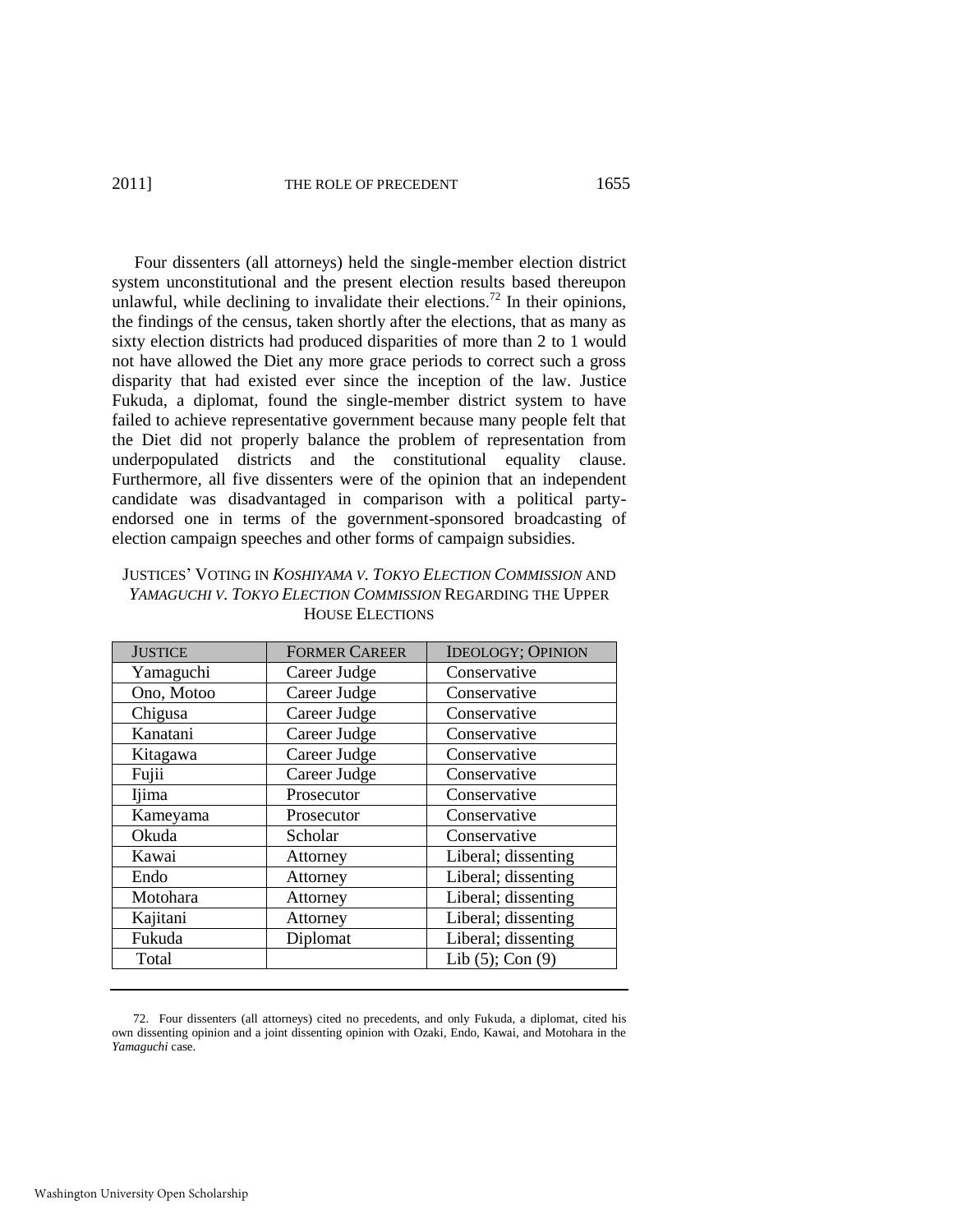In *Yamaguchi v. Tokyo Election Commission*,<sup>73</sup> the ten-member majority (six judges, two prosecutors, one bureaucrat, and one academic) upheld the apportionment schedules and election results of the 1998 elections for the Upper House. Based on its findings that the 1995 census had registered an improvement in the worst disparity to 4.79 to 1 and that the actual disparity per seat had slightly declined from 4.99 to 1 at the time of the revision to 4.97 to 1, the majority concluded that the degree of disparity, which still continued in the revised apportionment schedules, had not reached the level where the Court would have held the Diet responsible for its abuse of legislative discretion.<sup>74</sup>

Five dissenters (four attorneys and one diplomat) wrote a joint dissenting opinion.<sup>75</sup> Noting diminishing regional differences and an increase in the ability to represent residents' opinions without having a lawmaker from a particular district, they argued that the prefecture had diminished its justification for retaining a minimum of two seats irrespective of the number of its voters, and had become much less important than the constitutional requirement for the numerical equality of voting right. They were critical of the Diet that had worsened the disparity by apportioning the number of seats to each election district by neglecting to allocate seats in proportion to the number of voters. Justice Endo wrote an additional dissenting opinion of his own without citing any precedent, arguing that the present apportionment was ill conceived in that the Upper House election law allocated each and all prefectures two seats or sixty percent of a total of 150 local representatives, and then assigned even numbers of the remaining fifty-eight seats to some districts without strictly following the number of voters. While acknowledging that the constitutional provision of electing half of the Upper House members every three years presumably necessitated the allocation of even numbers of representatives to prefectures, Justice Endo would construe this provision to mandate a third-year election on a nationwide, rather than single-district, basis, and would allocate the remaining fifty-eight seats in proportion to the number of voters in each election district.

<sup>73.</sup> Saikō Saibansho [Sup. Ct.] Sept. 6, 2000, 54 SAIKŌ SAIBANSHO MINJI HANREISHŪ [MINSHŪ] 1997.

<sup>74.</sup> In support of this decision, it cited *Shimizu*, *Kawazoe*, and *Yamaguchi*, as well as the petty bench decision of Saikō Saibansho [Sup. Ct.] Oct. 21, 1988, 155 SAIKŌ SAIBANSHO SAIBANSHŪ MINJI [SAIBANSHŪ MINJI] 77.

<sup>75.</sup> They cited the *Kurokawa* case and the *Kanao* case.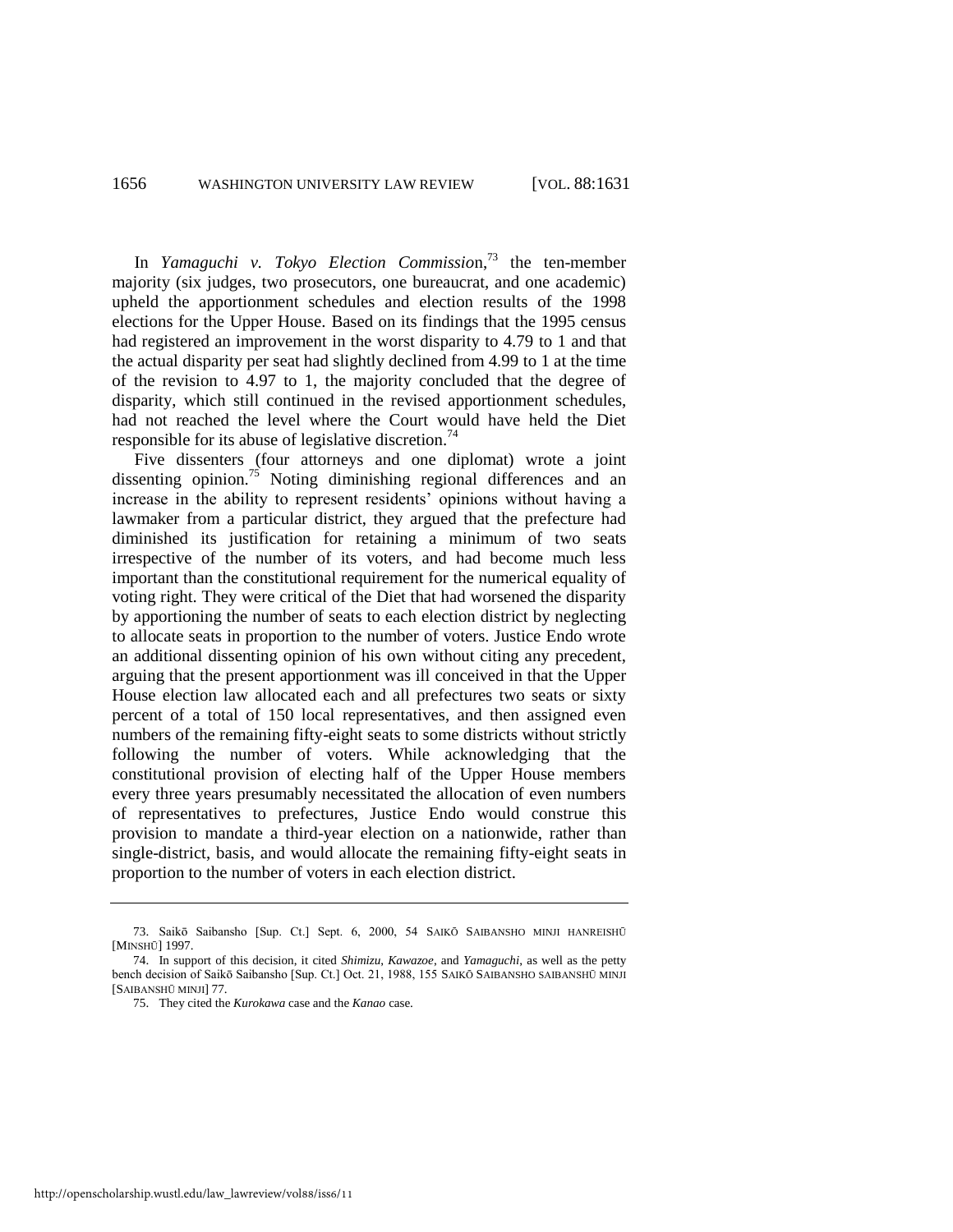Justice Fukuda wrote another dissenting opinion of his own.<sup>76</sup> He also cited the *Aizawa* patricide case<sup>77</sup> to illustrate the need for an occasional change in judicial precedent such as in malapportionment cases. He was even critical of the judiciary for having neglected to oversee the legislative discretion of the Diet that had put political expediency above the constitutional mandate of equal voting rights.

Justice Kajitani also wrote a separate dissenting opinion.<sup>78</sup> In his opinion, the Upper House could control the tyranny of the majority in the Lower House, inject a variety of public opinions in legislation, undertake thoughtful policy deliberations, and offer supportive roles against political alienation and abrupt political changes. He concluded that any measures to achieve these democratic and supportive functions of the Upper House and to differentiate electoral processes of the members of two chambers should not violate the constitutional right to equality in voting, and would not tolerate any device that exceeds the ratio of 2 to 1. He was also critical of the majority, which negated the constitutional duty of the judiciary to check an excessive legislative discretion.

| <b>JUSTICE</b> | <b>FORMER CAREER</b> | <b>IDEOLOGY; OPINION</b> |
|----------------|----------------------|--------------------------|
| Yamaguchi      | Career Judge         | Conservative             |
| Chigusa        | Career Judge         | Conservative             |
| Kanatani       | Career Judge         | Conservative             |
| Kitagawa       | Career Judge         | Conservative             |
| Fujii          | Career Judge         | Conservative             |
| Machida        | Career Judge         | Conservative             |
| Ijima          | Prosecutor           | Conservative             |
| Kameyama       | Prosecutor           | Conservative             |
| Ooide          | Bureaucrat           | Conservative             |
| Okuda          | Academic             | Conservative             |
| Kajitani       | Attorney             | Liberal; dissenting      |
| Kawai          | Attorney             | Liberal; dissenting      |

JUSTICES' VOTING IN *YAMAGUCHI V. TOKYO ELECTION COMMISSION* REGARDING THE UPPER HOUSE ELECTION

76. He cited his own dissenting opinion with Ozaki in *Yamaguchi v. Tokyo Election Commission*, and his own dissenting opinion in the *Yamaguchi* case.

<sup>77.</sup> Saikō Saibansho [Sup. Ct.] Apr. 4, 1973, 27 SAIKŌ SAIBANSHO KEIJI HANREISHŪ [KEISHŪ] 265.

<sup>78.</sup> He cited the dissenting opinion of Ozaki and Fukuda in the 1998 *Yamaguchi* case and the dissenting opinion of Fukuda in the 1999 *Yamaguchi* case.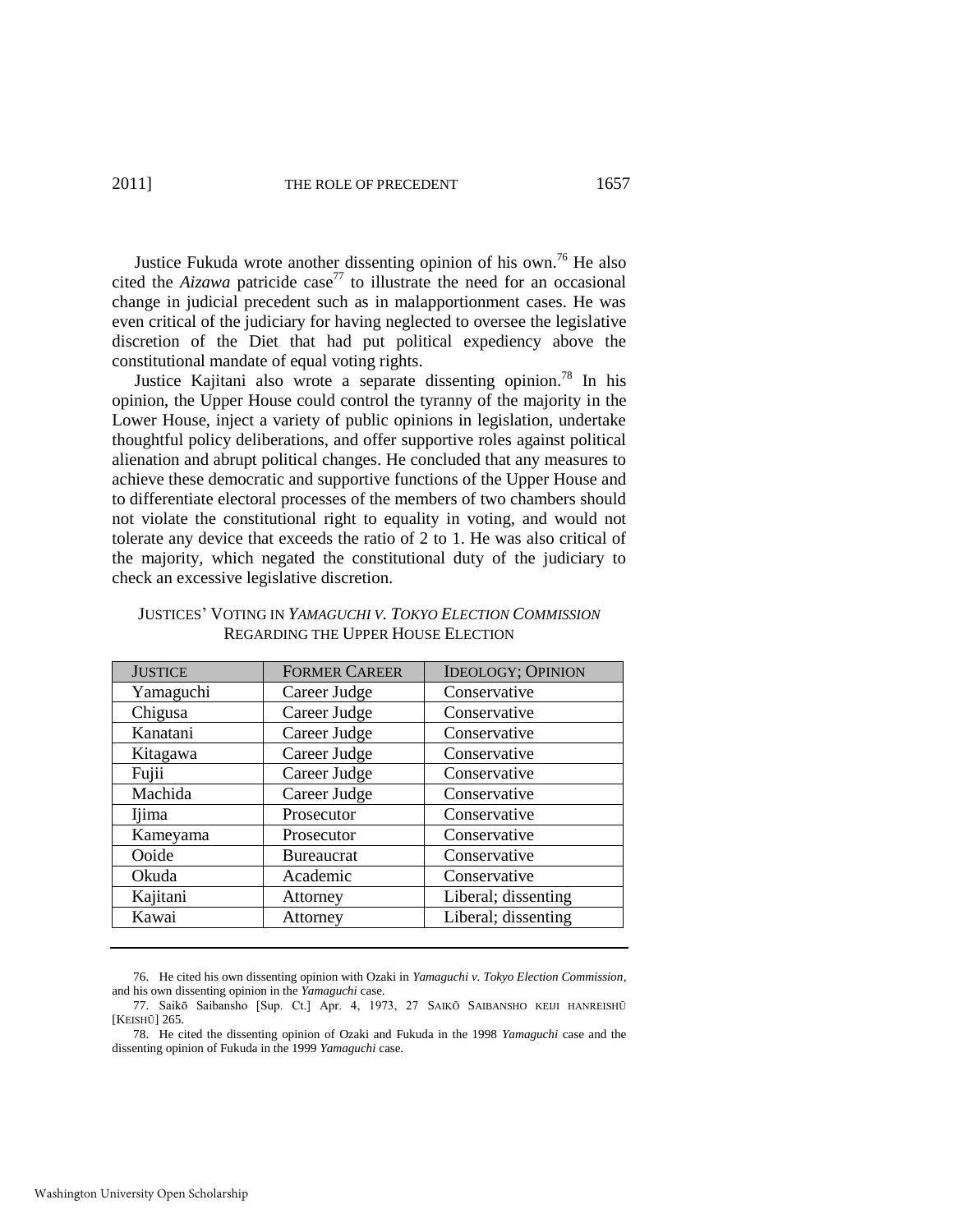| <b>JUSTICE</b> | <b>FORMER CAREER</b> | <b>IDEOLOGY; OPINION</b> |
|----------------|----------------------|--------------------------|
| Endo           | Attorney             | Liberal; dissenting      |
| Motohara       | Attorney             | Liberal; dissenting      |
| Fukuda         | Diplomat             | Liberal; dissenting      |
| Total          |                      | Lib $(5)$ ; Con $(10)$   |

The nine-member majority (five judges, two prosecutors, one bureaucrat, and one academic) in *Koshiyama v. Tokyo Election Commission*<sup>79</sup> handed down its opinion in two sentences without citing any precedent whatsoever. It appears that they could not agree on writing the majority opinion of the Court, except for upholding the constitutionality of the 2001 elections for the Upper House and their election results. This almost *per curiam* decision of the Court was followed by many concurring and dissenting opinions, some of which were highly elaborate.

Justices Machida, Kanatani, Kitagawa, Ueda, and Shimada wrote a joint supplementary, or concurring, opinion.<sup>80</sup> They interpreted the present revision to have been intended to prevent a further aggravation of disparities among different districts by cutting two out of four seats from three underpopulated districts. They also felt that had the most underrepresented districts not been allotted an even number(s) of seats, the disparities would have been extensive between the districts with more than four seats and those with only one seat. They also conjectured that redistricting in proportion to the size of voters would have considerably worsened an opportunity to vote and would have made it difficult for the Upper House to reflect the interests and opinions of the people. Citing the *Kawazoe* case, Justice Shimada, in his separate supplementary opinion, noted some technical limits of achieving the right to equality in voting and tolerated the level of inequality under the present circumstances of mass migration of people to metropolitan areas.

Justices Kameyama, Yokoo, Fujita, and Kainaka wrote a joint supplementary opinion without citing any precedent. They interpreted the present revision to have been intended not so much to reduce as to prevent worsening disparities among electoral districts. They were hopeful of an ample chance at the next elections to declare unconstitutional the continuing negligence to reform the electoral system.

<sup>79.</sup> Saikō Saibansho [Sup. Ct.] Jan. 14 2004, 58 SAIKŌ SAIBANSHO MINJI HANREISHŪ [MINSHŪ] 56.

<sup>80.</sup> They cited *Shimizu*, *Kawazoe*, and both *Yamaguchi* cases.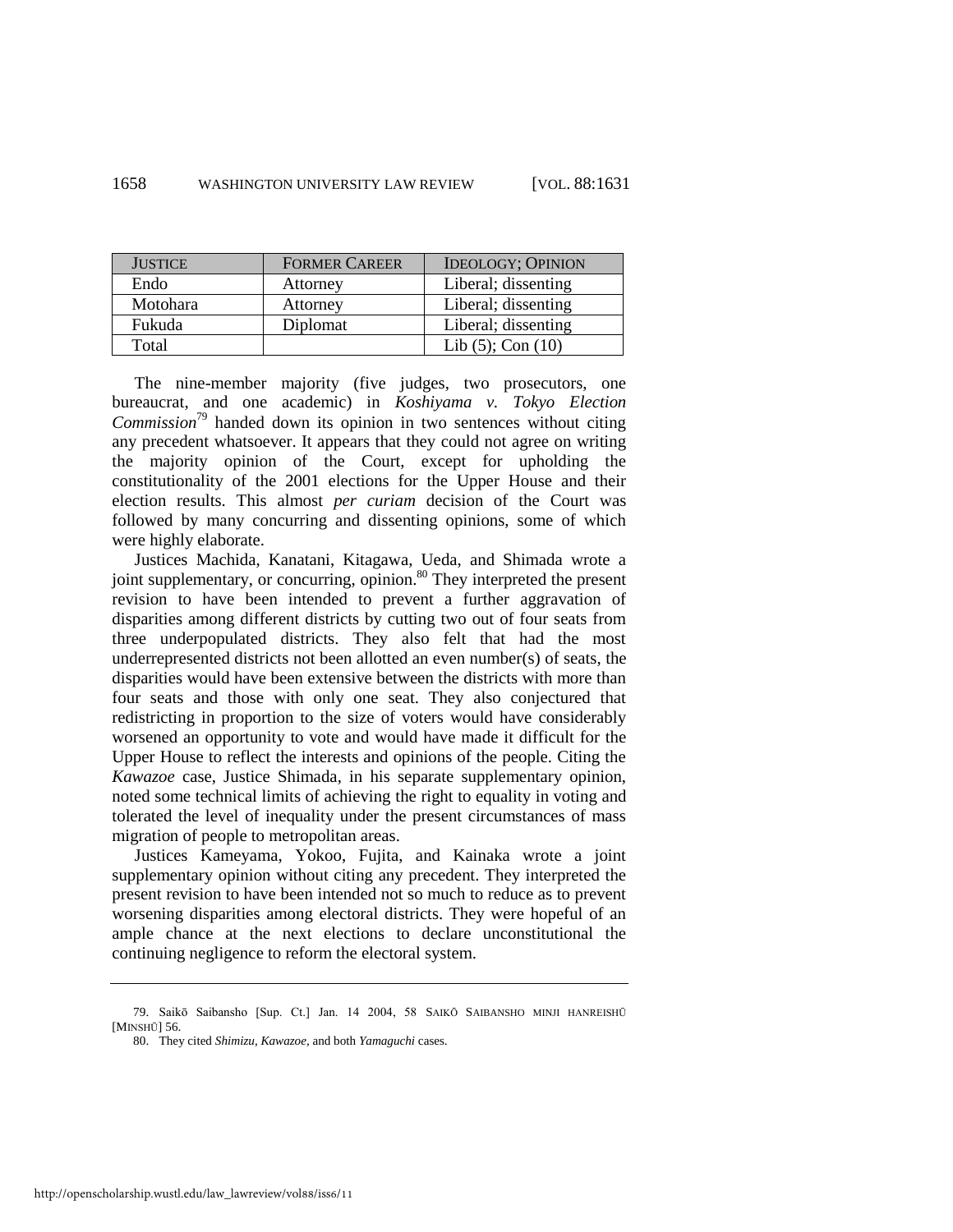Likewise, Justices Kameyama and Yokoo wrote additional supplementary opinions respectively without citing any precedent. They valued highly special considerations given to electoral systems for the Upper House due to the existing constraint imposed by the constitutional requirement of a triennial election and the prefecture-based apportionment, as well as unique functions of the House. They thought the present apportionment schedules reflecting these special considerations would fare well in relation to the equality clause and would not raise the issue of excessive legislative discretion.

Six ustices wrote separate dissenting opinions respectively without citing any precedent. They were of the opinion that the apportionment schedules that had produced the disparity of 5.06 to 1 would grossly violate the equality clause and render the present elections unlawful. They were highly critical of the majority's judicial restraint failing to adequately discharge its constitutional duty of overseeing the electoral system and democracy.

Justice Fukuda wrote a separate dissenting opinion by marshalling out precedents from the dissenting opinion of Justice M. Ohno and five others, his own dissenting opinion in the *Kawazoe* case, dissenting opinions of Ozaki and four others, and his own dissenting opinions in the 1998 *Yamaguchi* case and the 1999 and 2000 *Yamaguchi* cases, and the dissenting opinion of Kawai and four others in the 2000 *Yamaguchi* case. Reiterating the unconstitutionality of the apportionment schedules, Justice Fukuda felt that confusion might arise had the court nullified the disputed elections held two-and-a-half years earlier. However, he seemed determined to call for a judicial ruling holding the next elections unconstitutional and unlawful.

Justice Kajitani wrote his own dissenting opinion and cited several precedents.<sup>81</sup> He would not tolerate any disparity over the ratio of 2 to 1 and was critical of the majority's pretext of judicial restraint, under which the judiciary had sustained malapportioned schedules and had impaired representative democracy.

Justice Hamada, in his dissenting opinion, cited the *Kurokawa* case and the *Shimizu* case, going even further by deploring that the judiciary had betrayed the people's trust. Similarly, in the words of Justice Takii (who cited no precedents), the judiciary failed to deny the Diet a wide discretion and instead contributed to the tardy and indecisive electoral reforms.

<sup>81.</sup> He cited the dissenting opinion of Justice Kawai and four others in the *Yamaguchi* case, and the dissenting opinion of Justice Kawai and four others, as well as his own dissenting opinion in the *Yamaguchi* cases.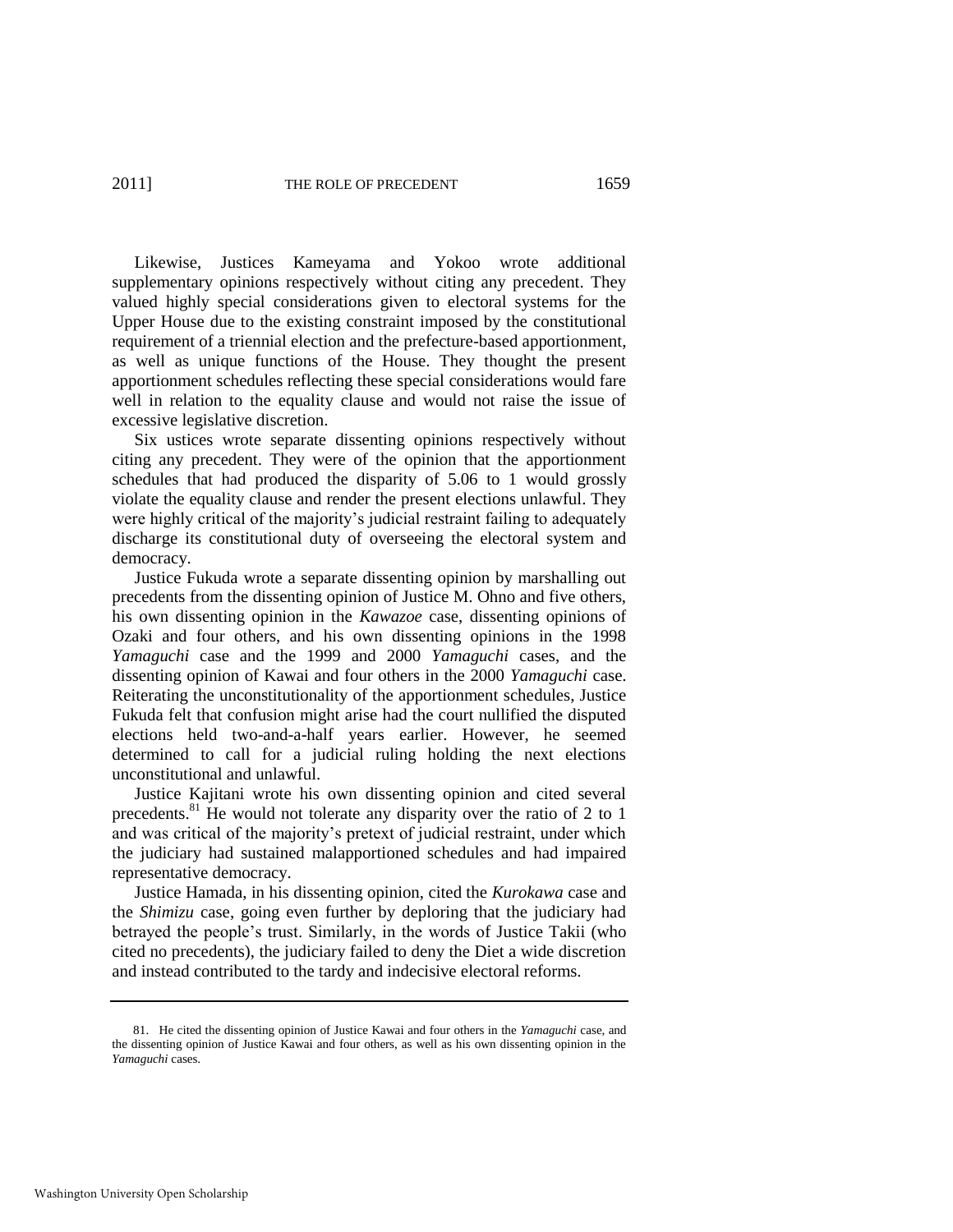Justice Fukazawa wrote an additional dissenting opinion and cited opinions of Fukazawa and Fukuda in *Shichifuku Sangyo Co. v. Japan*. <sup>82</sup> In his view, the prefecture-based apportionment, which would allot at least two seats to any prefecture, had not been constitutionally required, and the Diet should not have compromised the equality clause. He also reiterated that the Diet had failed to rectify the problems within reasonable grace periods.

Finally, Justice Izumi wrote his own dissenting opinion, without citing any precedent, in which he proposed to undertake substantive reviews of the apportionment schedules and to declare such an apportionment unconstitutional if it were a deprivation of the people's right to vote.

| <b>JUSTICE</b> | <b>FORMER CAREER</b> | <b>IDEOLOGY; OPINION</b> |
|----------------|----------------------|--------------------------|
| Machida        | Career Judge         | Conservative             |
| Ueda           | Career Judge         | Conservative             |
| Kanatani       | Career Judge         | Conservative             |
| Kitagawa       | Career Judge         | Conservative             |
| Shimada        | Career Judge         | Conservative             |
| Kameyama       | Prosecutor           | Conservative             |
| Kainaka        | Prosecutor           | Conservative             |
| Yokoo          | <b>Bureaucrat</b>    | Conservative             |
| Fujita         | Academic             | Conservative             |
| Fukazawa       | Attorney             | Liberal                  |
| Takii          | Attorney             | Liberal                  |
| Hamada         | Attorney             | Liberal                  |
| Kajitani       | Attorney             | Liberal                  |
| Fukuda         | Diplomat             | Liberal                  |
| Izumi          | Career Judge         | Liberal                  |
| Total          |                      | Lib $(6)$ ; Con $(9)$    |

JUSTICES' VOTING IN *KOSHIYAMA V. TOKYO ELECTION COMMISSION* REGARDING THE UPPER HOUSE ELECTION

Finally, in *Takemura v. Tokyo Election Commission*, <sup>83</sup> the twelvemember majority reaffirmed the constitutionality of the newly enacted

<sup>82.</sup> Saikō Saibansho [Sup. Ct.] Sept. 1, 2002, 56 SAIKŌ SAIBANSHO MINJI HANREISHŪ [MINSHŪ] 1439. 83. Saikō Saibansho [Sup. Ct.] June 13, 2007, 61 SAIKŌ SAIBANSHO MINJI HANREISHŪ

<sup>[</sup>MINSHŪ] 1617.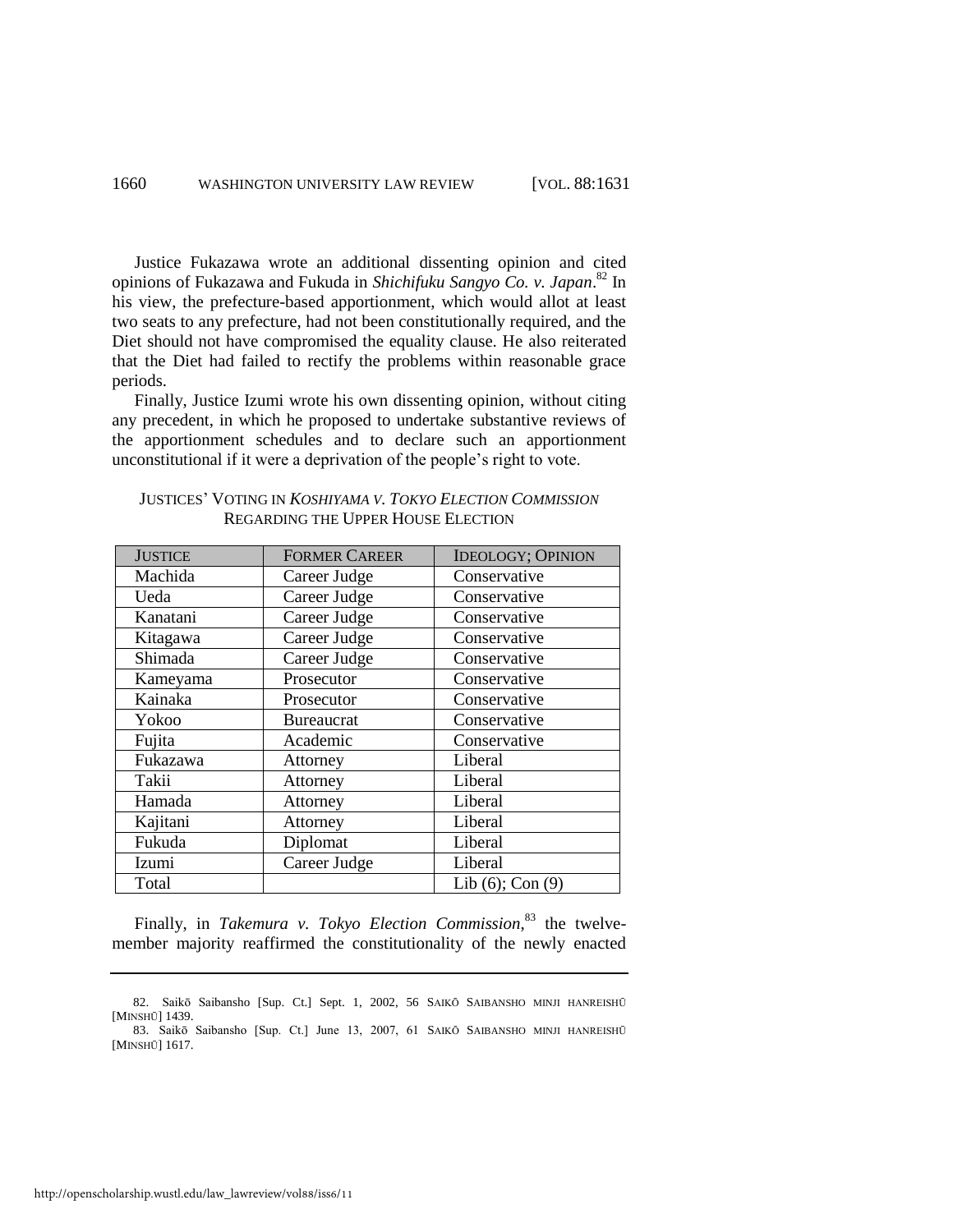single-member election district system and the revised apportionment schedules that had allotted at least one seat to each prefecture, as applied to the elections for the Lower House in  $2005$ .<sup>84</sup> It also held it permissible under the equality clause to distinguish and treat differently a partyendorsed candidate and an independent candidate in terms of public support for election campaigning in the single-member districts.

Justices Saiguchu, Tsuno, Fujita, and Nasu wrote supplementary opinions respectively, while Fujita, Imai, and Nakagawa wrote concurring opinions. Citing his dissenting opinion in the 2006 decisions, Saiguchi differentiated the disparity of 5.13 to 1 in these precedents in comparison to 2.064 to 1 in the present case, and held the latter constitutionally tolerable.<sup>85</sup> Tsuno cited his supplementary opinion in *Koshiyama v. Tokyo Election Commission*<sup>86</sup> and thought it more in conformity with the electoral institution for the Lower House to evaluate the constitutional imperative of equal value of vote by combining the single-member district system and the proportional representation system, than by scrutinizing only the single-member election districting system. Similarly, citing his own concurring opinion in the *Koshiyama* case, Justice Nasu favored combining disparities in the single-member and proportional representation methods. ${}^{87}$  In his opinion, given the census findings in 2000 that the combined disparity decreased from 2.064 to 1 to 1.613 to 1 in the single-member district, the 2005 election results would have been within the constitutionally tolerable level of 2 to 1. Without citing any precedent, Justice Fujita did not consider that the deviation from 0.64 to 1.32 in the average numbers of representatives per district would render the Diet abusive of its legislative discretion.

Justice Fujita wrote a concurring opinion, casting serious doubt about the constitutionality of the single-member electoral system, which might have compromised equality in voting rights. Given the grand bench's decision upholding the constitutionality of the 1999 Lower House elections in spite of ample arguments to the contrary, Justice Fujita

<sup>84.</sup> It cited the *Kurokawa* case, the *Koshiyama* case, the *Kanao* case, the *Kawahara* case, the *Koshiyama* case, and the *Yamaguchi* case.

<sup>85.</sup> Saikō Saibansho [Sup. Ct.] Oct. 4, 2006, 18, 247, 249, 250, 60 SAIKŌ SAIBANSHO MINJI HANREISHŪ [MINSHŪ] 2696.

<sup>86.</sup> Saikō Saibansho [Sup. Ct.] Oct. 4, 2006, 60 SAIKŌ SAIBANSHO MINJI HANREISHŪ [MINSHŪ] 2696.

<sup>87.</sup> In *Koshiyama v. Central Election Commission*, the Supreme Court Grand Bench unanimously sustained the constitutionality of the proportional representation for the House of Councillors in cases in which those votes cast to a successful candidate that had exceeded his minimally required votes for victory would automatically be shifted and added to another candidate's votes on the same list, submitted by the same political party.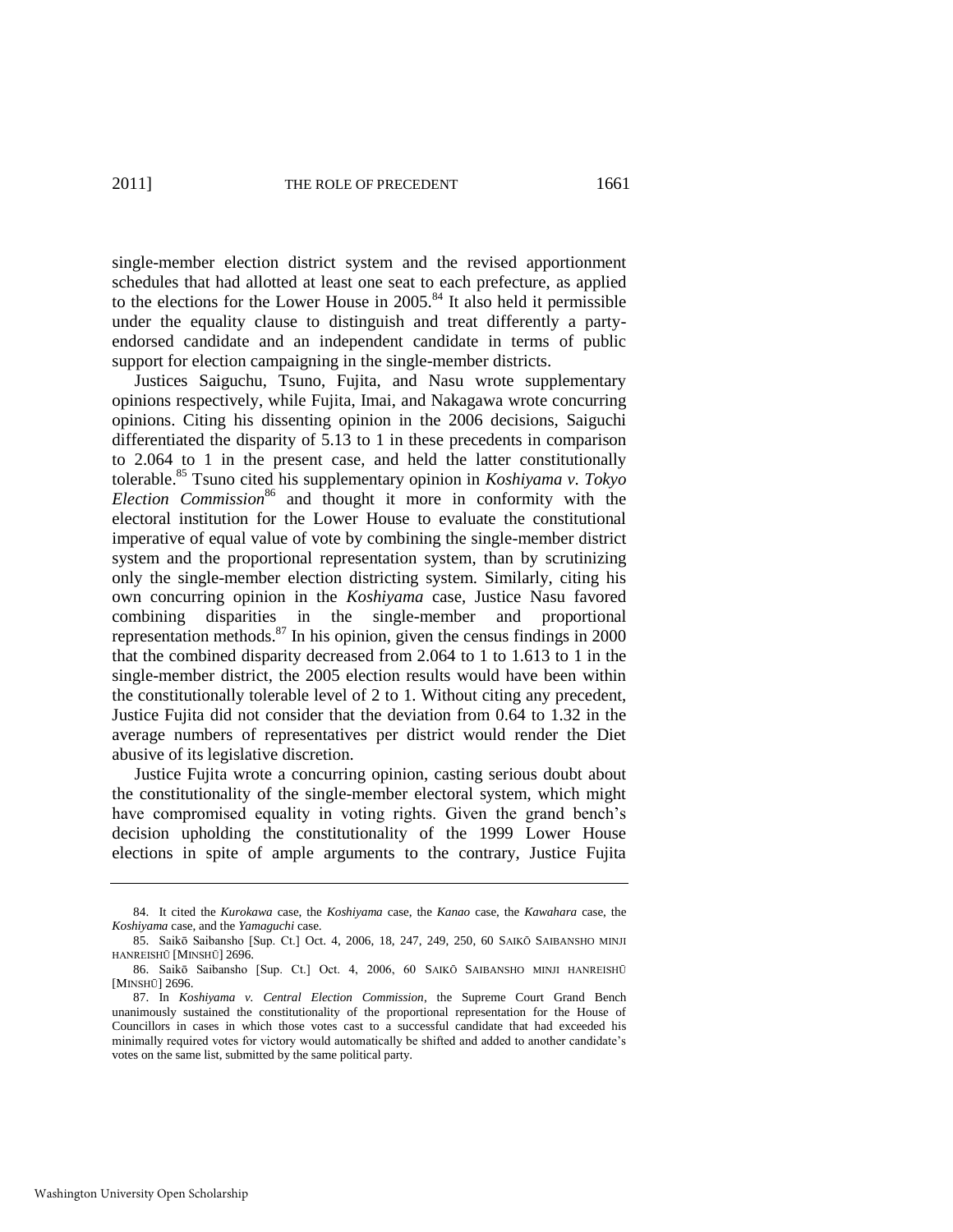considered it difficult to rule that the legislature had exceeded its discretion in creating the present electoral systems and holding the apportionment and the present election results unconstitutional and invalid. He also found it troublesome that the Diet had neglected to remove discriminatory treatments of independent candidates in according public support for their election campaigning, but was hesitant to hold the election campaigning so gross as to hold the elections unlawful. In Fujita's opinion, he cited his past opinions in the *Koshiyama* cases of 2004 and 2006.<sup>88</sup> He also cited *Koshiyama*, the 1999 *Yamaguchi* case, and the 2001 *Yamaguchi v. Central Election Commission* case.<sup>89</sup>

Justice Yokoo wrote a dissenting opinion without citing any precedent. She held the apportionment schedules unconstitutional because she did not see any legislatively rational reasons for justifying more than 2-to-1 disparities in nine election districts. She also found it unconstitutional for the Public Office Election Law to differentiate the treatment of election campaigning, thereby discriminating against independent candidates.

Interestingly, Justice Izumi cited the *Takase* case in his dissenting opinion.<sup>90</sup> To him, it was a matter of public policy to deal with the steady depopulation of rural districts and devolution, and it would violate parliamentary democracy for the Diet to intervene in the manner of selecting public policy makers at the prefectural level. To Izumi, an adoption of the single-member districts was a legislative tampering of electoral methods, and a violation of the constitutional principle of parliamentary democracy—as well as the equality of voting—because a single-member districting would jeopardize legislative objectives of electing lawmakers who would represent the people to deliberate these public policy issues. An apportionment for single-member districts, Izumi continued, anticipated nine districts with disparities of more than a 2-to-1 ratio of the number of population to seats, and yet the 2005 elections actually produced thirty-two districts with more than 2-to-1 disparities. While hesitating to invalidate the election results in these districts, Izumi

http://openscholarship.wustl.edu/law\_lawreview/vol88/iss6/11

<sup>88.</sup> Saikō Saibansho [Sup. Ct.] Oct. 4, 2006, 60 SAIKŌ SAIBANSHO MINJI HANREISHŪ [MINSHŪ] 2696.

<sup>89.</sup> Saikō Saibansho [Sup. Ct.] Dec. 18, 2001, 55 SAIKŌ SAIBANSHO MINJI HANREISHŪ [MINSHŪ] 1713.

<sup>90.</sup> *Takase v. Japan* and *Okamura v. Japan* sustained the voting rights of those Japanese citizens who resided overseas in proportional representation elections and in the single-member elections of the both Houses. In dissenting, three justices—Yokoo, Ueda, Izumi—did not think the Diet had exceeded its legislative discretion in denying monetary compensation for overseas voters because they were not entitled to compensation for their pain and suffering any more than those domestic voters in malapportioned districts.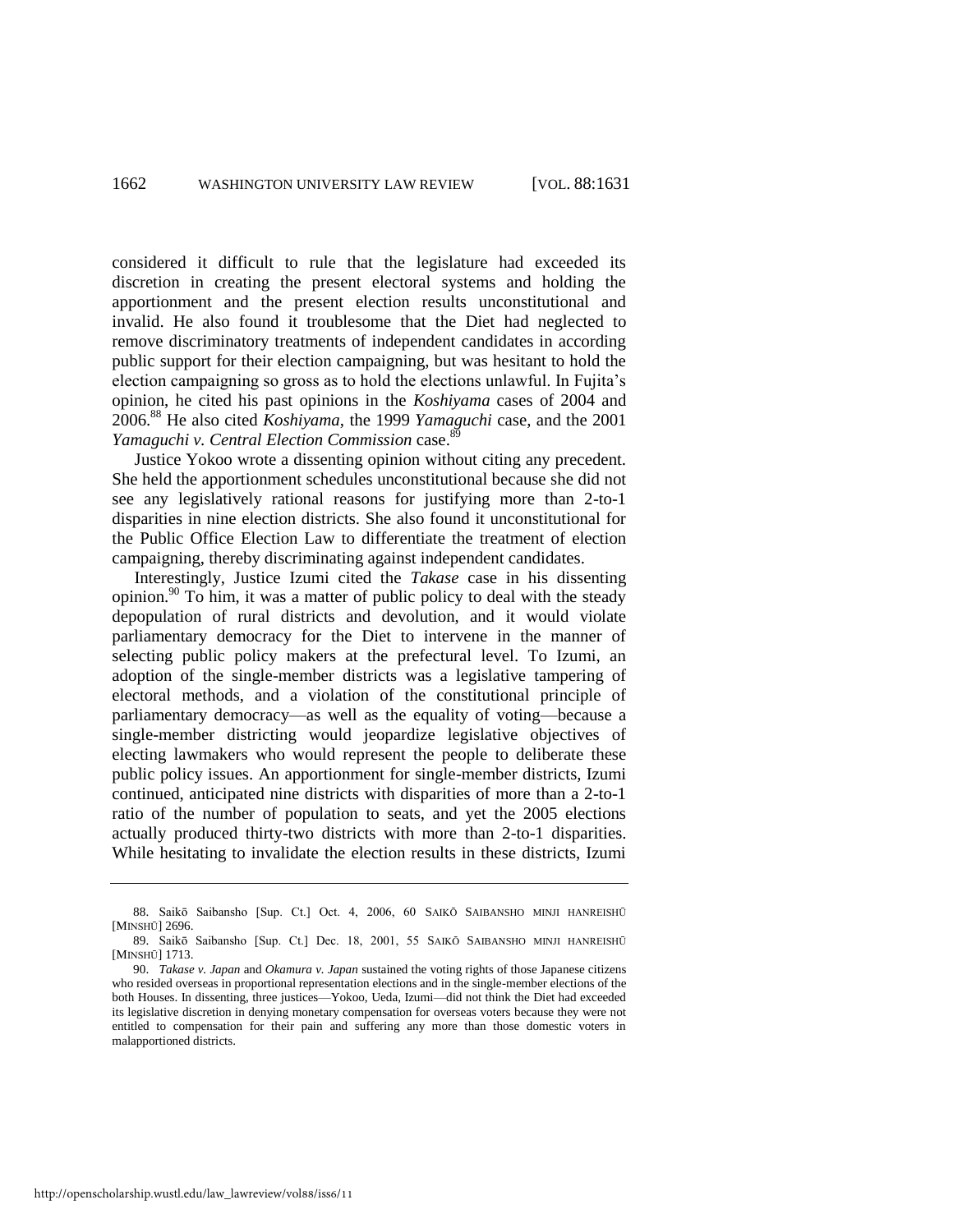held the apportionment schedules unconstitutional. Furthermore, he would consider it against parliamentary democracy for the Public Office Election Law to give preferential treatments to party-endorsed candidates in terms of election campaigning. He would not consider the judiciary to have discharged its constitutional duties if the courts neglected their oversight over wide legislative discretion, which the Constitution delegates in deciding concrete election procedures only within the purview of equal voting rights and parliamentary democracy.

In Justice Tahara's view, grossly discriminatory regulations of independent candidates' election campaigning would restrict voters' access to political information and policy opinions of all candidates, and would also far exceed rational objectives of focusing the methods of electing people's representatives based on political party and public policy.

Finally, Justices Fujita, Kainaka, Nakagawa, and Tahara offered a joint concurring opinion regarding apportionment schedules. They found that the census taken shortly before the introduction of the single-member election districting had identified nine districts in which the disparity had exceeded 2 to 1, but that the number had increased from nine to thirtythree at the time of the present elections. They attributed worsened disparities in the value of the vote to the single-member districting. Yet, conceding that the grand bench and the third petty bench upheld the constitutionality of the single-member system and sustained that the Diet acted in accordance with these judicial decisions, they found themselves hard pressed to hold the legislative discretion not so abusive as to become unconstitutional.

| <b>JUSTICE</b> | <b>FORMER CAREER</b> | <b>IDEOLOGY; OPINION</b>    |
|----------------|----------------------|-----------------------------|
| Shimada        | Career Judge         | Conservative                |
| Horigome       | Career Judge         | Conservative                |
| Ueda           | Career Judge         | Conservative                |
| Imai           | Career Judge         | Conservative; opinion       |
| Kainaka        | Prosecutor           | Conservative                |
| Furuta         | Prosecutor           | Conservative; supplementary |

| <b>JUSTICES' VOTING IN TAKEMURA V. TOKYO ELECTION COMMISSION</b> |
|------------------------------------------------------------------|
| <b>REGARDING THE LOWER HOUSE ELECTION</b>                        |

91. In his dissenting opinion, Justice Tahara cited the *Koshiyama* case and *Yamaguchi v. Central Election Commission*.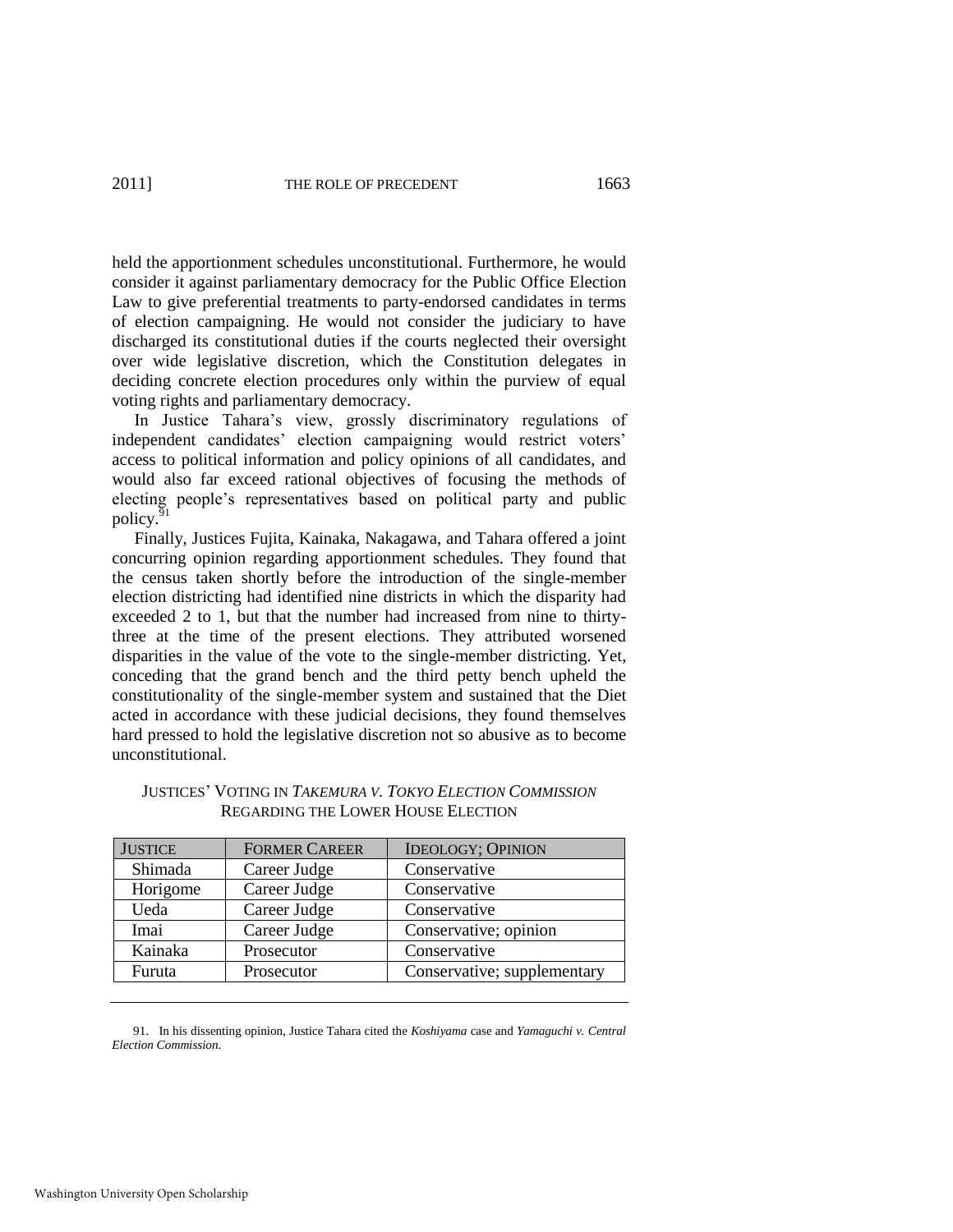| <b>JUSTICE</b> | <b>FORMER CAREER</b> | <b>IDEOLOGY; OPINION</b>     |
|----------------|----------------------|------------------------------|
| <b>T</b> suno  | <b>Bureaucrat</b>    | Conservative; supplementary  |
| Fujita         | Academic             | Conservative; opinion        |
| Nasu           | Attorney             | Conservative; supplementary  |
| Saiguchi       | Attorney             | Conservative; supplementary  |
| Nakagawa       | Attorney             | Conservative; opinion        |
| Wakui          | Attorney             | Conservative                 |
| Yokoo          | Career Judge         | Liberal; dissenting          |
| Izumi          | Career Judge         | Liberal; dissenting          |
| Tahara         | Attorney             | Liberal; opinion, dissenting |
| Total          |                      | Lib $(3)$ ; Con $(12)$       |

In all eight post-1990 malapportionment cases in which the grand bench was divided, the Supreme Court was conservative. It held apportionment schedules unconstitutional in contravention of the equality under law principle in the *Kurokawa* case and the *Kanao* case. So it appeared that the court had switched from conservatism to liberalism on the issue of apportioning electoral districts for the Diet after the mid-1970s. Subsequently, it has reverted to conservatism after the mid-1980s.

Analysis of malapportionment disputes makes it necessary to refine the conventional definitions of the liberal and conservative judicial ideology. If the constitutional notion of public welfare or public interests, especially law and order, is juxtaposed with individual rights and freedoms, then the conservatives would favor public welfare and the liberals civil rights and liberties. Accordingly, a judge who agrees with the complaint of malapportionment and who holds apportionment schedules unconstitutional would be liberal, while a judge who dismisses such a complaint would be conservative. Following this logic, we have classified the Supreme Court decisions in the *Kurokawa* case and the *Kanao* case as liberal.<sup>92</sup> This would conform to Justice Sonobe's view that the purpose of a lawsuit involving malapportionment is to urge the Diet to rectify malapportionment and not to seek new elections. Then, the Court's ruling that the legislative apportionment schedule violated the equality clause, without subsequent invalidation of the election results, could be liberal.

Neither the majority nor most dissenting ustices in these cases invalidated the election results for fear of serious consequences and ramifications stemming from judicial nullification of election results and subsequent new elections. Former high court judge Toshio Yokokawa

<sup>92.</sup> ITOH, *supra* not[e 4,](#page-2-0) at 151–55.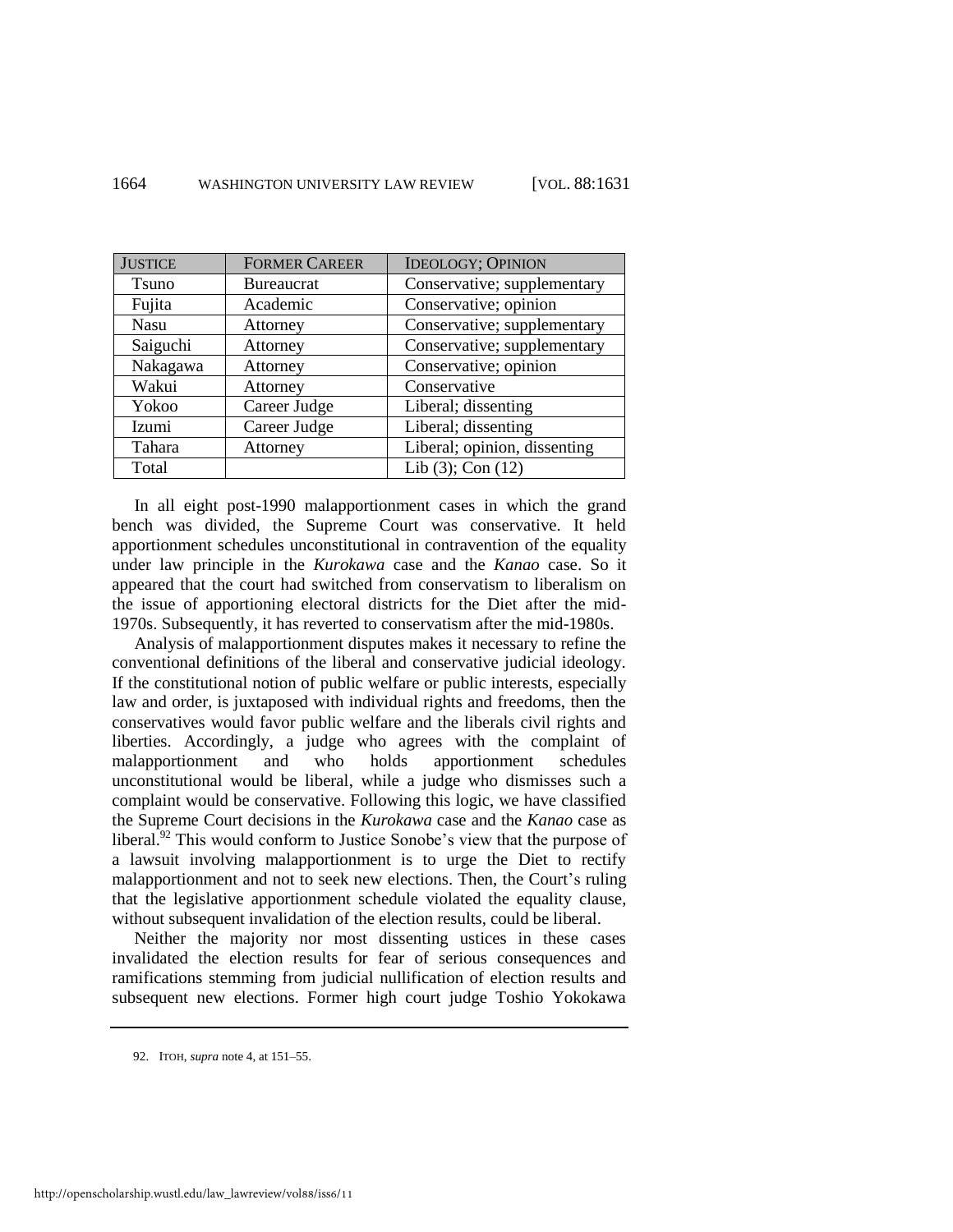reflects prevailing judicial inclination toward elitist conservatism when he specifies national defense and national security as the single most important public welfare and accommodates human rights within the purview of the need for national defense.<sup>93</sup> He does not seem to offer the masses the same level of care and protection as national defense and other public interests. To him and many other governing elites, the choice seems to be between national security and law and order on the one hand, and an absence of national security, lawlessness, and chaos, on the other. This type of juxtaposition would cause the people to immediately and instinctively choose the former. The Supreme Court has never invalidated election results even in those cases in which it held the election law or apportionment schedules unconstitutional. By invoking the so-called ―circumstantial judgments‖ in the administrative litigation procedural law, the Court, out of the fear of chaos and confusion among voters, has never called for new elections, as sought by the frustrated voters. The procedural requirement of standing to sue demands more than a judicial declaration of an unconstitutional election law. It would require the judiciary to nullify election results stemming from such unlawful elections and order new elections to meet personal interests of plaintiffs. As it was, the Court went only halfway in meeting the legal interests of the plaintiffs and neither disqualified successful candidates nor ordered new elections, as demanded by the parties. In this sense, the Court might not be classified as being liberal in either *Kurokawa* or *Kanao.*

Apart from the issue of the liberal or conservative nature of the Court, the Supreme Court was predominantly self-restrained in relation to the Diet in upholding the constitutionality of the election law and apportionment schedules. The Court was also self-restrained in relation to the election commissions by sustaining the lawfulness of election results. Conversely, those dissenters who held the apportionment unconstitutional and invalidated the election results would be classified as activist judges.

Judicial conservatism and judicial self-restraint would make the Supreme Court an integral part of the governing elites who aspire to achieve conservative democracy rather than liberal democracy.

Finally, career judges, prosecutors, and academics on the bench have been conservative with heavy use of judicial precedents, while private attorneys and diplomats have been predominantly liberal with much less use of them. Judicial perceptions of the role precedents play influence a

<sup>93.</sup> TOSHIO YOKOKAWA, JUSUTESU: SAIBAN NIOKERU NINGEN SHOGAI NO MONDAI NITSUTE 74– 77 (1980).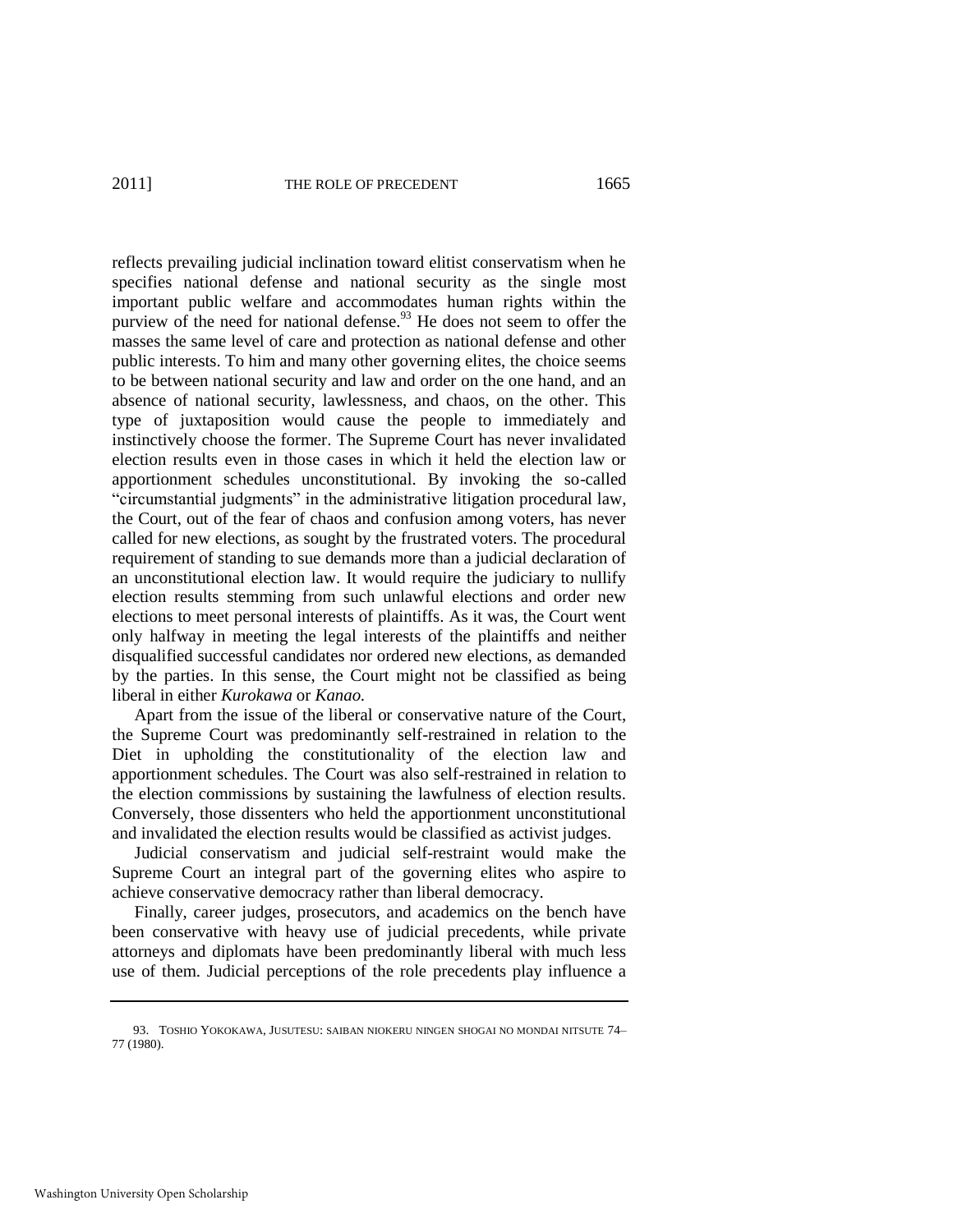judge's use of precedents. Furthermore, judicial attributes seem to have something to do with judicial attitudes toward precedents. Unlike a career judge, a former private attorney does not seem to perceive judicial precedents as having strong control over his decision making. Rather, he has a great deal of experiences in legal practice and has developed sharp instincts of finding what is at issue and coming up with an appropriate resolution of legal conflicts in many cases. So, he would not hesitate to differ from his earlier thinking or precedent and finds a solution first, and reason second. To him, a trial is meant to settle an actual dispute rather than finding the most appropriate reasoning or theory, and he senses that he might rule contrary to the legal interests of his clients if he were to be consistent with his earlier thinking or precedent. $94$  Overall, however, justices perceive judicial precedents as a very important factor in their decision making.

#### **CONCLUSION**

This Article has viewed judicial precedent as another means by which the judiciary attempts to justify and rationalize conclusions prestructured by its deeply ingrained attitudes. Even though the facts of two cases are never identical in the strict sense, ustices are in a position to compare and distinguish precedent and present cases and demonstrate that the judicial interpretations of legal issues in an earlier case, when correctly interpreted, are applicable or inapplicable to the present legal problems. Even though Japanes ustices are not so experienced and trained in the practice of distinguishing precedents, they have manipulated precedents by stretching, narrowing, ignoring, or overriding precedents, as we saw in Part II above.

At the same time, judicial precedent has strongly influenced some ustices who do not have clear opinions on legal issues confronting them. Given the relatively short (approximately six years on the average) tenures and diversified career backgrounds of Japanese ustices on the bench, the impact of judicial precedents must be substantial. Furthermore, given a numerical dominance of career judges at the Supreme Court, a strong inclination among career judges to adhere to precedents will continue to influence judicial decision making on the Court as a whole. In the end, a precedent will generally play two roles: ustices will use that precedent as a means to rationalize and justify their conclusions, or that precedent will strongly influence their decision making.

<sup>94.</sup> ITO, *supra* not[e 15,](#page-7-0) at 37–38.